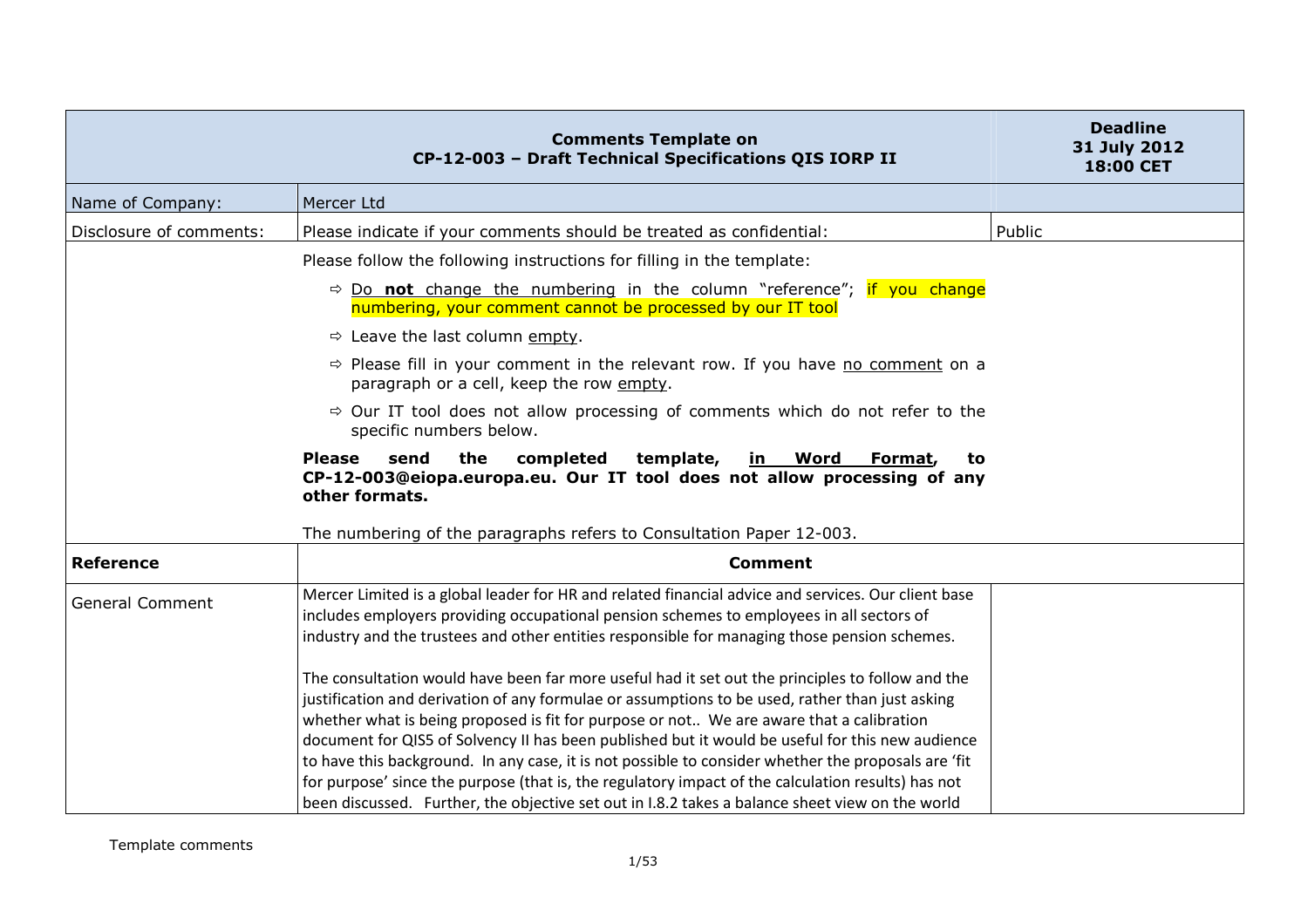|     | <b>Comments Template on</b><br>CP-12-003 - Draft Technical Specifications QIS IORP II                                                                                                                                                                                                                                                                                                                                                                                                                                                                                                                                                                                                                                                                                                              | <b>Deadline</b><br>31 July 2012<br>18:00 CET |
|-----|----------------------------------------------------------------------------------------------------------------------------------------------------------------------------------------------------------------------------------------------------------------------------------------------------------------------------------------------------------------------------------------------------------------------------------------------------------------------------------------------------------------------------------------------------------------------------------------------------------------------------------------------------------------------------------------------------------------------------------------------------------------------------------------------------|----------------------------------------------|
|     | and ignores what is of most financial consequence to IORPs and their sponsors, i.e. the funding<br>implications in respect of underfunded benefits accrued in the past and benefits that will be<br>accrued in the future. For example, if the QIS identifies under its objective set out in I.8.1 and<br>I.8.2 that at an aggregate national level the excess capital is similar or indeed greater than under<br>the current regime, it is not at all obvious to us that the new regime is more affordable at the<br>individual IORP level since we would anticipate considerable behavioural asymmetry between<br>IORPs where there is a surplus and IORPs where there is a deficit.                                                                                                             |                                              |
|     | For many IORPs, the sponsor covenant effectively provides 'solvency capital'. So we find it<br>difficult to understand why such sections of the QIS have been given relatively little consideration<br>when other areas, which relate risks likely to be immaterial in many cases, are presented in far<br>greater detail. EIOPA should take into account the limited resources and budgets that individual<br>IORPs will have to carry out the QIS and, with a view to optimizing the value of responses, ensure<br>that priority is given to the most material considerations. Appropriate simplifications should be<br>available to use where risks are unlikely to be material and where the size of the IORP indicates<br>that greater detail would be likely to result in spurious accuracy. |                                              |
|     | We do not believe that the QIS will meet its objectives, since its purpose seems to set out a<br>narrow range of alternatives, with most of the material produced focussed on the one closest to<br>Solvency II and with very little opportunity for qualitative observation.                                                                                                                                                                                                                                                                                                                                                                                                                                                                                                                      |                                              |
| Q1. | Do stakeholders agree with the general set-up of the QIS exercise as put forward in the<br>Introduction (Chapter 1)? What improvements do stakeholders suggest?                                                                                                                                                                                                                                                                                                                                                                                                                                                                                                                                                                                                                                    |                                              |
|     | We have specific practical and technical reservations over the methodology presented in the<br>consultation document, which we address in subsequent questions. However, overall we have<br>concerns over the way the review of the IORP Directive is being carried out and how the results of<br>a QIS carried out in accordance with the proposals in the consultation document would contribute<br>to an already dysfunctional process.                                                                                                                                                                                                                                                                                                                                                         |                                              |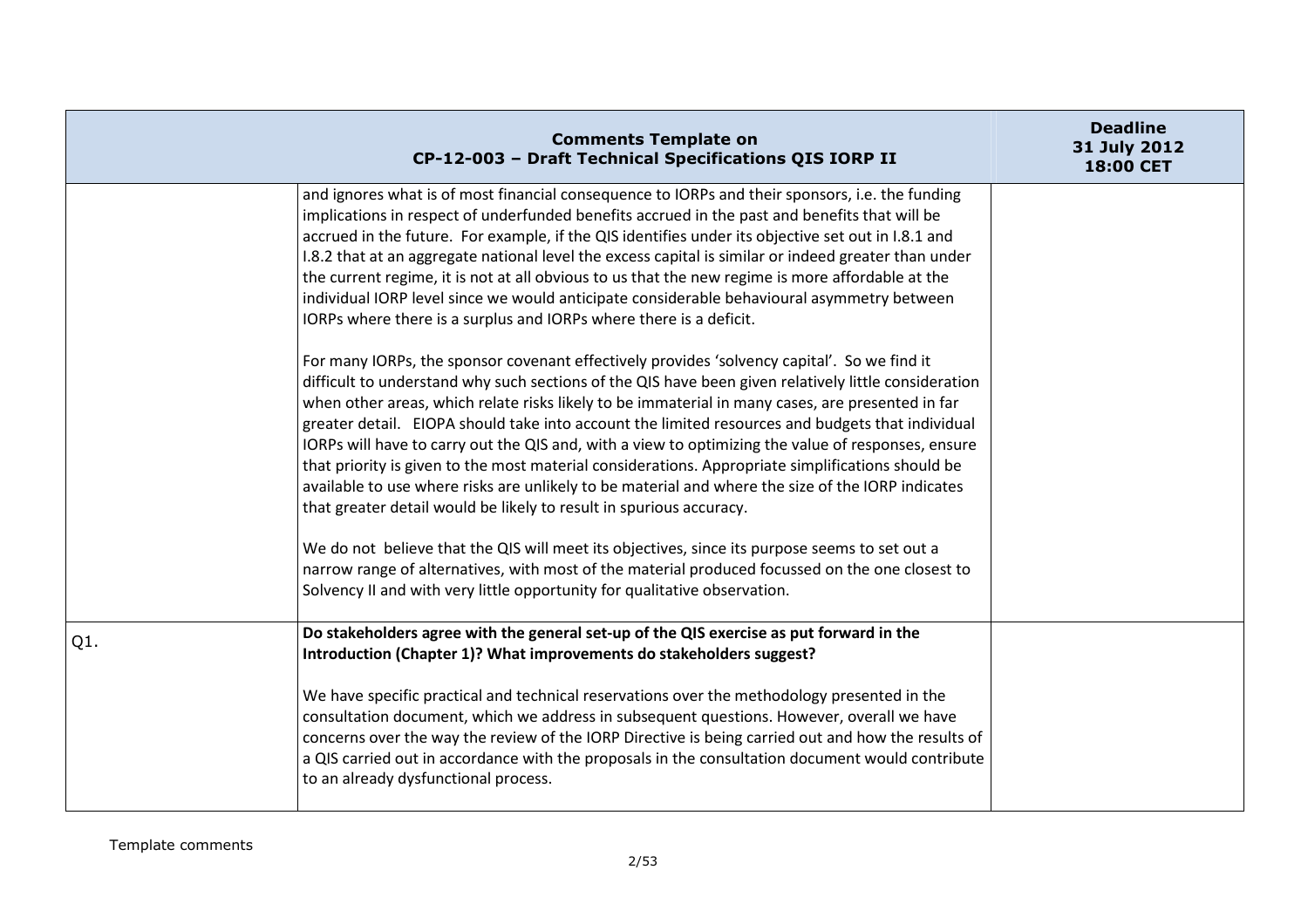| <b>Comments Template on</b><br>CP-12-003 - Draft Technical Specifications QIS IORP II                                                                                                                                                                                                                                                                                                                                                                                                                                                                                                                                                                                                                                                                                                                                                                                                                                                                                                                                                                                                                                                                                                                                                                                                                                                                                                                                                                                                                                                                                                                                                                                                                                                                                                                                                                                                                                                                                                                                                                                                                                                                                                                                                                                                                                                                                                                                                                                                                                       | <b>Deadline</b><br>31 July 2012<br>18:00 CET |
|-----------------------------------------------------------------------------------------------------------------------------------------------------------------------------------------------------------------------------------------------------------------------------------------------------------------------------------------------------------------------------------------------------------------------------------------------------------------------------------------------------------------------------------------------------------------------------------------------------------------------------------------------------------------------------------------------------------------------------------------------------------------------------------------------------------------------------------------------------------------------------------------------------------------------------------------------------------------------------------------------------------------------------------------------------------------------------------------------------------------------------------------------------------------------------------------------------------------------------------------------------------------------------------------------------------------------------------------------------------------------------------------------------------------------------------------------------------------------------------------------------------------------------------------------------------------------------------------------------------------------------------------------------------------------------------------------------------------------------------------------------------------------------------------------------------------------------------------------------------------------------------------------------------------------------------------------------------------------------------------------------------------------------------------------------------------------------------------------------------------------------------------------------------------------------------------------------------------------------------------------------------------------------------------------------------------------------------------------------------------------------------------------------------------------------------------------------------------------------------------------------------------------------|----------------------------------------------|
| It is, of course, important to understand the likely affects of regulatory policies as they are being<br>developed and before they are implemented. However, it appears to us that the policy has<br>already been developed and that the QIS effectively implements the policy, by setting out the<br>general principles that it is intended should be followed. We are particularly concerned because:<br>The process set out is derived apparently without considering the consequences of the<br>$\bullet$<br>various measurements (in particular the financial strain, measured as a percentage of<br>earnings or cash-flow that is caused on sponsors through the requirement to fund past<br>and future service benefits), so that in fact it is not possible to determine what their<br>quantitative impact would be;<br>Similarly, without knowing how actuarial information will be used, it is impossible to<br>$\bullet$<br>determine whether the approach determined for collecting that information is<br>appropriate;<br>The approach and parameters have largely been drawn directly from QIS 5 for insurance<br>$\bullet$<br>companies, with very little regard given to the particular circumstances of occupational<br>pension schemes and also apparently ignoring the continuing developments to Solvency<br>II:<br>IORPs are not capital raising entities and this fundamental difference between them, and<br>insurance companies, appears to have been ignored. In particular, it appears to us that<br>very limited consideration has been given to the measurement of employer covenant and<br>other security mechanisms available to IORPs;<br>Given the limited resources and budgets available to most IORPs, the QIS is likely to<br>$\bullet$<br>attract responses from larger institutions, such that a biased view is created.<br>Our understanding of the development of Solvency II is that there is no consensus that its<br>$\bullet$<br>quantitative aspects will result in the most desirable regulatory framework for the<br>insurance industry. In view of this, it seems hasty to attempt to apply the same principles<br>to IORPs, particularly when they have not been designed with the conditional and<br>sometimes contingent nature of occupational pension scheme benefits in mind.<br>Further, no account is taken of the fact that insurance companies and pension funds are<br>major providers of capital to the markets, and if all of these measures seek to harmonise |                                              |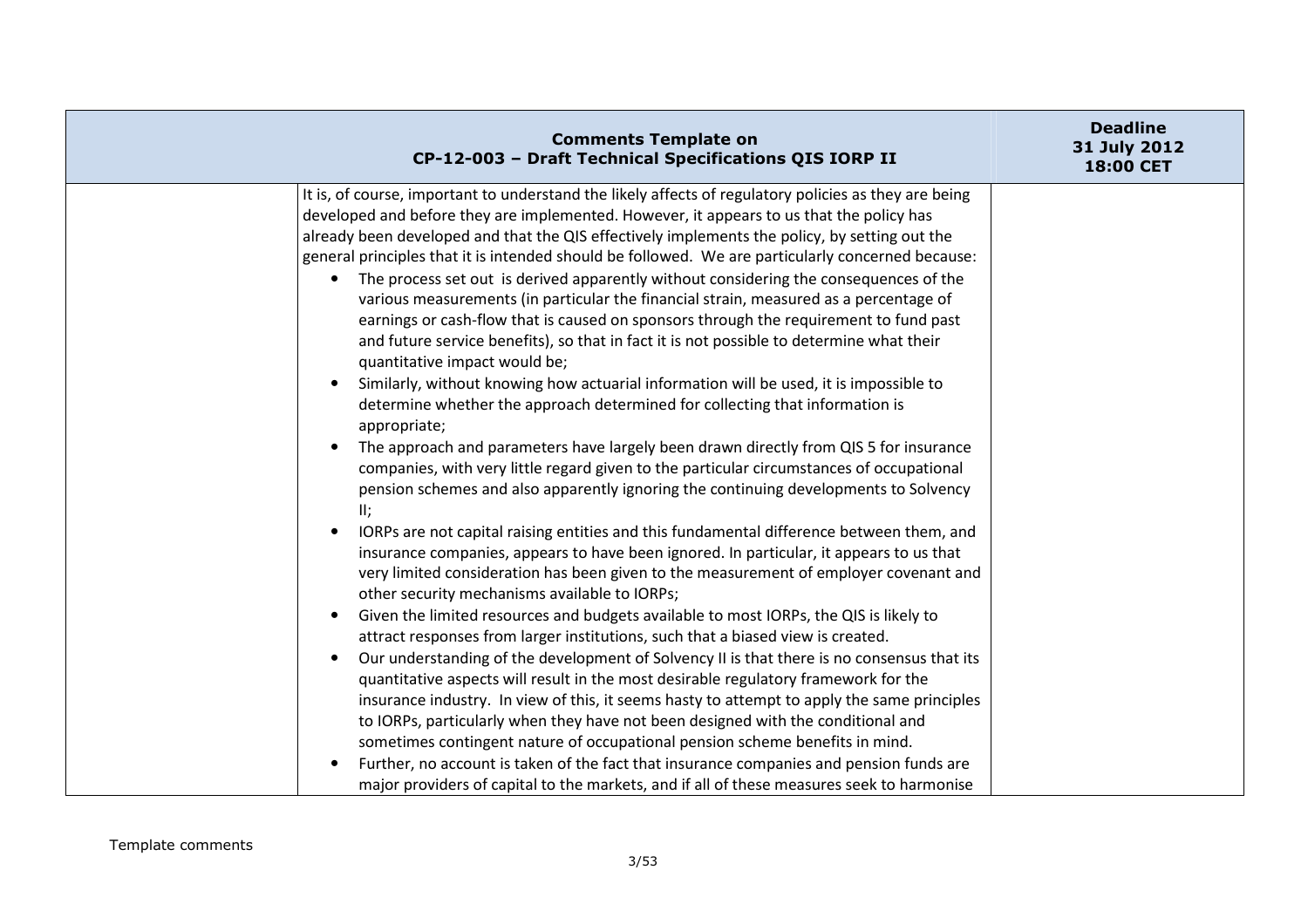|        | <b>Comments Template on</b><br>CP-12-003 - Draft Technical Specifications QIS IORP II                                                                                                                                                                                                                                                                                                                                                                                                                                                                                                                                                                                                                                                                                                                                                                                                                                                                                                                                                                                                                                                                                                                                                                                                                                                                                                                                                                                                                                                                                                                                                                                                                                                                                                                 | <b>Deadline</b><br>31 July 2012<br><b>18:00 CET</b> |
|--------|-------------------------------------------------------------------------------------------------------------------------------------------------------------------------------------------------------------------------------------------------------------------------------------------------------------------------------------------------------------------------------------------------------------------------------------------------------------------------------------------------------------------------------------------------------------------------------------------------------------------------------------------------------------------------------------------------------------------------------------------------------------------------------------------------------------------------------------------------------------------------------------------------------------------------------------------------------------------------------------------------------------------------------------------------------------------------------------------------------------------------------------------------------------------------------------------------------------------------------------------------------------------------------------------------------------------------------------------------------------------------------------------------------------------------------------------------------------------------------------------------------------------------------------------------------------------------------------------------------------------------------------------------------------------------------------------------------------------------------------------------------------------------------------------------------|-----------------------------------------------------|
|        | (across the financial services) the incentives that inform this interaction, this serves to<br>direct markets to behave in a particular way, which is likely to create instability. In other<br>words, the QIS seeks to determine a first order effect without any consideration of second<br>order effects that could be far more serious in terms of their implications for retirement<br>provision.<br>Although the importance of sponsor convenant to some IORPs seems to have been<br>recognized, no account seems to have been given to the very different structures that<br>employers have. Many companies, for example, those that are privately owned, have no<br>obligation to share information publicly or with the IORP they sponsor. This makes it<br>impossible to require IORPs to follow out the processes descriebd in the QIS, without<br>interfering with the employer's legal status.<br>Considering the effect of the QIS in aggregate is likely to be misleading, since it will hide<br>the different benaviours of those IORPs who are relatively stronger funded compared to<br>those that are weakly funded. In particular, the former might continue to demand<br>additional funding due because it is affordable to the employer, whilst the latter might be<br>unable to do so.<br>Affordability for the employer, and the constraints it imposes, has been ignored.<br>Our view is that the QIS would have been improved by considering a wider range of possibilities,<br>each with clear objectives and outcomes. It would also have been preferable in our view to invest<br>less effort in detail at this stage, and more in the design of the different possible regulatory<br>regimes such that the end result is to be roughly right rather than exactly wrong. |                                                     |
| $Q2$ . | Do stakeholders believe that the adjustment (discretionary and conditional benefits, last resort<br>benefit reductions) and security mechanisms (sponsor support, pension protection schemes)<br>IORPs dispose of are taken into account adequately?                                                                                                                                                                                                                                                                                                                                                                                                                                                                                                                                                                                                                                                                                                                                                                                                                                                                                                                                                                                                                                                                                                                                                                                                                                                                                                                                                                                                                                                                                                                                                  |                                                     |
|        | The distinction made between 'Type 1' and 'Type 2' (4.12) schemes seems to us to be largely<br>artificial. In any case, it seems excessive to require employers to finance liabilities that have not<br>yet accrued.                                                                                                                                                                                                                                                                                                                                                                                                                                                                                                                                                                                                                                                                                                                                                                                                                                                                                                                                                                                                                                                                                                                                                                                                                                                                                                                                                                                                                                                                                                                                                                                  |                                                     |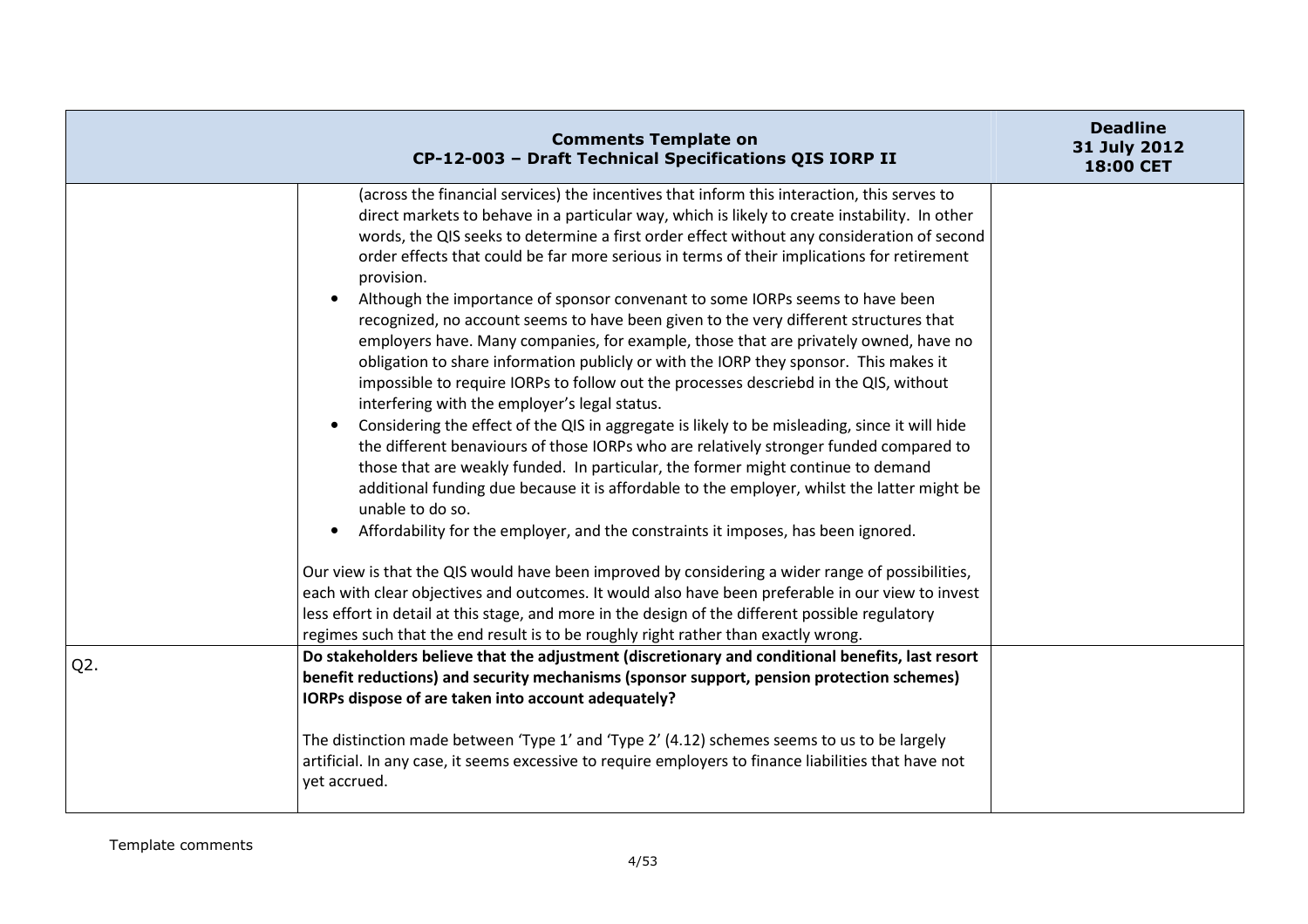| <b>Comments Template on</b><br>CP-12-003 - Draft Technical Specifications QIS IORP II                                                                                                                                                                                                                                                                                                                                                                                                                                                                                                                                                                                                                                                                                | <b>Deadline</b><br>31 July 2012<br>18:00 CET |
|----------------------------------------------------------------------------------------------------------------------------------------------------------------------------------------------------------------------------------------------------------------------------------------------------------------------------------------------------------------------------------------------------------------------------------------------------------------------------------------------------------------------------------------------------------------------------------------------------------------------------------------------------------------------------------------------------------------------------------------------------------------------|----------------------------------------------|
| It is impossible to determine what is 'adequate' without understanding how the information<br>provided via the measurement of, for example, conditional benefits, will be used. The likelihood is<br>that the understanding of what is 'conditional' and 'discretionary', and the associated practices,<br>will vary from country to country, and so the appropriate measure for technical provisions is also<br>likely to vary. The result is that it will be difficult to get a consistent approach to determine the<br>regulatory capital required to support these liabilities.                                                                                                                                                                                  |                                              |
| Overall, though, the nature of conditional benefits is that they might not be paid and so the<br>degree of security afforded to them could be less. It is postulated that these could be considered<br>a loss absorbing mechanism, and so the additional reserves that could be necessary, might be<br>less. But, for many employers, the amount of the technical provisions will be a key measure and<br>should be less for schemes that are in other ways identical, but where one has conditional<br>benefits.                                                                                                                                                                                                                                                    |                                              |
| Similarly, in our view, there should be no need to include discretionary benefits in technical<br>provisions.                                                                                                                                                                                                                                                                                                                                                                                                                                                                                                                                                                                                                                                        |                                              |
| The sections regarding sponsor support seem to have been developed without much<br>consideration as to the very different corporate structures that support IORPs. At the simplest<br>level many, if not most, of these are likely to be unrated (in particular recognizing that the legal<br>recourse available to an IORP may not be to the parent entity that carries the rating) and to treat<br>these all as though their covenant is less than investment grade is sweeping and likely to provide<br>unreliable information. In fact, a key reason why many sponsors are unrated is because they have<br>no financial debt nor cause to raise it, and indeed in such cases the IORP is arguably more secure<br>than when it is competing with other creditors. |                                              |
| At a more detailed level, the approach adopted does not seem to reflect techniques used by<br>analysts. For example:<br>The valuation of sponsor support seems largely cash flow based. This is a very narrow<br>$\bullet$<br>determinant of company strength and seems unlikely to reflect the criteria of market                                                                                                                                                                                                                                                                                                                                                                                                                                                   |                                              |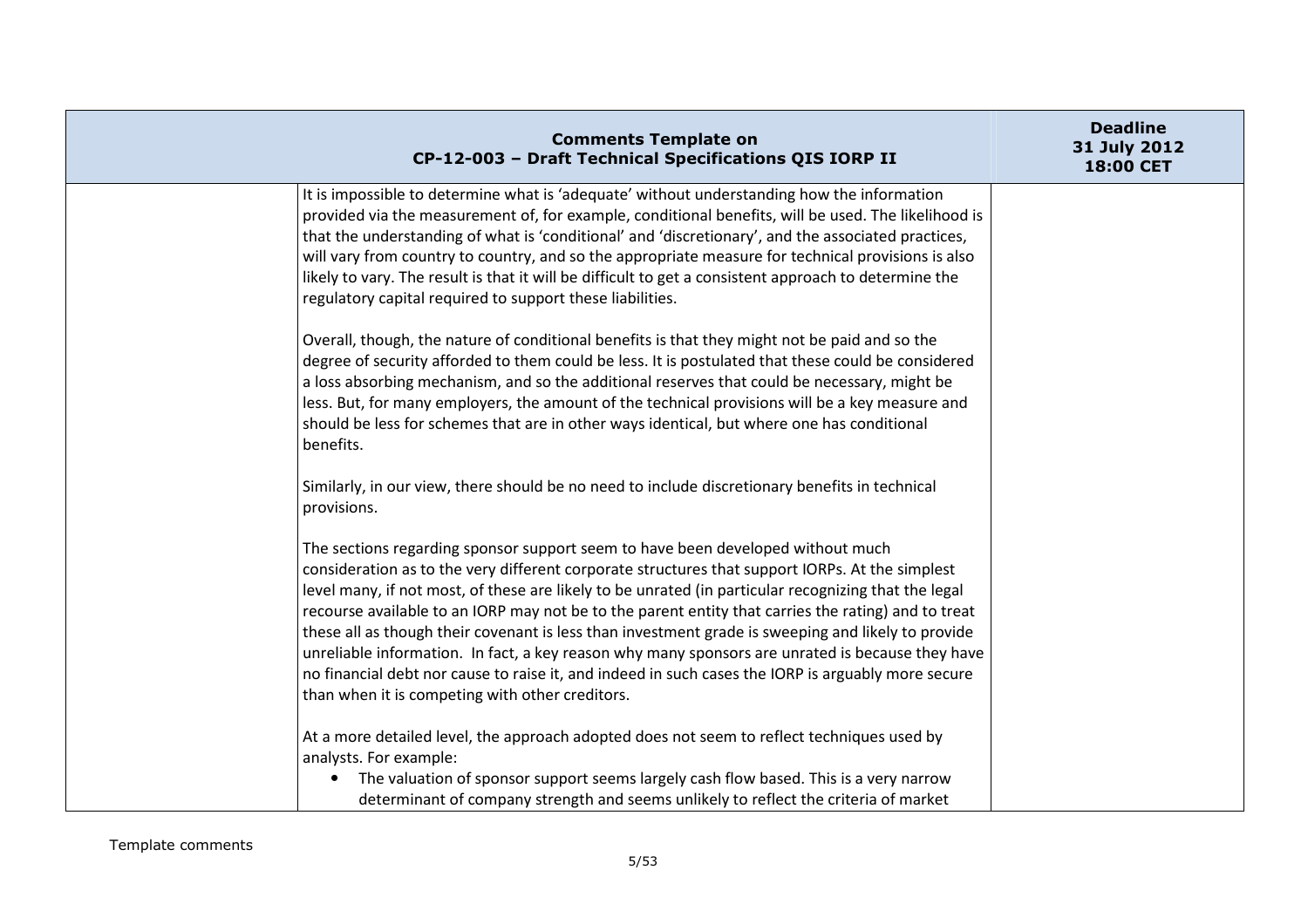|                  | <b>Comments Template on</b><br>CP-12-003 - Draft Technical Specifications QIS IORP II                                                                                                                                                                                                                                                                                                                                                                                                                                                                                                                                                                                                                                                                                                                                                                                                                                                                                                                                                                                                                                                                                                                         | <b>Deadline</b><br>31 July 2012<br>18:00 CET |
|------------------|---------------------------------------------------------------------------------------------------------------------------------------------------------------------------------------------------------------------------------------------------------------------------------------------------------------------------------------------------------------------------------------------------------------------------------------------------------------------------------------------------------------------------------------------------------------------------------------------------------------------------------------------------------------------------------------------------------------------------------------------------------------------------------------------------------------------------------------------------------------------------------------------------------------------------------------------------------------------------------------------------------------------------------------------------------------------------------------------------------------------------------------------------------------------------------------------------------------|----------------------------------------------|
|                  | consistency established in HBS6.9;<br>The calculation of maximum sponsor support assumes that companies are necessarily<br>income generating, which is not the case. Corporate wealth can take different forms, and<br>these will have to be recognized in the holistic balance sheet for EIOPA to understand the<br>actual quantitative impact of its proposals. In practice, to remain viable, a sponsor needs<br>to balance competing claims on its resources and a one size fits all approach does not<br>appear to reflect reality.<br>In many cases where financial statements are not in the public domain (for example<br>unlimited liability partnerships), it is inconceivable that the sponsor makes information on<br>its financial position available to an IORP.<br>In many cases the legal recourse available to an IORP may be to a group company that is<br>under no obligation to disclose its financial position.<br>In many jurisdictions, notably Ireland, the willingness of a sponsor to support a defined<br>benefit IORP is at least as important as the financial capacity. The QIS offers no<br>mechanism to incorporate qualitative views on the availability of sponsor support. |                                              |
| Q <sub>3</sub> . | Do stakeholders believe that the draft technical specifications provide enough information and<br>are sufficiently clear and understandable? Which parts could be improved upon?<br>Clearly a lot of information has been provided in the QIS, to the extent that it should be possible<br>to construct a tool to carry out the calculations. However, whilst the information provided is<br>sufficient to establish a process to follow, we are concerned that the document setting out how<br>the methodology has been established and how the assumptions have been derived was not<br>made more easily available to those likely to be interested in the results of the QIS. In addition,<br>although some parts of the Solvency II QIS 5 calibration document are generic to other financial<br>sectors, for other parts it is less clear why the method and assumptions proposed are appropriate<br>for calculations to be applied to occupational pension schemes.<br>The approach set out in the consultation is quite narrowly defined, which makes it unlikely that it                                                                                                                              |                                              |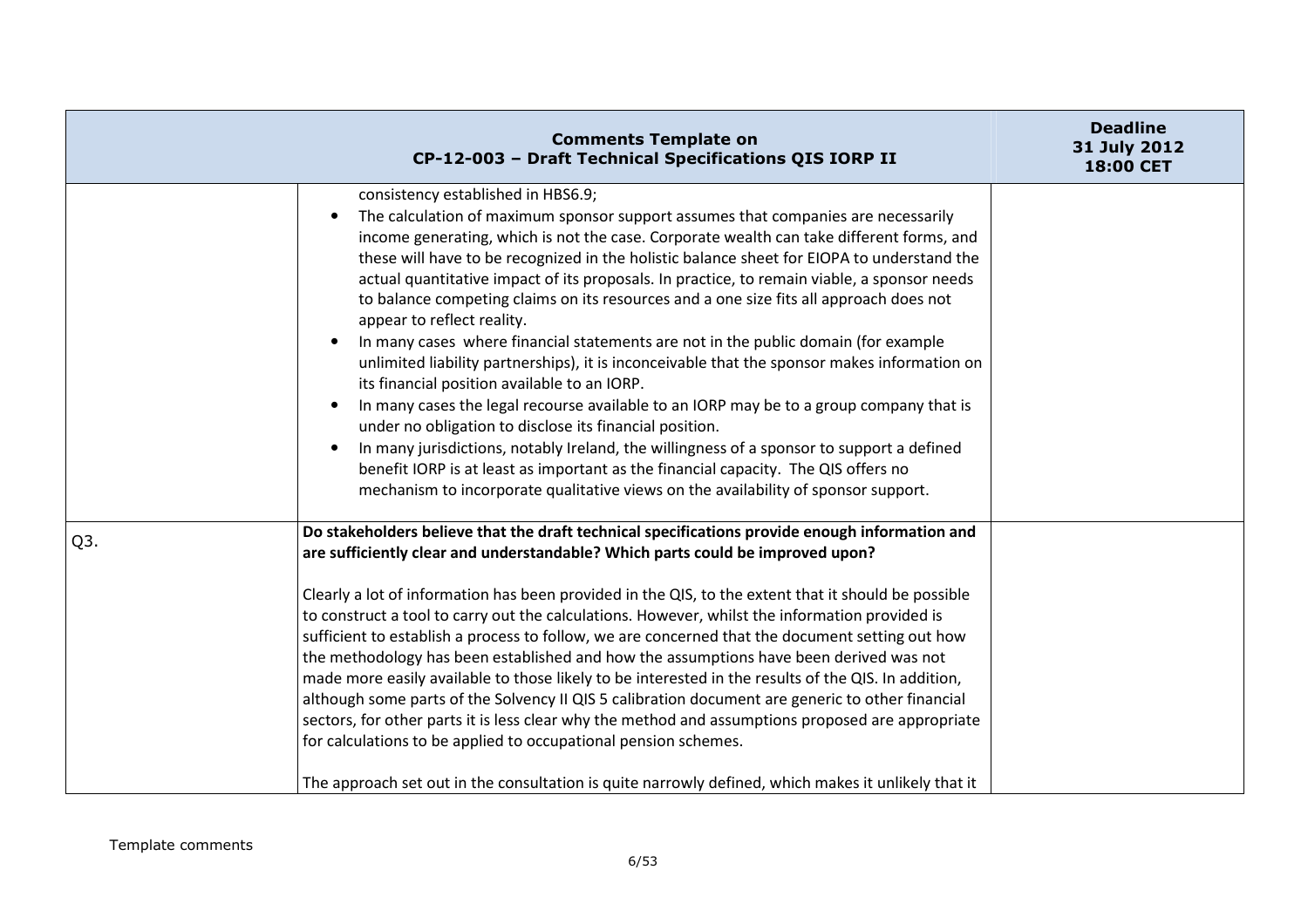|     | <b>Comments Template on</b><br>CP-12-003 - Draft Technical Specifications QIS IORP II                                                                                                                                                                                                                                                                                                                                                                                                                                                                                                                                                                                                                                                                                                                                                                                                                                                                                  | <b>Deadline</b><br>31 July 2012<br>18:00 CET |
|-----|------------------------------------------------------------------------------------------------------------------------------------------------------------------------------------------------------------------------------------------------------------------------------------------------------------------------------------------------------------------------------------------------------------------------------------------------------------------------------------------------------------------------------------------------------------------------------------------------------------------------------------------------------------------------------------------------------------------------------------------------------------------------------------------------------------------------------------------------------------------------------------------------------------------------------------------------------------------------|----------------------------------------------|
|     | will be sufficiently flexible to meet its own objectives, in being market consistent in each member<br>state. Most obviously, several assumptions are derived from yields that apply in the eurozone,<br>which as well as not applying in specific eurozone member states, will not necessarily be<br>appropriate for non-eurozone countries.                                                                                                                                                                                                                                                                                                                                                                                                                                                                                                                                                                                                                          |                                              |
|     | In several cases, key determinants of liabilities and economic risks are not included in the QIS. We<br>recognise the intent to provide an inflation risk module and would suggest that this is prioritised,<br>as is the need to use market-based inflation assumptions (to the extent that liabilities are inflation<br>linked and there is a deep and liquid market). In many geographies, it is common practice to set<br>assumptions such as salary inflation and expected pension increases by reference to market based<br>parameters such as inflation expectations and we would suggest that the QIS allow this flexibility.<br>We would have preferred a principles based methodology, enabling local regulators to reflect<br>how the pension 'promise' differs in different countries. Whilst this wouldn't have resulted in<br>consistent assumptions it might result in more consistent outcomes, which we consider would be<br>more useful information. |                                              |
| Q4. | Do stakeholders believe that the calculations proposed in the technical specifications are<br>feasible at appropriate costs and with appropriate accuracy within the given timeframe of the<br>QIS?                                                                                                                                                                                                                                                                                                                                                                                                                                                                                                                                                                                                                                                                                                                                                                    |                                              |
|     | We are not sure how to determine what an 'appropriate cost' for carrying out the QIS should be.<br>For example, if there were greater certainty about the direction that European regulation is likely<br>to take, then it would be worth member state regulators and IORPs investing the time and effort<br>in developing their approaches to the proposed calculations and considering what generalisations<br>or approximations might be appropriate for their particular circumstances. However, at this stage<br>in the process, apart from political pressure at the European level we are not convinced that the<br>case has been made for the quantitative principles underling Solvency II to be applied to IORPs<br>quite as directly as has been proposed here.                                                                                                                                                                                             |                                              |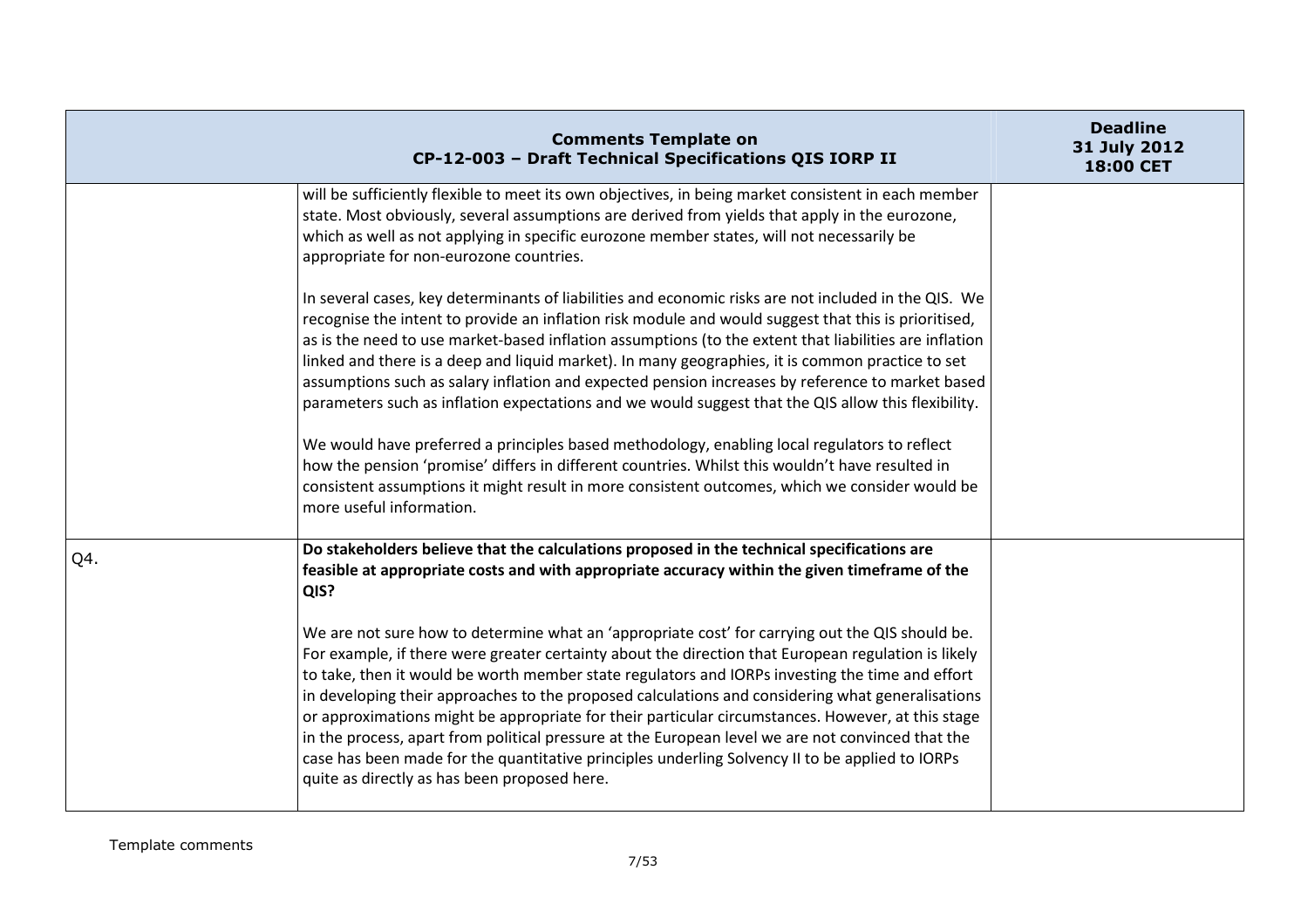|     | <b>Comments Template on</b><br>CP-12-003 - Draft Technical Specifications QIS IORP II                                                                                                                                                                                                                                                                                                                                                                                                                                                                                                          | <b>Deadline</b><br>31 July 2012<br>18:00 CET |
|-----|------------------------------------------------------------------------------------------------------------------------------------------------------------------------------------------------------------------------------------------------------------------------------------------------------------------------------------------------------------------------------------------------------------------------------------------------------------------------------------------------------------------------------------------------------------------------------------------------|----------------------------------------------|
|     | This is particularly the case whist there is still a debate surrounding Solvency II as it applies to<br>insurance companies. Even in that market there appears to be no general consensus that the<br>approach adopted is the most desirable. So it seems perverse to impose costs on IORPs and their<br>regulators in relation to a system that has not yet agreed in relation to its target market, let alone<br>been implemented in practice and proven to meet its objectives.                                                                                                             |                                              |
|     | Because of the uncertainty about the approach proposed, we think it is unlikely that the QIS will<br>provide useful information without imposing costs that could be considered disproportionate.                                                                                                                                                                                                                                                                                                                                                                                              |                                              |
|     | Quite apart from the costs of this QIS, we are also very aware of the costs incurred by the<br>insurance industry in preparing for the implementation of Solvency II. Some individual companies<br>have spent several million Euros (in aggregate, the estimated cost is 1.9 billion Euros per annum)<br>engaging with their regulator and developing internal controls and systems. Such an expensive<br>approach is unlikely to be appropriate for many IORPs and, in fact, would directly and materially<br>contribute to a diminution in the security currently available to IORP members. |                                              |
| Q5. | Do stakeholders believe that the draft technical specifications provide enough guidance on how<br>to set up and value the holistic balance sheet as discussed in Chapter 2? If not, which parts<br>could be improved upon and in what way?                                                                                                                                                                                                                                                                                                                                                     |                                              |
|     | Although there appears to be sufficient information to carry out the proposed calculations, the<br>results produced are not likely to be useful or representative in many cases. That is, the<br>information provided results in too narrow approach and there is not sufficient flexibility given for<br>those cases where the resulting measures do not produce useful outcomes.                                                                                                                                                                                                             |                                              |
|     | On the other hand, the approaches proposed are costly to implement and likely to impose<br>disproportionate cost on many IORPs. Many have fairly straightforward benefit structures and<br>investment strategies, and are unlikely to use stochastic models because they will provide very<br>little additional useful information beyond what can be gleaned from deterministic measures and<br>scenario testing.                                                                                                                                                                             |                                              |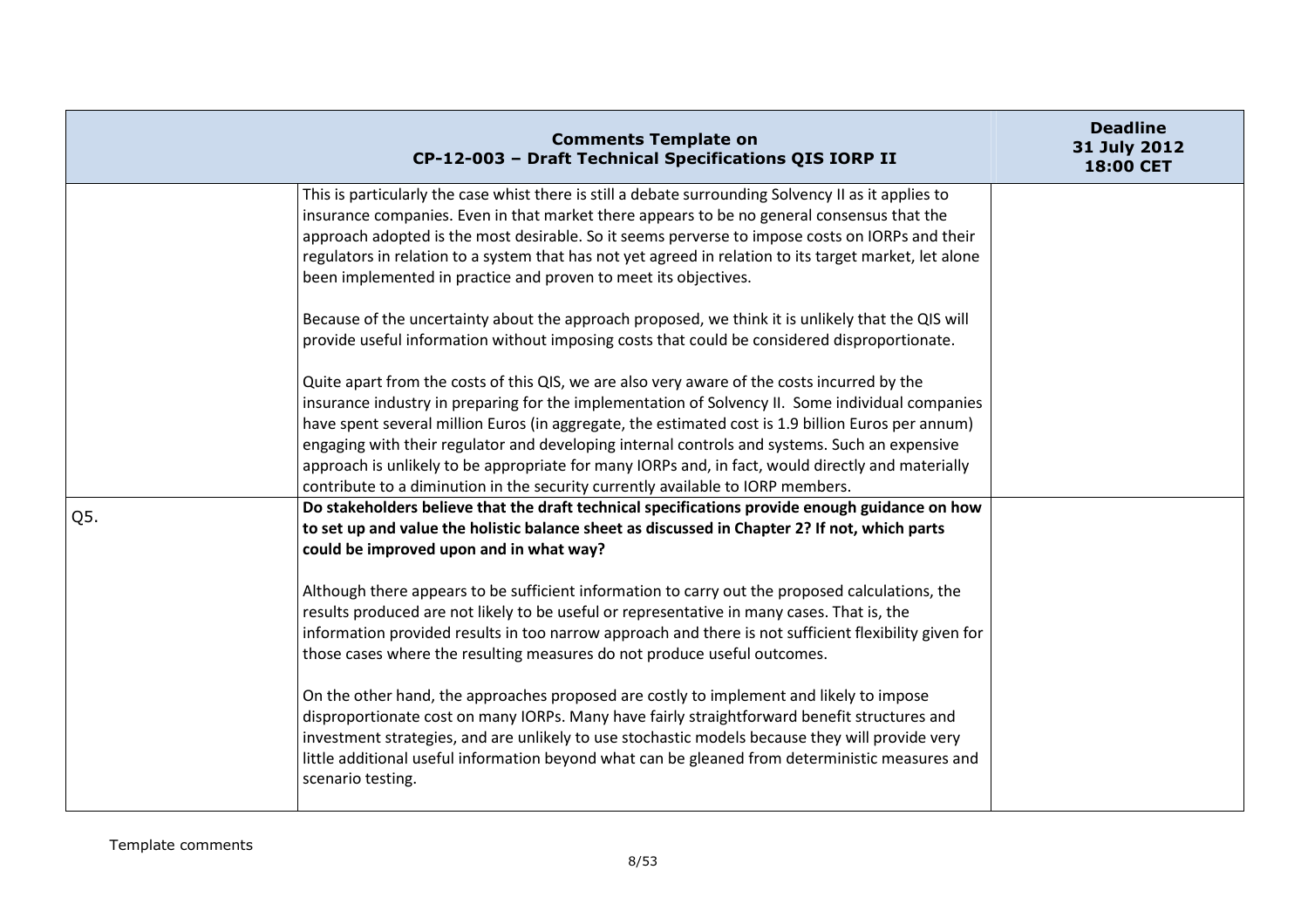|     | <b>Comments Template on</b><br>CP-12-003 - Draft Technical Specifications QIS IORP II                                                                                                                                                                                                                                                                                                                                                                                                         | <b>Deadline</b><br>31 July 2012<br><b>18:00 CET</b> |
|-----|-----------------------------------------------------------------------------------------------------------------------------------------------------------------------------------------------------------------------------------------------------------------------------------------------------------------------------------------------------------------------------------------------------------------------------------------------------------------------------------------------|-----------------------------------------------------|
|     | As mentioned in our response to Q3, often the key determinants of liabilities and economic risks<br>are not included in the QIS. Most significantly, an inflation risk module based on market<br>information should be provided. In many geographies, it is common practice to set assumptions<br>such as salary inflation and expected pension increases by reference to market based parameters<br>such as inflation expectations and we would suggest that the QIS allow this flexibility. |                                                     |
|     | We also find the interest rate stress section unsatisfactory, in particular the proposal that a<br>stressed real yield curve is floored at zero percent (given that on December 2011 many real<br>interest rates were negative). Our strong preference would be for separate treatment of nominal<br>interest rates versus inflation.                                                                                                                                                         |                                                     |
|     | The suggestion that a spreadsheet is provided with the QIS is in our view welcome, in particular if<br>it facilitates simplifications in situations where participants do not have sufficient detail to<br>accurately carry out calculations.                                                                                                                                                                                                                                                 |                                                     |
| Q6. | Given the purpose of the QIS, do stakeholders consider the proposed simplifications for the<br>valuation of the holistic balance sheet (for the risk margin in section 2.5, sponsor support and<br>pension protection schemes in 2.6 and amounts recoverable from insurance in 2.7) adequate?<br>Do you have suggestions for additional simplifications that would be appropriate?                                                                                                            |                                                     |
|     | Risk margin - we cannot argue that the proposal for calculating a 'risk margin' is simple. However,<br>we do not understand its purpose. Generally, IORPs are not bought and sold for commercial<br>reasons by other IORPs, so the premise in HBS5.1 seems flawed. In addition, 8% seems entirely<br>arbitrary particularly compared against the 6% margin required for insurers.                                                                                                             |                                                     |
|     | The alternative $-$ an explicit margin against the risk of adverse experience $-$ seems (theoretically)<br>more defensible although we are still not convinced that it is necessary or appropriate in the<br>context of IORPs: in a framework that requires them to hold explicit margins for risk this seems<br>like double counting.                                                                                                                                                        |                                                     |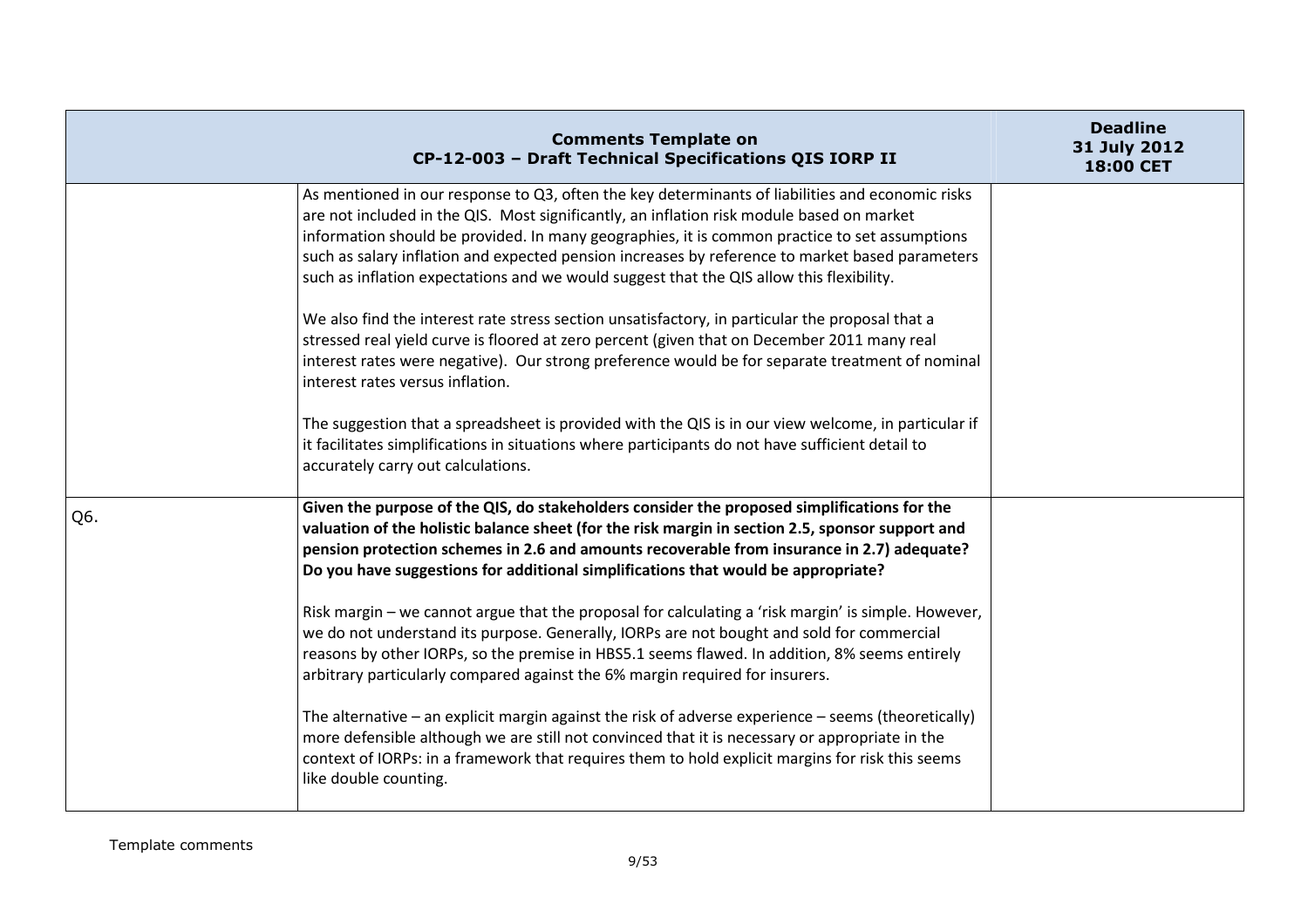|     | <b>Comments Template on</b><br>CP-12-003 - Draft Technical Specifications QIS IORP II                                                                                                                                                                                                                                                                                                                       | <b>Deadline</b><br>31 July 2012<br><b>18:00 CET</b> |
|-----|-------------------------------------------------------------------------------------------------------------------------------------------------------------------------------------------------------------------------------------------------------------------------------------------------------------------------------------------------------------------------------------------------------------|-----------------------------------------------------|
|     | Sponsor support and pension protection schemes – we understand that measuring these<br>contingent sources of security is complicated and largely untested. As a consequence, the<br>simplifications are not simple                                                                                                                                                                                          |                                                     |
| Q7. | The best estimate of technical provisions should be based on the most recent mortality tables<br>including the future trend in mortality rates (section 2.4). Do stakeholders believe that IORPs<br>will be able to take into account this trend in mortality rates? Can you explain?                                                                                                                       |                                                     |
|     | The statement in paragraph HBS4.2 is unclear. There is no purpose in using the most recent<br>mortality tables if these are not representative of the IORP'S experience.                                                                                                                                                                                                                                    |                                                     |
|     | We also note that the use of 'future trends' is unclear. For example, although we believe EIOPA<br>means that an allowance should be made for future improvements in mortality rates, scheme<br>experience could also change because the nature of the membership has changed.                                                                                                                              |                                                     |
|     | Our experience is that allowance for future improvements in mortality rates varies considerably<br>between different member states, in terms of the methods used and the allowance made. This is<br>partly because the effect is more material in some countries than in others and also (perhaps not<br>unrelated) because some countries have more information about the rate of improvement.             |                                                     |
| Q8. | Is it clear from the technical specifications what cash flows should be taken into account in the<br>calculation of the best estimate (e.g. in relation to benefits (unconditional, pure conditional,<br>pure discretionary, mixed), contributions, expenses, etc.) and how the projection of these cash<br>flows should be made (Section 2.4)?                                                             |                                                     |
|     | As in much of the document, the principles that have been adopted are relatively clear, but not<br>necessarily appropriate. IORPs in different member states, and their regulators, are likely to<br>characterise unconditional, conditional and discretionary benefits differently. In any case, in our<br>view discretionary and mixed benefits should not be included in technical provisions calculated |                                                     |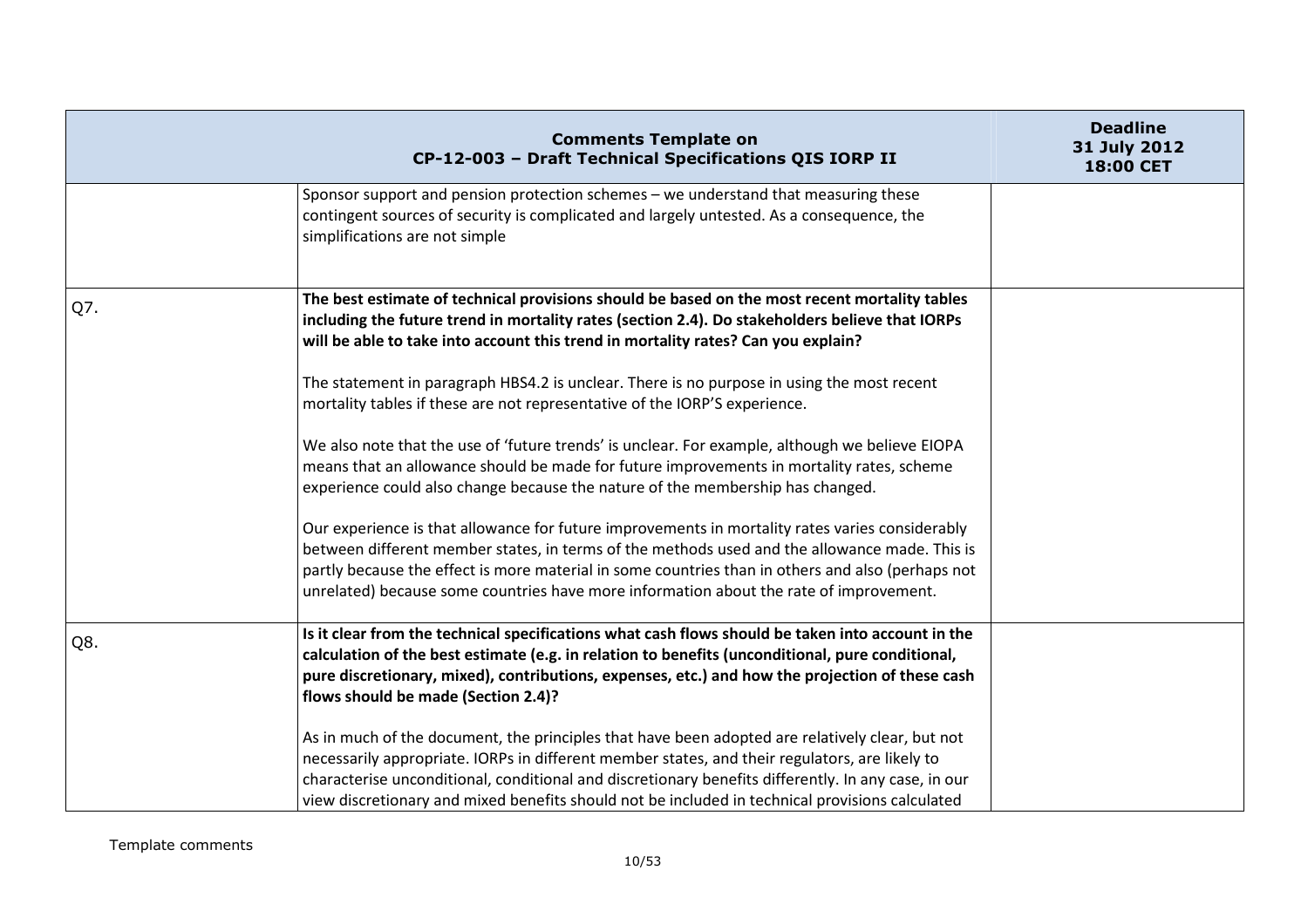|     | <b>Comments Template on</b><br>CP-12-003 - Draft Technical Specifications QIS IORP II                                                                                                                                                                                                                                                                                                                                                                                                                                                                                                                     | <b>Deadline</b><br>31 July 2012<br>18:00 CET |
|-----|-----------------------------------------------------------------------------------------------------------------------------------------------------------------------------------------------------------------------------------------------------------------------------------------------------------------------------------------------------------------------------------------------------------------------------------------------------------------------------------------------------------------------------------------------------------------------------------------------------------|----------------------------------------------|
|     | for regulatory purposes before the discretion has been exercised. One of the subjective tests for<br>granting payment is likely to be the financial state of the IORP so their inclusion will be circular. In<br>addition, the ability to exercise discretion was often provided for in IORP rules when there were<br>no legislative requirements to ensure, for example, that benefits were increased or vested. Since<br>legislation has formalised these requirements, IORPs generally have less need to, and generally do<br>not, provide benefits on a discretionary basis.                          |                                              |
|     | Also, the requirement to value unconditional, conditional and discretionary benefits separately<br>for the QIS seems unduly onerous and unlikely to give rise to useful information as the way the<br>benefits emerge is likely to be inextricably interlinked.                                                                                                                                                                                                                                                                                                                                           |                                              |
|     | We also disagree with the distinction being made between IORPs with the power to close to<br>future accrual and those where there seems to be no possibility to do so. In practice, it is always<br>likely for employers to be able to stop sponsoring a particular form of IORP (apart from some<br>compulsory defined contribution schemes) although the required steps might be more laborious<br>(for example, changing employment contracts).                                                                                                                                                        |                                              |
| Q9. | EIOPA is considering to take into account in the QIS the possibility in some member states to<br>reduce benefits in case of sponsor default (for example, when a pension protection scheme<br>does not guarantee the full level of benefits) in the valuation of the best estimate of technical<br>provisions (see Reduction of benefits in case of sponsor defaults in Section 2.4 and Pension<br>protection schemes in Section 2.6). Do stakeholders agree and, if yes, should it only apply in<br>case of sponsor support backed up by a pension protection scheme or to sponsor support n<br>general? |                                              |
|     | In our view, good plan management would require those responsible for benefit provision to<br>target funding relative to the benefits they are expected to provide rather than those that might<br>be provided were the sponsor or plan to default. So, although we agree that the existence of<br>pension protection funds, which might provide for lower benefits than those intended under plan<br>rules, should be taken into account as a contingent asset, we do not think they are relevant to the<br>measurement of the liabilities.                                                              |                                              |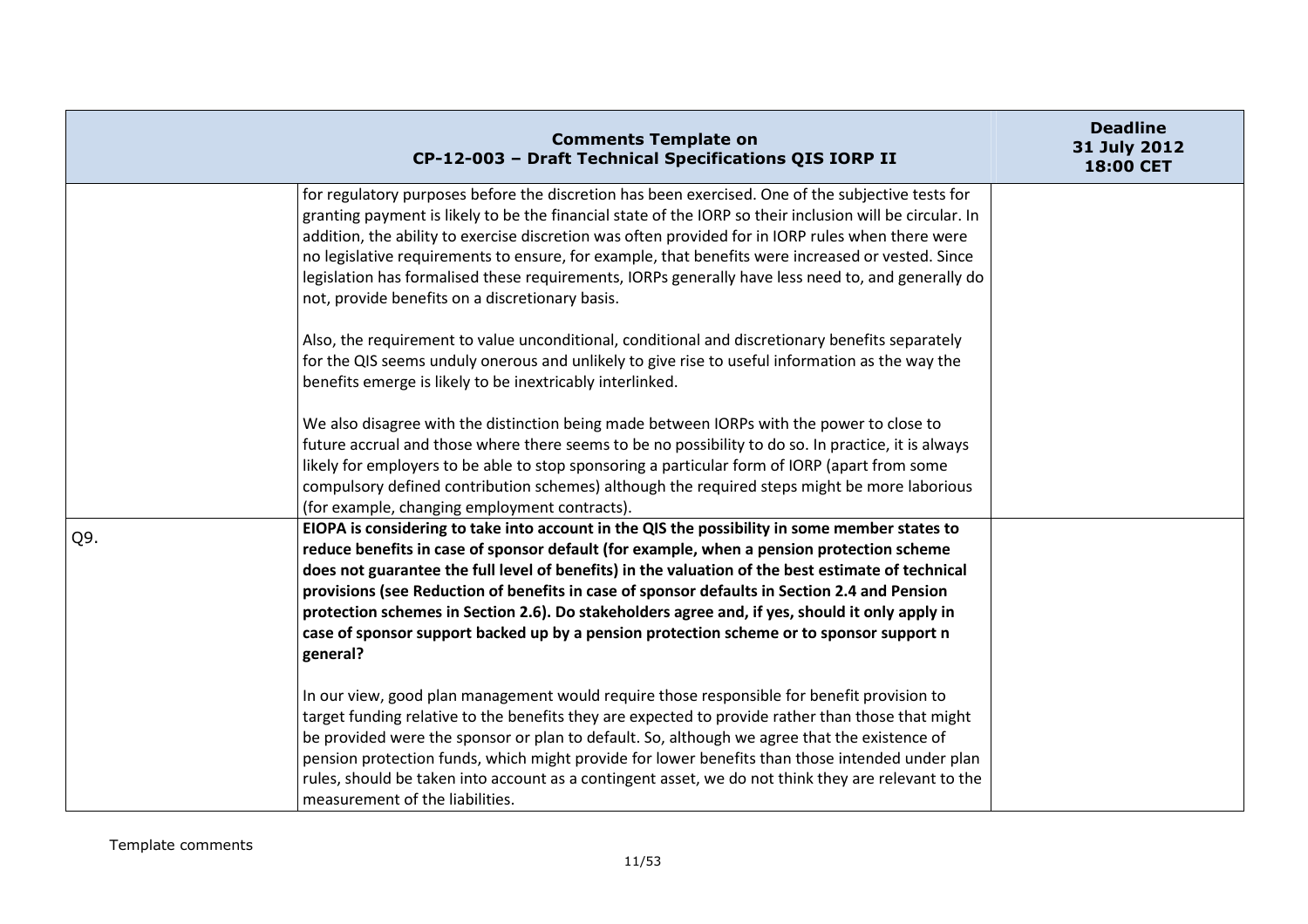|      | <b>Comments Template on</b><br>CP-12-003 - Draft Technical Specifications QIS IORP II                                                                                                                                                                                                                                                                                                                                                                                                                | <b>Deadline</b><br>31 July 2012<br>18:00 CET |
|------|------------------------------------------------------------------------------------------------------------------------------------------------------------------------------------------------------------------------------------------------------------------------------------------------------------------------------------------------------------------------------------------------------------------------------------------------------------------------------------------------------|----------------------------------------------|
|      | In any case, allowing for the possibility that benefits could be reduced in certain contingencies will<br>increase the complexity of the measurement without producing much more useful information.                                                                                                                                                                                                                                                                                                 |                                              |
|      | However, if the regulatory standard is to measure IORPs against a discontinuance position, it<br>might be more reasonable to allow for this deduction in benefits and IORPs should be allowed to<br>regardless of the nature of their sponsor support.                                                                                                                                                                                                                                               |                                              |
| Q10. | The technical specifications propose that security mechanisms should be valued on a market<br>consistent basis, i.e. by calculating the probability weighted average of (discounted) expected<br>payments from the sponsor and the pension protection scheme (Section 2.6). Do stakeholders<br>agree with the principles for the valuation of sponsor support and pension protection schemes?<br>If not, what alternatives would you propose?                                                        |                                              |
|      | For many reasons, we do not accept the principle of 'market consistency' laid out in this question,<br>including:<br>a discounted cash flow calculation using some assumptions derived from a narrow range<br>$\bullet$<br>of market information and some more sweeping assumptions does not result in a 'market<br>consistent' valuation; and<br>there is not a direct market in 'sponsor support' for IORPs, or in pension protection<br>schemes.                                                  |                                              |
|      | By mandating a particular approach and in particular specific assumptions, EIOPA risks<br>undermining the usefulness of the QIS since any change to the approach or assumptions could<br>mean that the QIS needs to be repeated to understand the outcome.                                                                                                                                                                                                                                           |                                              |
|      | Our response to Q2 raised commented on the inadequacy of the proposals in relation to employer<br>covenant and we repeat some of the reservations here. Overall, the sections regarding sponsor<br>support seem to have been developed without much consideration as to the very different<br>corporate structures that support IORPs. At the simplest level many, if not most, of these are<br>likely to be unrated (in particular recognizing that the legal recourse available to an IORP may not |                                              |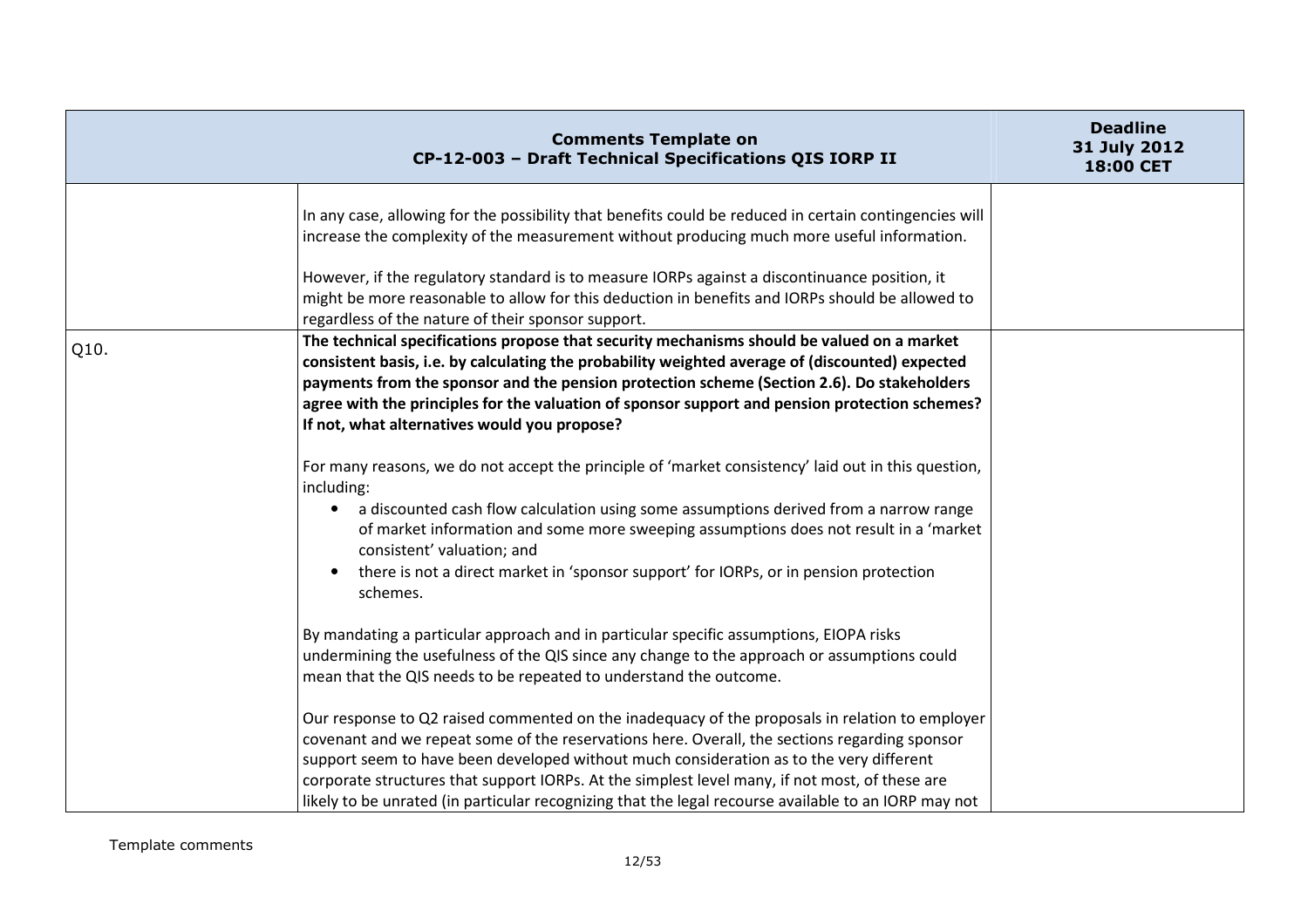|      | <b>Comments Template on</b><br>CP-12-003 - Draft Technical Specifications QIS IORP II                                                                                                                                                                                                                                                                                                                                                                                                                                                                                                                                                                                                                                                                                                                                                                                                                                                                                                                                                                                                                                                                                                                                                                                                                                                                                                                                                                                                                                                                         | <b>Deadline</b><br>31 July 2012<br>18:00 CET |
|------|---------------------------------------------------------------------------------------------------------------------------------------------------------------------------------------------------------------------------------------------------------------------------------------------------------------------------------------------------------------------------------------------------------------------------------------------------------------------------------------------------------------------------------------------------------------------------------------------------------------------------------------------------------------------------------------------------------------------------------------------------------------------------------------------------------------------------------------------------------------------------------------------------------------------------------------------------------------------------------------------------------------------------------------------------------------------------------------------------------------------------------------------------------------------------------------------------------------------------------------------------------------------------------------------------------------------------------------------------------------------------------------------------------------------------------------------------------------------------------------------------------------------------------------------------------------|----------------------------------------------|
|      | be to the parent entity that carries the rating) and to treat these all as though their covenant is<br>less than investment grade is sweeping and likely to provide unreliable information. In fact, a key<br>reason why many sponsors are unrated is because they have no financial debt nor cause to raise<br>it, and indeed in such cases the IORP is arguably more secure than when it is competing with<br>other creditors.                                                                                                                                                                                                                                                                                                                                                                                                                                                                                                                                                                                                                                                                                                                                                                                                                                                                                                                                                                                                                                                                                                                              |                                              |
|      | At a more detailed level, the approach adopted does not seem to reflect techniques used by<br>analysts. For example:<br>The valuation of sponsor support seems largely cash flow based. This is a very narrow<br>$\bullet$<br>determinant of company strength and seems unlikely to reflect the criteria of market<br>consistency established in HBS6.9;<br>The calculation of maximum sponsor support assumes that companies are necessarily<br>$\bullet$<br>income generating, which is not the case. Corporate wealth can take different forms, and<br>these will have to be recognized in the holistic balance sheet for EIOPA to understand the<br>actual quantitative impact of its proposals. In practice, to remain viable, a sponsor needs<br>to balance competing claims on its resources and a one size fits all approach does not<br>appear to reflect reality.<br>In many cases where financial statements are not in the public domain (for example<br>unlimited liability partnerships), it is inconceivable that the sponsor makes information on<br>its financial position available to an IORP.<br>In many cases the legal recourse available to an IORP may be to a group company that is<br>$\bullet$<br>under no obligation to disclose its financial position.<br>In many jurisdictions, notably Ireland, the willingness of a sponsor to support a defined benefit<br>IORP is at least as important as the financial capacity. The QIS offers no mechanism to<br>incorporate qualitative views on the availability of sponsor support. |                                              |
| Q11. | Do stakeholders have suggestions for the parameters - such as the probability of default and<br>the recovery rate in the event of default – used in the valuation of sponsor support and pension<br>protection schemes (Section 2.6)?                                                                                                                                                                                                                                                                                                                                                                                                                                                                                                                                                                                                                                                                                                                                                                                                                                                                                                                                                                                                                                                                                                                                                                                                                                                                                                                         |                                              |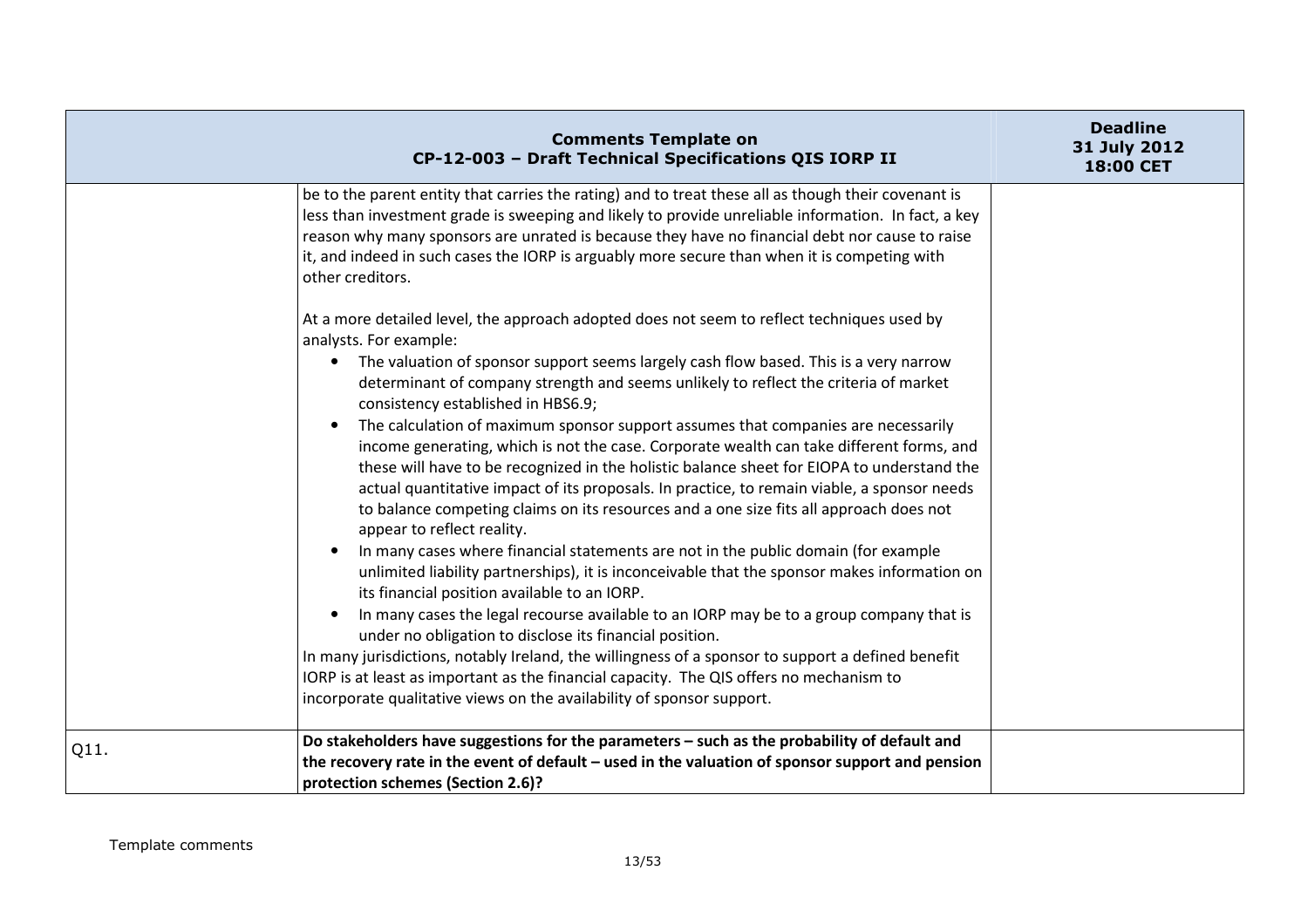|      | <b>Comments Template on</b><br>CP-12-003 - Draft Technical Specifications QIS IORP II                                                                                                                                                                                                                                                                                                                                                                                                                                                                                                                                                                                                                                                                                                                                                                                                                                                                                                                                                                                                                                                                                                                                | <b>Deadline</b><br>31 July 2012<br>18:00 CET |
|------|----------------------------------------------------------------------------------------------------------------------------------------------------------------------------------------------------------------------------------------------------------------------------------------------------------------------------------------------------------------------------------------------------------------------------------------------------------------------------------------------------------------------------------------------------------------------------------------------------------------------------------------------------------------------------------------------------------------------------------------------------------------------------------------------------------------------------------------------------------------------------------------------------------------------------------------------------------------------------------------------------------------------------------------------------------------------------------------------------------------------------------------------------------------------------------------------------------------------|----------------------------------------------|
|      | Our understanding is that probabilities of default and the likely recovery of a company that has<br>entered insolvency, even amongst similarly rated companies, differs between member states, for<br>example, because of local insolvency rules and different degrees of protectionism. Consequently,<br>the proposed assumptions are unlikely to be appropriate for all IORPs. For example, in Ireland the<br>pension Trustee has no legal claim on the resources of the sponsor on default.<br>As set out in Q2, we also believe that the proposal to apply a punitive probability of default to<br>unrated sponsors is faulty and would give rise to misleading results. Companies can be unrated<br>for many reasons, and sometimes it could be because of a position of relative strength rather than<br>weakness. We reiterate also the distinction between the capacity of a sponsor to pay and the<br>willingness of a sponsor to pay and suggest that the use of prescriptive discount rates misses this<br>important point.                                                                                                                                                                               |                                              |
| Q12. | Do stakeholders agree with the methodology set out to value the maximum value of sponsor<br>support (Section 2.6)? Do stakeholders have suggestions for the parameters used in valuing the<br>maximum amount of sponsor support? In particular, with regard to the proportions of future<br>profits/EBTDA and the time period of the calculations.<br>The method proposed seems narrow and likely to result in a measure that does not properly<br>reflect the extent of sponsor support available to some IORPs. We consider that IORPs and<br>member state regulators should be allowed to consider all the various measures that are available<br>for measuring sponsor support, taking local considerations into account. It is likely that more work<br>needs to be done to fully understand those measures: sponsor covenant is a developing area and<br>mandating a narrow and possibly uninformative measure might discourage IORPs from taking<br>steps to consider better ways to assess covenant. For these reasons, we would suggest that rather<br>than mandating such a narrow approach, a principles based approach could result in more useful<br>outcomes.<br>See also our responses to Q2 and Q11. |                                              |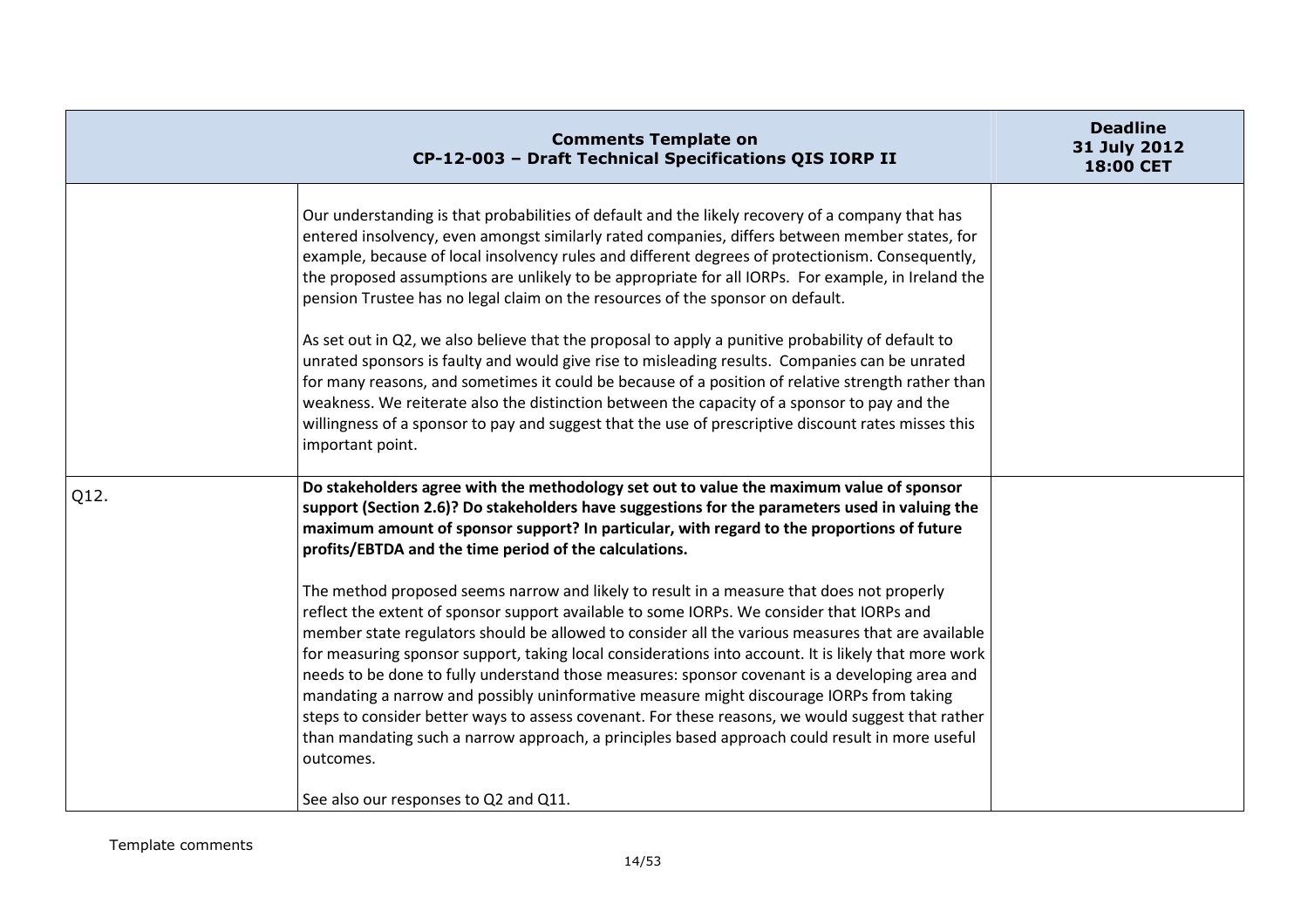|      | <b>Comments Template on</b><br>CP-12-003 - Draft Technical Specifications QIS IORP II                                                                                                                                                                                                                                                                                                                                                                                                                                                                                                                                                                                                                                                                                                                                                          | <b>Deadline</b><br>31 July 2012<br>18:00 CET |
|------|------------------------------------------------------------------------------------------------------------------------------------------------------------------------------------------------------------------------------------------------------------------------------------------------------------------------------------------------------------------------------------------------------------------------------------------------------------------------------------------------------------------------------------------------------------------------------------------------------------------------------------------------------------------------------------------------------------------------------------------------------------------------------------------------------------------------------------------------|----------------------------------------------|
| Q13. | The draft technical specifications propose performing an upward shift in the basic risk-free<br>interest rate curve to approximate the so-called counter cyclical premium or to allow IORPs -<br>under conditions -to apply the so called matching premium (Section 2.8). Do stakeholders agree<br>with this approach to take into account the long term nature of pension liabilities?                                                                                                                                                                                                                                                                                                                                                                                                                                                        |                                              |
|      | First we consider reference to a 'risk-free' interest rate to be misleading and would prefer the use<br>of 'least risk'. Particularly given the recent and ongoing market turmoil, the known inadequacy of<br>market processes and market pricing, and the importance of the language used in<br>communications and regulatory statements, EIOPA should reflect on the degree to which it is<br>possible to have 'risk free' financial markets.                                                                                                                                                                                                                                                                                                                                                                                                |                                              |
|      | We observe, in particular, the contradiction between proposing a so-called 'risk free' rate and the<br>requirement to deduct 10bp from that rate to allow for credit risk.                                                                                                                                                                                                                                                                                                                                                                                                                                                                                                                                                                                                                                                                     |                                              |
|      | The proposal to apply a 50bp adjustment at all points of the yield curve and in all member states<br>is unlikely to provide useful information, since the adjustment is arbitrary, unlikely to reflect the<br>'nature of pension liabilities' in every member state and is clearly irrelevant when considering the<br>transfer price of the liability to a third party. In addition, market illiquidity including potential<br>stress caused by current market conditions, is likely to vary between member states (and in<br>particular across currencies). Further, the impact on liabilities depending on whether this 50 basis<br>points is driven by an increase in inflation expectations or an increase in real interest rates could<br>vary enormously, and this distinction is of immense importance to many defined benefit schemes. |                                              |
|      | We are also concerned by the comment in HBS8.14 that issues relevant to this section are being<br>considered in the context of insurance companies and the results of these discussions will be<br>reflected in the final QIS. This reflects a lot of our concern about the approach to the revisions of<br>the IORP Directive, which appears to be to apply regulatory principles developed for the insurance<br>market to IORPs. Even in those cases where IORPs look very much like insurance companies, there<br>are fundamental differences, particularly in the nature of the contract between the IORP and                                                                                                                                                                                                                              |                                              |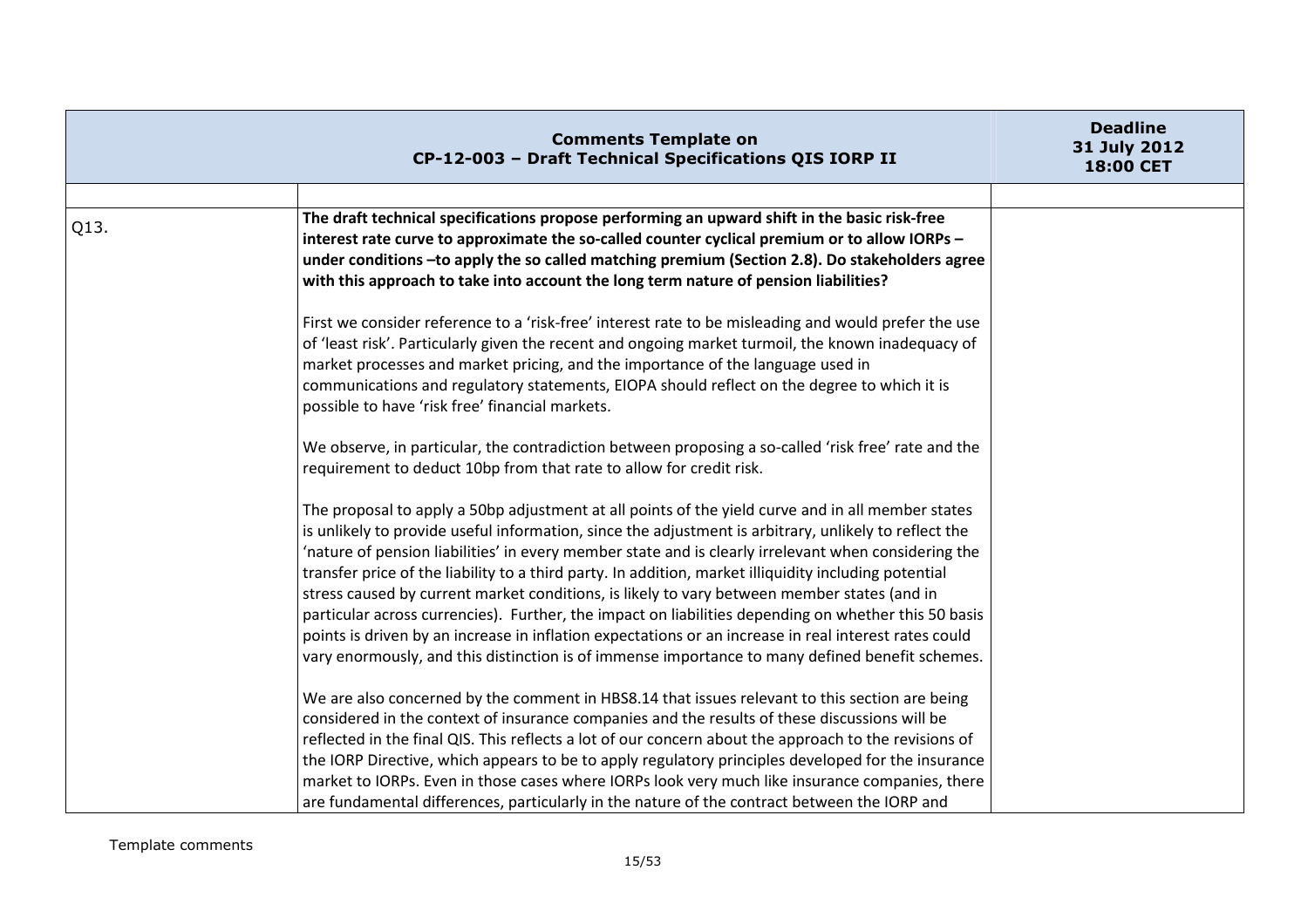|      | <b>Comments Template on</b><br>CP-12-003 - Draft Technical Specifications QIS IORP II                                                                                                                                                                                                                                                                                                                                                                                                                                                                                                                                                                                                                                                                                                                                                                                                                                                                                                                                                                                                                                                                                                                                                                                                                                                                                                                        | <b>Deadline</b><br>31 July 2012<br><b>18:00 CET</b> |
|------|--------------------------------------------------------------------------------------------------------------------------------------------------------------------------------------------------------------------------------------------------------------------------------------------------------------------------------------------------------------------------------------------------------------------------------------------------------------------------------------------------------------------------------------------------------------------------------------------------------------------------------------------------------------------------------------------------------------------------------------------------------------------------------------------------------------------------------------------------------------------------------------------------------------------------------------------------------------------------------------------------------------------------------------------------------------------------------------------------------------------------------------------------------------------------------------------------------------------------------------------------------------------------------------------------------------------------------------------------------------------------------------------------------------|-----------------------------------------------------|
|      | scheme members and the different ways IORPs access financial support.                                                                                                                                                                                                                                                                                                                                                                                                                                                                                                                                                                                                                                                                                                                                                                                                                                                                                                                                                                                                                                                                                                                                                                                                                                                                                                                                        |                                                     |
| Q14. | Do stakeholders agree that the proposed way to derive the level B discount rate adequately<br>reflect the expected return on assets of IORPs (Section 2.8)? If not, what alternative would you<br>propose?                                                                                                                                                                                                                                                                                                                                                                                                                                                                                                                                                                                                                                                                                                                                                                                                                                                                                                                                                                                                                                                                                                                                                                                                   |                                                     |
|      | We are pleased that the 'Level B' measure of technical provisions is reflected in the QIS. However,<br>although we would like to see less complexity elsewhere, the approach adopted here is very<br>simplistic and unlikely to reflect the variety of investment strategies adopted by IORPs, or the<br>different returns available from different investment products in different member states.<br>If it genuinely is the case that no decisions have been made regarding the application of the<br>quantitative measures of Solvency II to IORPs, then we do not understand why such little regard<br>has been given to the measurement of level B technical provisions, compared to level A. In<br>particular, rather than imposing an arbitrary 'investment related' discount rate, it would seem<br>more appropriate for the Level B measure to be set using the existing principles and rules that<br>apply in each member state. These are likely to have been set in the context of the market, social<br>and economic conditions that apply in each member state and such an approach would ensure<br>that local knowledge and experience in each member state is developed appropriately, rather<br>than lost. In particular, it seems unlikely to us that IORPs or local regulators would concede to a<br>funding level that was based on weaker principles than those that applied currently. |                                                     |
| Q15. | Do stakeholders agree that the draft technical specifications specify a fixed yearly percentage of<br>respectively 2% and 3% for the expected inflation rate and salary growth? Or should IORPs also<br>be allowed to expected inflation implied by financial markets? Could you explain?<br>Assuming a fixed assumption for inflation and salary growth that is not related to market pricing                                                                                                                                                                                                                                                                                                                                                                                                                                                                                                                                                                                                                                                                                                                                                                                                                                                                                                                                                                                                               |                                                     |
|      | will result (for those schemes with inflation and/or salary linked benefits) in a measure for<br>technical provisions that is meaningless. Whilst we doubt whether it is possible to achieve 'market<br>consistent' measures for many aspects of the holistic balance sheet, we do agree with the                                                                                                                                                                                                                                                                                                                                                                                                                                                                                                                                                                                                                                                                                                                                                                                                                                                                                                                                                                                                                                                                                                            |                                                     |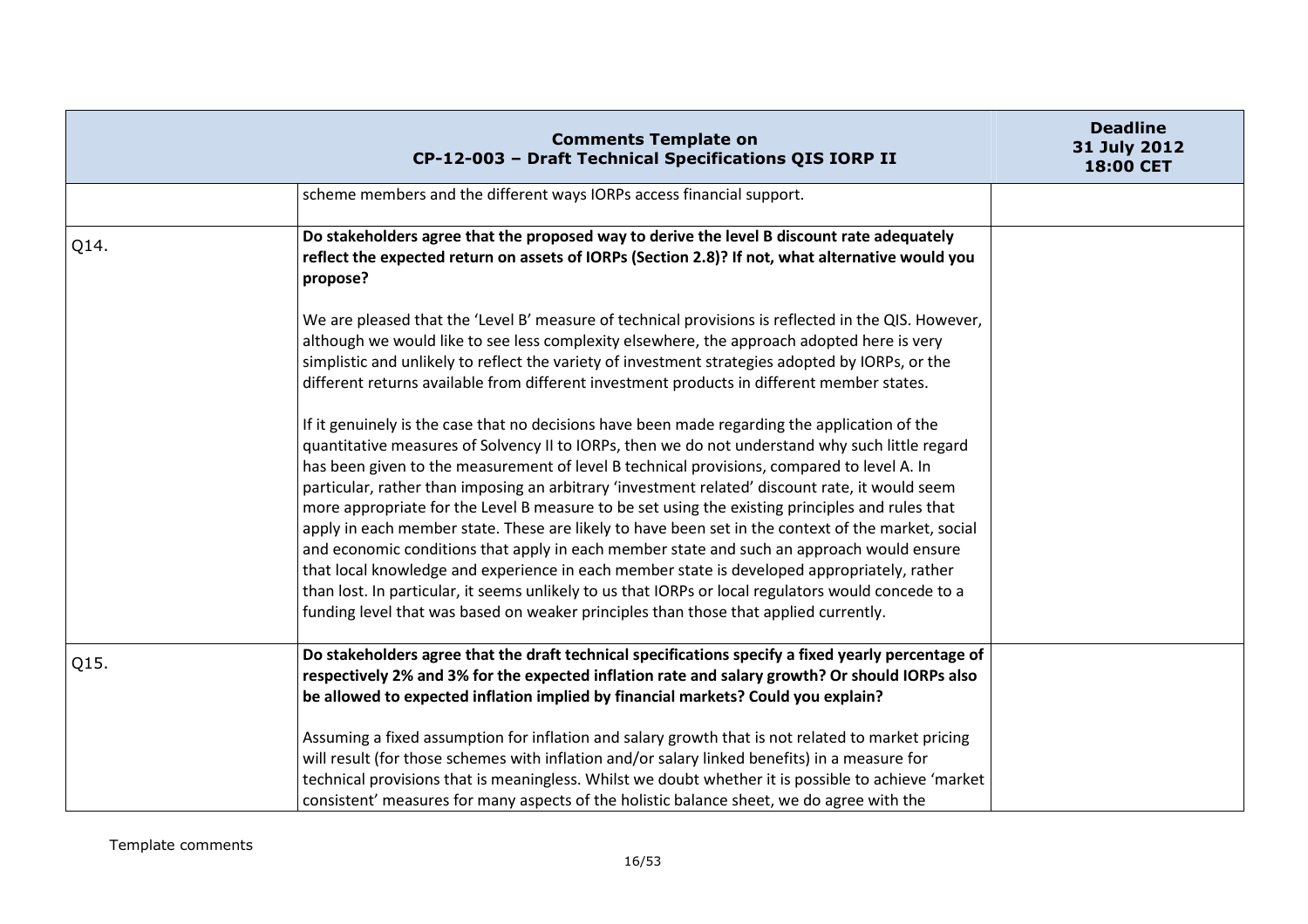|      | <b>Comments Template on</b><br>CP-12-003 - Draft Technical Specifications QIS IORP II                                                                                                                                                                                                                                                                                                                                                                                                                          | <b>Deadline</b><br>31 July 2012<br><b>18:00 CET</b> |
|------|----------------------------------------------------------------------------------------------------------------------------------------------------------------------------------------------------------------------------------------------------------------------------------------------------------------------------------------------------------------------------------------------------------------------------------------------------------------------------------------------------------------|-----------------------------------------------------|
|      | principle of starting with market prices for determining the assumptions to use. Although in many<br>member states this might not be possible in relation to inflation, there is information in the UK<br>and the Euro zone that should be taken into account.                                                                                                                                                                                                                                                 |                                                     |
|      | We recognise (and appeal to EIOPA to recognise) that market pricing is an imperfect measure in<br>general and currently will be compromised by behaviours driven by the Euro zone crisis. However,<br>although it is important to recognise these imperfections, it seems perverse to ignore the<br>information entirely, particularly in an approach that is attempting to achieve 'market<br>consistency'.                                                                                                   |                                                     |
|      | We have a similar concern in relation to the salary growth assumption. The rates of salary growth<br>likely to be experienced over the short term will vary considerably between member states but, in<br>particular, in many industries throughout the European Community are likely to be less than<br>inflation. No information is provided about the derivation of the 3% figure (nor the 2% inflation<br>assumption), but a more considered approach is needed for the QIS to provide useful information. |                                                     |
|      | More generally, we do not believe it is appropriate to include a salary growth assumption for the<br>type A liabilities, since salary growth will only necessarily be granted if the scheme remains open,<br>which presupposes a solvency employer. However, we would agree that they should be included<br>for the Type B calculation.                                                                                                                                                                        |                                                     |
|      | Finally, changes in inflation expectations are a real economic risk for schemes and should have a<br>specific risk module or, at a minimum, be incorporated in the interest rate module.                                                                                                                                                                                                                                                                                                                       |                                                     |
| Q16. | Do stakeholders believe that the description of the SCR in Chapter 3 is sufficiently clear and<br>understandable to enable participants in the QIS to perform the necessary calculations?                                                                                                                                                                                                                                                                                                                      |                                                     |
|      | The requirements in Chapter 3 draw heavily on those set out in the QIS5 Technical Specifications<br>used for insurance companies apparently ignoring many fundamental differences between IORPs<br>and insurance companies. Although it will be possible to perform the calculations, the detail                                                                                                                                                                                                               |                                                     |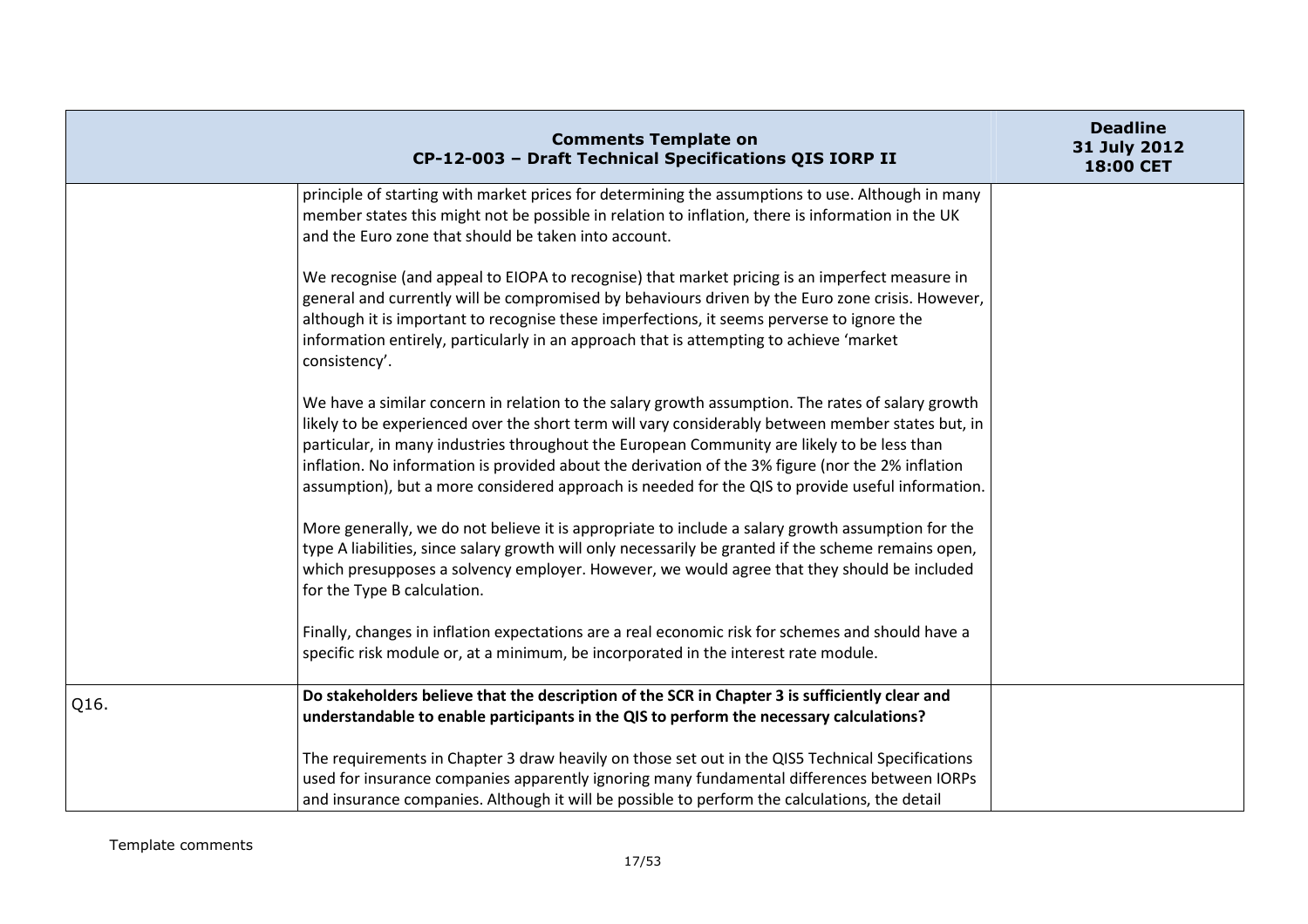|      | <b>Comments Template on</b><br>CP-12-003 - Draft Technical Specifications QIS IORP II                                                                                                                                                                                                                                                                                                                                                                                                                                                                                                                                                                      | <b>Deadline</b><br>31 July 2012<br>18:00 CET |
|------|------------------------------------------------------------------------------------------------------------------------------------------------------------------------------------------------------------------------------------------------------------------------------------------------------------------------------------------------------------------------------------------------------------------------------------------------------------------------------------------------------------------------------------------------------------------------------------------------------------------------------------------------------------|----------------------------------------------|
|      | provided is too prescriptive and so unlikely to result in information that reflects the different<br>structures and risk characteristics of IORPs. In particular, our view is that a principles based<br>approach, that could potentially incorporate existing risk measurement infrastructure, could be<br>employed.                                                                                                                                                                                                                                                                                                                                      |                                              |
|      | As outlined earlier, we find the interest rate stress section unsatisfactory, in particular the<br>proposal that a stressed real yield curve is floored at zero percent (given that on December 2011<br>many real interest rates were negative). Our strong preference would be for separate treatment<br>of nominal interest rates versus inflation. It would be helpful if as part of the documentation<br>provided with the QIS (as was the case with the insurance QIS5), a set of interest rate and<br>stressed interest rate curves is provided.                                                                                                     |                                              |
|      | Particular elements of the QIS that we think are likely to make the cost of performing the<br>calculations disproportionate, compared to the value of the information provided, include:<br>the requirement to look through into the investments held by managed funds;<br>$\bullet$<br>the expectation that capital requirements in respect of interest rate can be usefully<br>$\bullet$<br>separated into eight different measures;<br>the detailed measurement of, for example, spread risk and counterparty risk.<br>$\bullet$<br>the requirement in the case of the interest rate stress to have a full set of liability cash<br>$\bullet$<br>flows. |                                              |
| Q17. | Do stakeholders believe that the risks IORPS are facing are adequately reflected in the<br>calculation of the SCR and MCR (Chapters 3 and 4)? Are there in the stakeholders' view any risks<br>being considered that are not material and could be excluded from the technical specifications?<br>Are there other risks that should be considered in the calculation of the SCR?<br>We agree that Chapter 3 seems to identify most of the risks faced by IORPs, but we cannot say<br>whether the proposed approach is 'adequate' since there is no information about how the results                                                                       |                                              |
|      | produced will be used by IORPs or by regulators. Clearly, as noted earlier, changing inflation                                                                                                                                                                                                                                                                                                                                                                                                                                                                                                                                                             |                                              |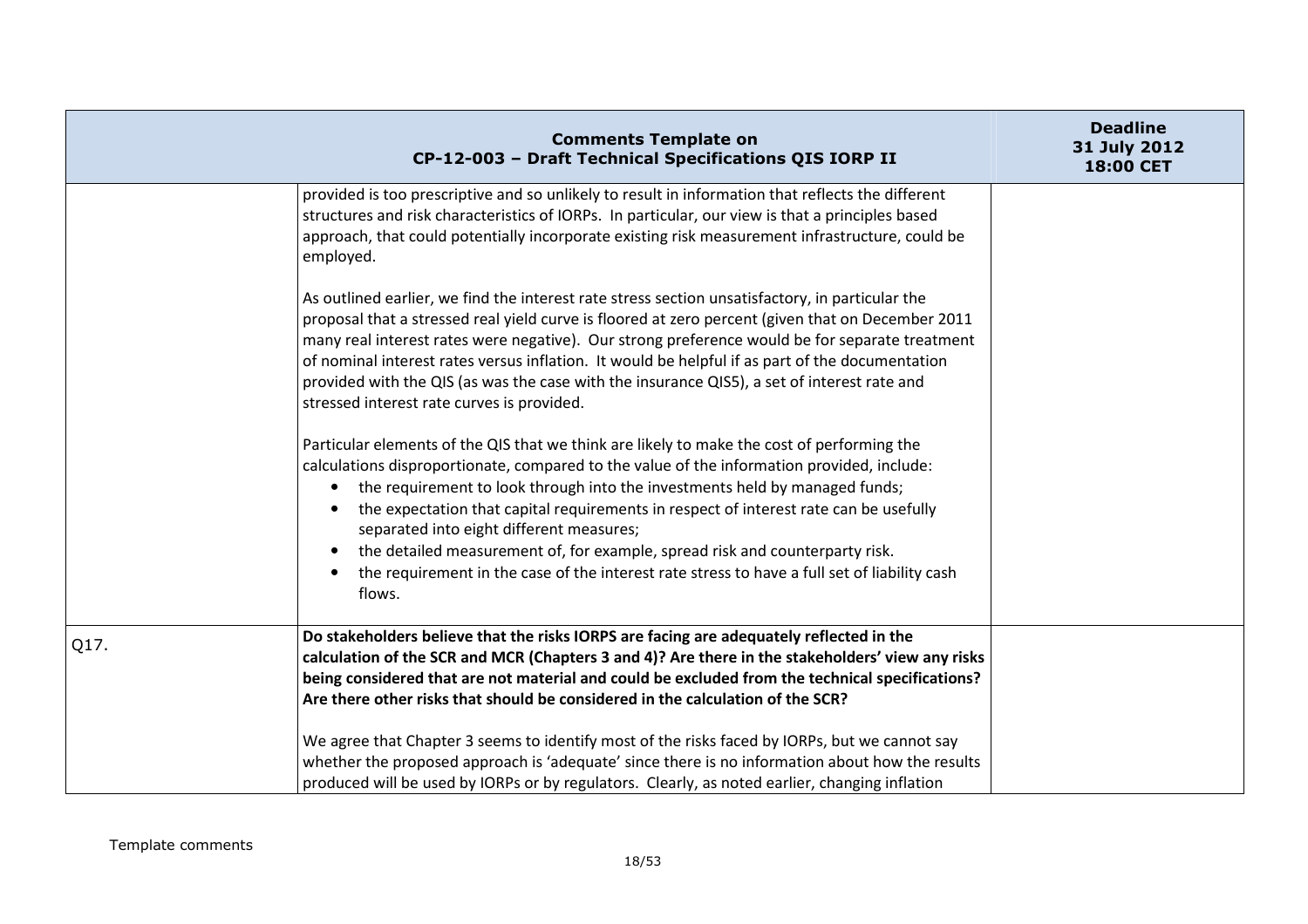|      | <b>Comments Template on</b><br>CP-12-003 - Draft Technical Specifications QIS IORP II                                                                                                                                                                                                                                                                                                                                                                                                                                                                                                                                                                                                                                                                                                                                                                                                                                                                                                                                                                                                                                                                                                                        | <b>Deadline</b><br>31 July 2012<br>18:00 CET |
|------|--------------------------------------------------------------------------------------------------------------------------------------------------------------------------------------------------------------------------------------------------------------------------------------------------------------------------------------------------------------------------------------------------------------------------------------------------------------------------------------------------------------------------------------------------------------------------------------------------------------------------------------------------------------------------------------------------------------------------------------------------------------------------------------------------------------------------------------------------------------------------------------------------------------------------------------------------------------------------------------------------------------------------------------------------------------------------------------------------------------------------------------------------------------------------------------------------------------|----------------------------------------------|
|      | expectations is a key risk faced by many defined benefit schemes but this is largely ignored in the<br>proposed approach.                                                                                                                                                                                                                                                                                                                                                                                                                                                                                                                                                                                                                                                                                                                                                                                                                                                                                                                                                                                                                                                                                    |                                              |
|      | Because IORPs' benefit and legal structures vary, in many cases we expect that many of the risks<br>being captured are unlikely to be material, although in other cases they might be. It is because of<br>these fundamental differences that we consider a more principles based approach would be more<br>appropriate.                                                                                                                                                                                                                                                                                                                                                                                                                                                                                                                                                                                                                                                                                                                                                                                                                                                                                     |                                              |
|      | On some of the detailed aspects:<br>without commenting on the appropriateness of the measure chosen, in closed schemes,<br>$\bullet$<br>we expect the mortality 'shock' will be increasingly likely to overstate the relative size of<br>the risk as the population ages;<br>we do not believe that the altered term structure created using the table in SCR5.21 is<br>$\bullet$<br>necessarily appropriate for pension scheme liabilities which are illiquid and long term.<br>a blanket stress applied to an asset class may not reflect underlying reality. For example<br>$\bullet$<br>some property and alternative asset classes may have very stable returns and low<br>volatility while others may have precisely the opposite characteristics<br>we are uncertain about the derivation of the equity adjustments<br>$\bullet$<br>inflation risk, which appears to have been ignored or described as a work in progress, is<br>$\bullet$<br>likely to be material in many schemes but has not been given proper consideration;<br>many IORPs give fiduciaries the power to wind up the IORP, which in jurisdictions like the<br>UK could trigger an immediate financial requirement on the sponsor. |                                              |
| Q18. | Do stakeholders believe that the way the loss-absorbing capacity of adjustment mechanisms<br>and security mechanisms is taken into account in the calculation of the SCR (Section 3.2) is<br>adequate?                                                                                                                                                                                                                                                                                                                                                                                                                                                                                                                                                                                                                                                                                                                                                                                                                                                                                                                                                                                                       |                                              |
|      | The calculation appears to result in three calculations of the $SCR -$ one gross of security<br>mechanisms, one net, and a third adjusted. In the time available we have not been able to                                                                                                                                                                                                                                                                                                                                                                                                                                                                                                                                                                                                                                                                                                                                                                                                                                                                                                                                                                                                                    |                                              |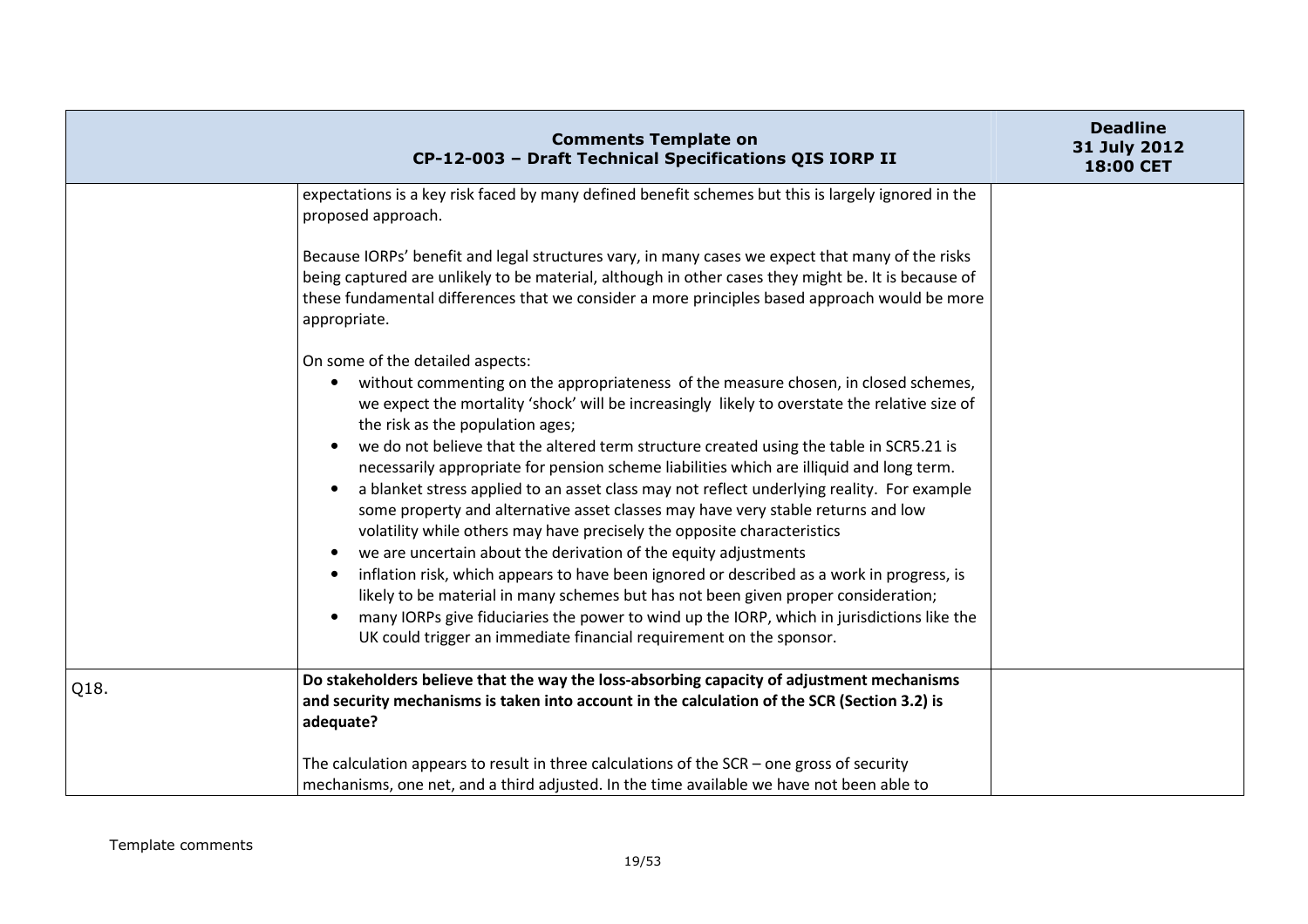|      | <b>Comments Template on</b><br>CP-12-003 - Draft Technical Specifications QIS IORP II                                                                                                                                                                                                                                                                                                                                                                                                                                                     | <b>Deadline</b><br>31 July 2012<br>18:00 CET |
|------|-------------------------------------------------------------------------------------------------------------------------------------------------------------------------------------------------------------------------------------------------------------------------------------------------------------------------------------------------------------------------------------------------------------------------------------------------------------------------------------------------------------------------------------------|----------------------------------------------|
|      | consider how this would work, but it seems an extremely laborious process unlikely to produce<br>useful information at a proportionate cost.                                                                                                                                                                                                                                                                                                                                                                                              |                                              |
|      | However, it is not possible to answer this question usefully because we do not know how the<br>calculation is to be used and so we cannot say whether it is 'adequate'.                                                                                                                                                                                                                                                                                                                                                                   |                                              |
| Q19. | Do stakeholders believe that the calculation of SCR in the Operational risk module (Section 3.3)<br>is adequate for IORPs?                                                                                                                                                                                                                                                                                                                                                                                                                |                                              |
|      | There is a slight difference between this and the insurance industry QIS 5 approach, but no<br>explanation for it, except that it is likely to result in a lower operational risk reserve for IORPs than<br>an insurance company would require which, all else being equal, seems reasonable.                                                                                                                                                                                                                                             |                                              |
|      | It is not possible to answer this question usefully because we do not know how the calculation is<br>to be used and so we cannot say whether it is 'adequate'.                                                                                                                                                                                                                                                                                                                                                                            |                                              |
| Q20. | Do stakeholders believe that the simplifications provided for the calculation of the SCR (for<br>spread risk on bonds in section 3.5, value of collateral in section 3.6 and mortality, longevity,<br>benefit option and catastrophe risk in section 3.7) are adequate? Do stakeholders have any<br>concrete suggestions for additional simplifications?                                                                                                                                                                                  |                                              |
|      | A principles based approach would likely result in better outcomes.                                                                                                                                                                                                                                                                                                                                                                                                                                                                       |                                              |
|      | Spread risk and collateral – these areas are particularly complicated, we expect to the extent of<br>spurious accuracy, since because of the necessary simplifications (for example, having to class<br>bonds by credit rating, which results in cliff edge effects) and the unavoidable approximation (for<br>example, the base insolvency probabilities and the spread risk factors). We would also point out<br>that in many cases, the granular information needed to calculate this stress may not be available<br>to IORP managers. |                                              |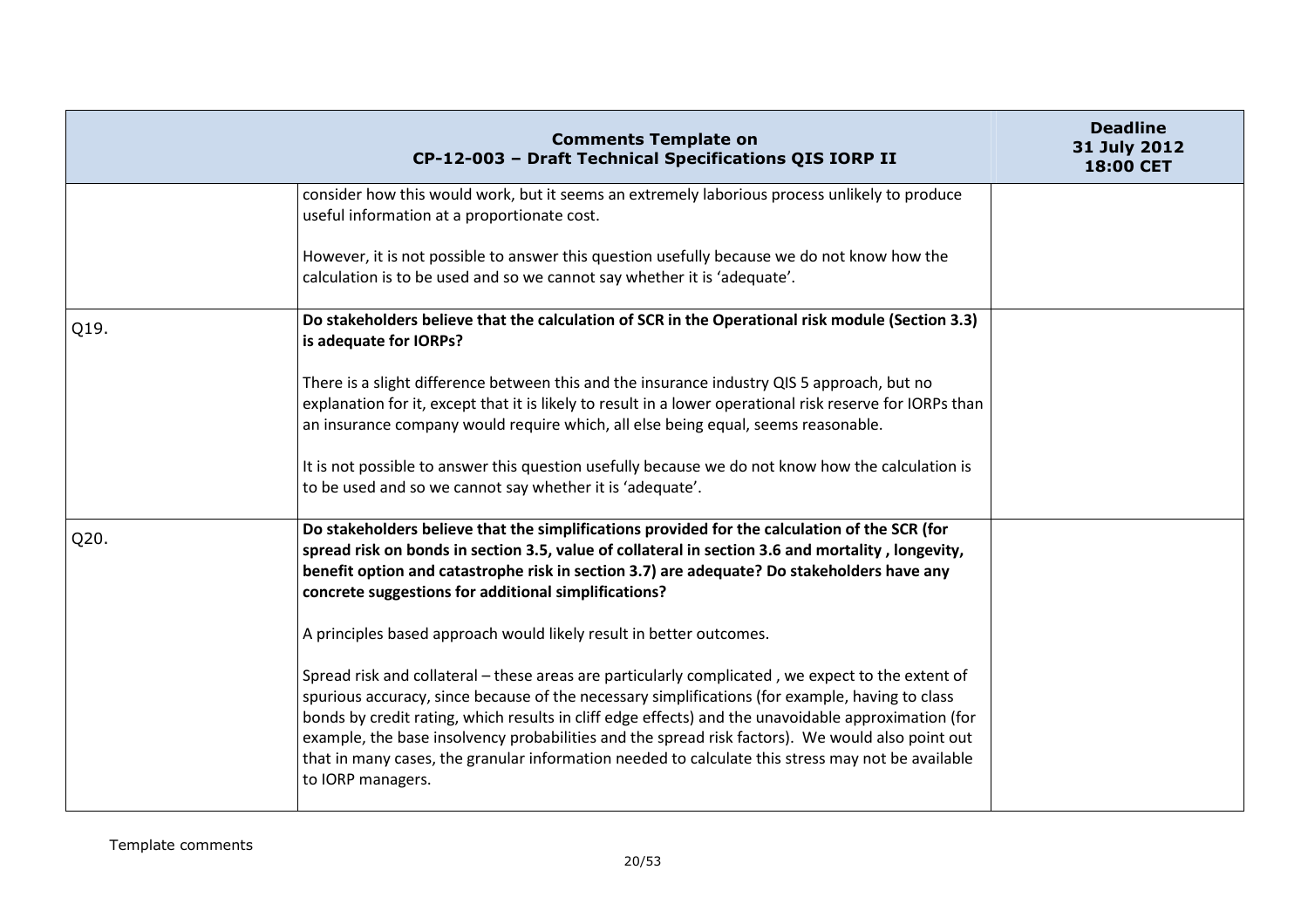|      | <b>Comments Template on</b><br>CP-12-003 - Draft Technical Specifications QIS IORP II                                                                                                                                                                                                                                                                                                            | <b>Deadline</b><br>31 July 2012<br>18:00 CET |
|------|--------------------------------------------------------------------------------------------------------------------------------------------------------------------------------------------------------------------------------------------------------------------------------------------------------------------------------------------------------------------------------------------------|----------------------------------------------|
|      | Mortality - heavier mortality is normally a small part of an IORPs risk portfolio that is often<br>reinsured out. In that case, it could be possibly to ignore this aspect of the calculation entirely.                                                                                                                                                                                          |                                              |
|      | Longevity - improvements in mortality rates are difficult to predict, particularly for younger<br>members. In a closed, or very mature, scheme where most of the liabilities are pensioners, the<br>proposed stress is likely to over state the risk; for 'younger' schemes, it might understate it.<br>Certainly, a fixed stress applied to all schemes is unlikely to give useful information. |                                              |
|      | Benefit option - the principles here have been copied from the insurance industry QIS5 lapse risk<br>module. We consider the risk of exercising an option to be different from those of lapsing a policy,<br>partly because there is no subsequent loss to the IORP (for example, if an insurance policy is<br>lapsed, the loss of premium income can affect the emergence of profit).           |                                              |
|      | We also observe that many options are only infrequently exercised, so it is hard to determine<br>reliable assumptions. Hence, the amount of detail apparently required seems excessive for a<br>calculation that will be at best a rough approximation.                                                                                                                                          |                                              |
|      | Catastrophe risk - This module requires further thought.                                                                                                                                                                                                                                                                                                                                         |                                              |
| Q21. | Do stakeholders believe that the treatment of sponsor default risk in the counterparty default<br>risk k module of the SCR calculation (Section 3.6) is appropriate? If not, what improvements<br>would stakeholders suggest?                                                                                                                                                                    |                                              |
|      | For many IORPs, the sponsor effectively provides 'solvency capital'. So we find it difficult to<br>understand why the sections of the QIS have been given such little consideration when other<br>areas, which relate to risks likely to be immaterial in many cases, are presented in excessive<br>detail.                                                                                      |                                              |
|      | In particular, there are many different ways of assessing company covenant, which manifests<br>itself in different ways and is both a risk to the IORP as well as a risk mitigating factor: 50% of                                                                                                                                                                                               |                                              |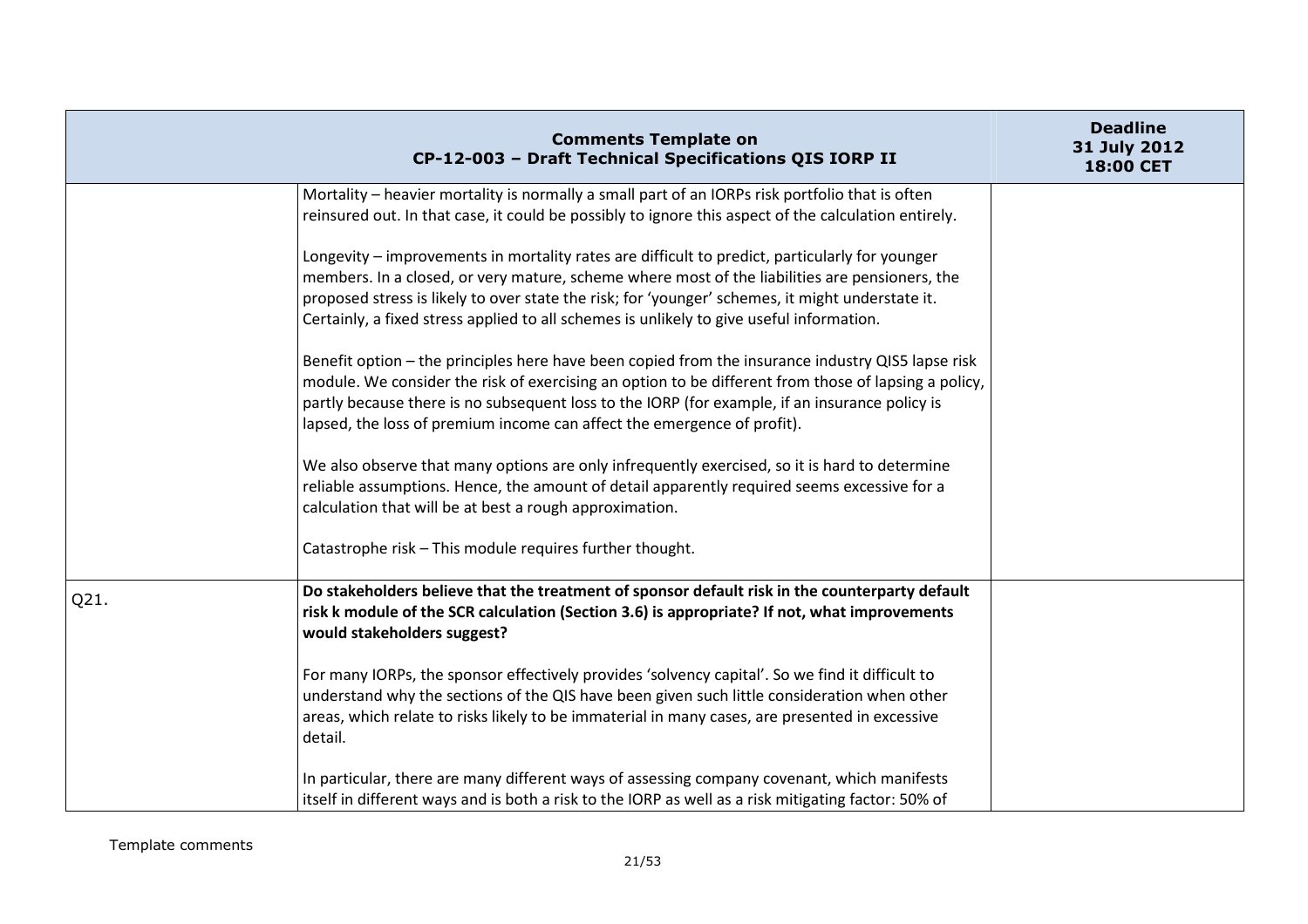|      | <b>Comments Template on</b><br>CP-12-003 - Draft Technical Specifications QIS IORP II                                                                                                                                                                                                                                                                                                                                                                                                                                                                                                                                                                                                                                                                                                                                                                                                                                                                                          | <b>Deadline</b><br>31 July 2012<br>18:00 CET |
|------|--------------------------------------------------------------------------------------------------------------------------------------------------------------------------------------------------------------------------------------------------------------------------------------------------------------------------------------------------------------------------------------------------------------------------------------------------------------------------------------------------------------------------------------------------------------------------------------------------------------------------------------------------------------------------------------------------------------------------------------------------------------------------------------------------------------------------------------------------------------------------------------------------------------------------------------------------------------------------------|----------------------------------------------|
|      | SponsorSupport seems totally arbitrary and likely to result in misleading outcomes.                                                                                                                                                                                                                                                                                                                                                                                                                                                                                                                                                                                                                                                                                                                                                                                                                                                                                            |                                              |
|      | Our overall view is that the treatment of sponsor default in this module is of spurious accuracy,<br>given the wide range of potential outcomes across member states on such a default.                                                                                                                                                                                                                                                                                                                                                                                                                                                                                                                                                                                                                                                                                                                                                                                        |                                              |
| Q22. | Do stakeholders believe that the calculation of SCR in the Benefit option risk sub-module<br>(Section 3.7) is adequate for IORPs?                                                                                                                                                                                                                                                                                                                                                                                                                                                                                                                                                                                                                                                                                                                                                                                                                                              |                                              |
|      | As mentioned in our answer to question 20, we think it unlikely that a valuation method derived<br>using insurance company statistics and to apply to the insurance industry is likely to be<br>appropriate for IORPs. Rates at which options are exercised will vary considerably between<br>schemes, and between IORPs, and this one size fits all approach could prove misleading.<br>In addition, requiring the calculation to be carried out on a member by member basis seems<br>unduly onerous.                                                                                                                                                                                                                                                                                                                                                                                                                                                                         |                                              |
| Q23. | Do stakeholders believe that the descriptions of financial and insurance risk mitigation (Section<br>3.9 and 3.10) are sufficiently clear and understandable to enable participants in the QIS to<br>perform the necessary calculations?                                                                                                                                                                                                                                                                                                                                                                                                                                                                                                                                                                                                                                                                                                                                       |                                              |
|      | Although the principles for valuating the solvency capital required to be held due to financial risk<br>mitigation products are clear, we expect that implementing them will not be simple (and this has<br>been the experience in the insurance industry). Once again, it is clear that the principles in QIS5<br>have been copied across to IORPs without any consideration as to their relevance. In section 3.9<br>there are at least two requirements that do not seem to copy over so well:<br>the restriction on the use of rolling and/or dynamic hedging. IORPs' liabilities alter from<br>$\bullet$<br>year to year as experience differs from that expected, so it is impossible to have a single<br>opportunity to find assets to hedge liabilities. Frequently, hedging strategies will be<br>regularly reviewed to ensure they continue to meet their objectives.<br>There is prohibition on recognizing counterparties with credit ratings lower than BBB. But, |                                              |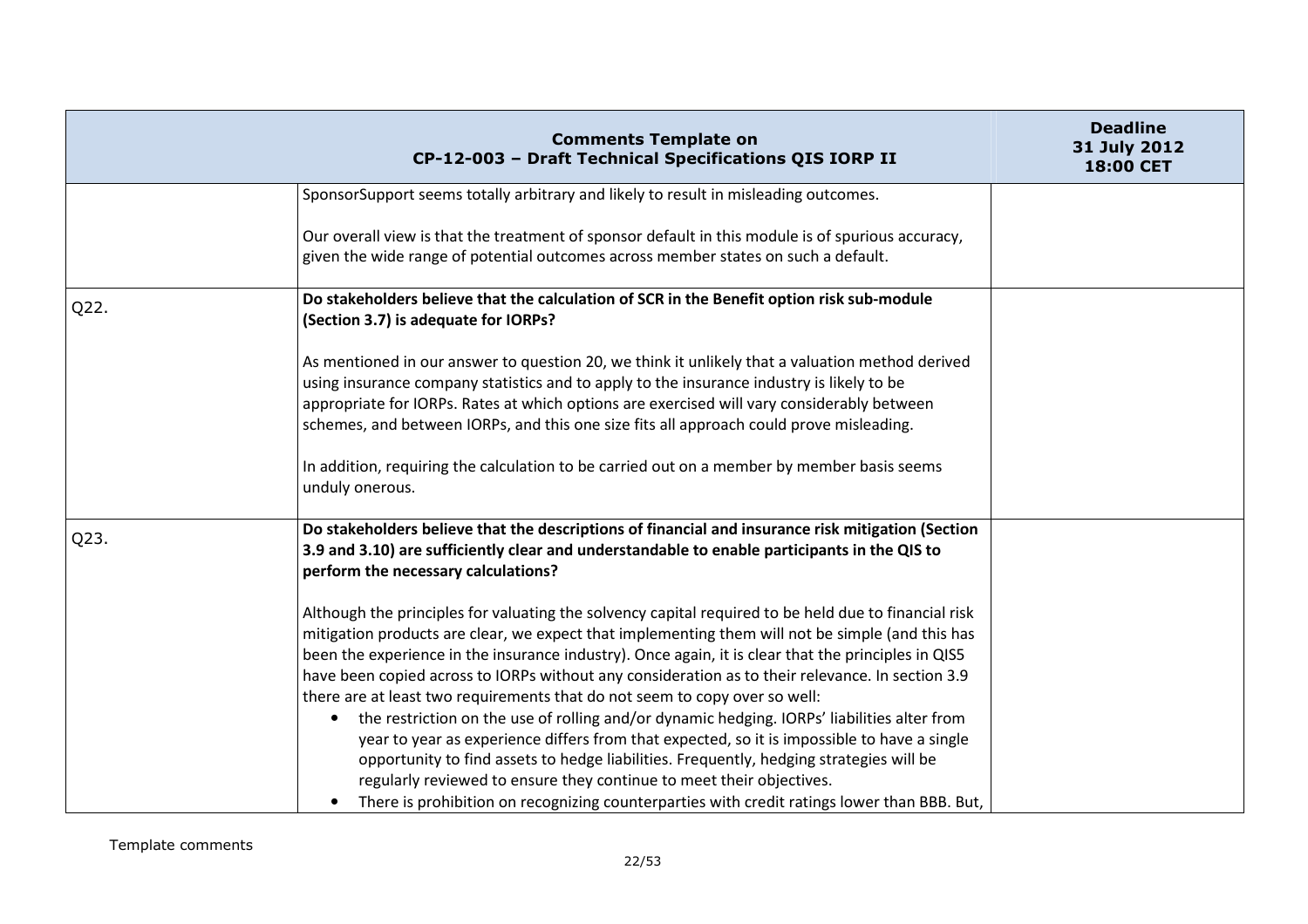|        | <b>Comments Template on</b><br>CP-12-003 - Draft Technical Specifications QIS IORP II                                                    | <b>Deadline</b><br>31 July 2012<br>18:00 CET |
|--------|------------------------------------------------------------------------------------------------------------------------------------------|----------------------------------------------|
|        | if the sponsoring employer has a weaker credit rating than the counterparty, this could<br>result in a lower risk position for the IORP. |                                              |
| I.1.1. |                                                                                                                                          |                                              |
| 1.1.2. |                                                                                                                                          |                                              |
| I.1.3. |                                                                                                                                          |                                              |
| 1.1.4. |                                                                                                                                          |                                              |
| 1.1.5. |                                                                                                                                          |                                              |
| 1.2.1. |                                                                                                                                          |                                              |
| I.2.2. |                                                                                                                                          |                                              |
| I.2.3. |                                                                                                                                          |                                              |
| I.2.4. |                                                                                                                                          |                                              |
| I.2.5. |                                                                                                                                          |                                              |
| I.2.6. |                                                                                                                                          |                                              |
| 1.3.1. |                                                                                                                                          |                                              |
| I.3.2. |                                                                                                                                          |                                              |
| I.4.1. |                                                                                                                                          |                                              |
| I.4.2. |                                                                                                                                          |                                              |
| I.4.3. |                                                                                                                                          |                                              |
| I.4.4. |                                                                                                                                          |                                              |
| I.4.5. |                                                                                                                                          |                                              |
| I.4.6. |                                                                                                                                          |                                              |
| I.4.7. |                                                                                                                                          |                                              |

Template comments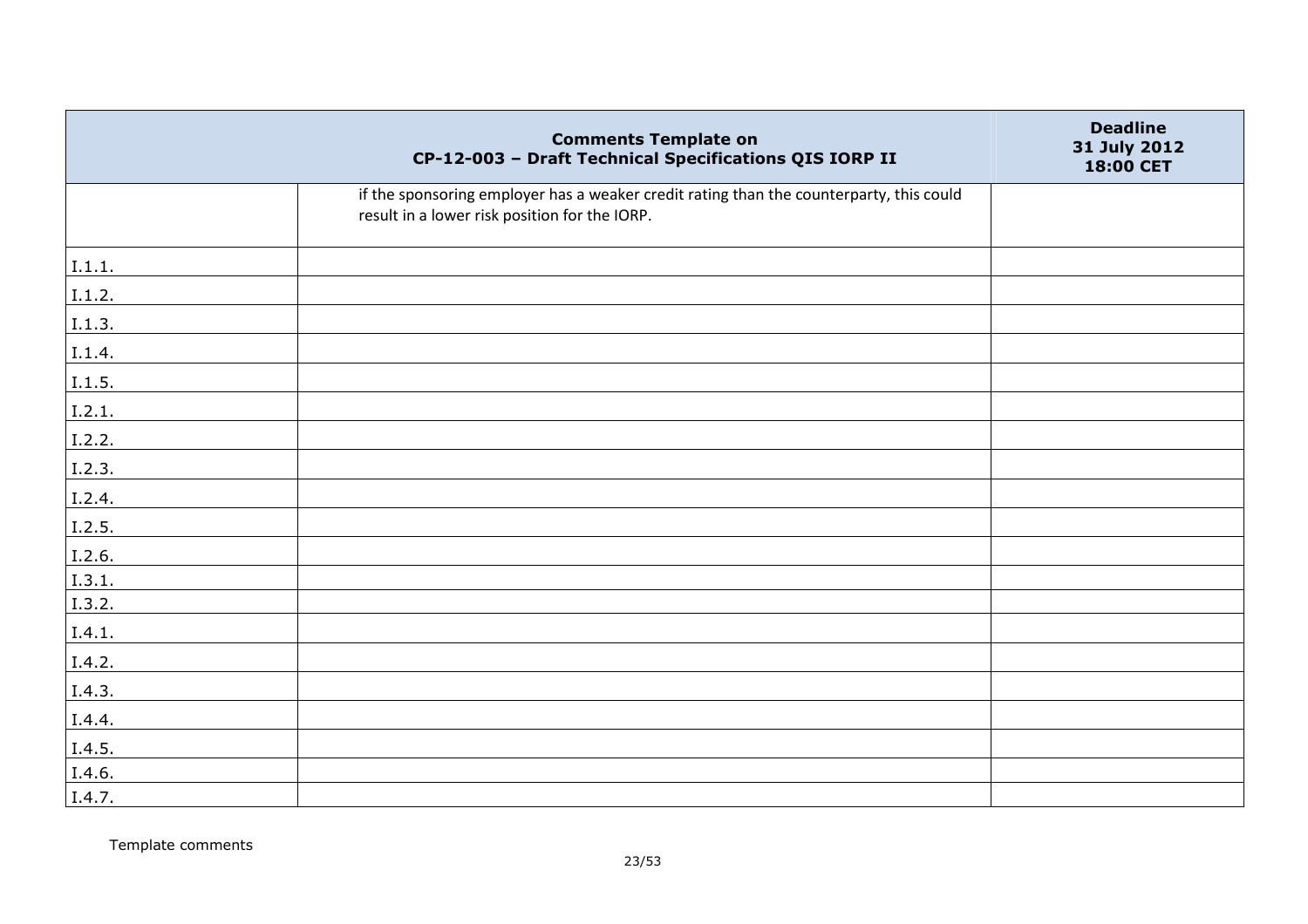|         | <b>Comments Template on</b><br>CP-12-003 - Draft Technical Specifications QIS IORP II | <b>Deadline</b><br>31 July 2012<br>18:00 CET |
|---------|---------------------------------------------------------------------------------------|----------------------------------------------|
| I.4.8.  |                                                                                       |                                              |
| I.4.9.  |                                                                                       |                                              |
| I.4.10. |                                                                                       |                                              |
| I.4.11. |                                                                                       |                                              |
| I.4.12. |                                                                                       |                                              |
| I.4.13. |                                                                                       |                                              |
| I.4.14. |                                                                                       |                                              |
| I.4.15. |                                                                                       |                                              |
| I.4.16. |                                                                                       |                                              |
| I.4.17. |                                                                                       |                                              |
| I.4.18. |                                                                                       |                                              |
| I.4.19. |                                                                                       |                                              |
| I.4.20. |                                                                                       |                                              |
| I.4.21. |                                                                                       |                                              |
| I.4.22. |                                                                                       |                                              |
| I.5.1.  |                                                                                       |                                              |
| I.5.2.  |                                                                                       |                                              |
| I.5.3.  |                                                                                       |                                              |
| I.5.4.  |                                                                                       |                                              |
| I.5.5.  |                                                                                       |                                              |
| I.5.6.  |                                                                                       |                                              |
| I.5.7.  |                                                                                       |                                              |
| I.5.8.  |                                                                                       |                                              |
| I.6.1.  |                                                                                       |                                              |

Template comments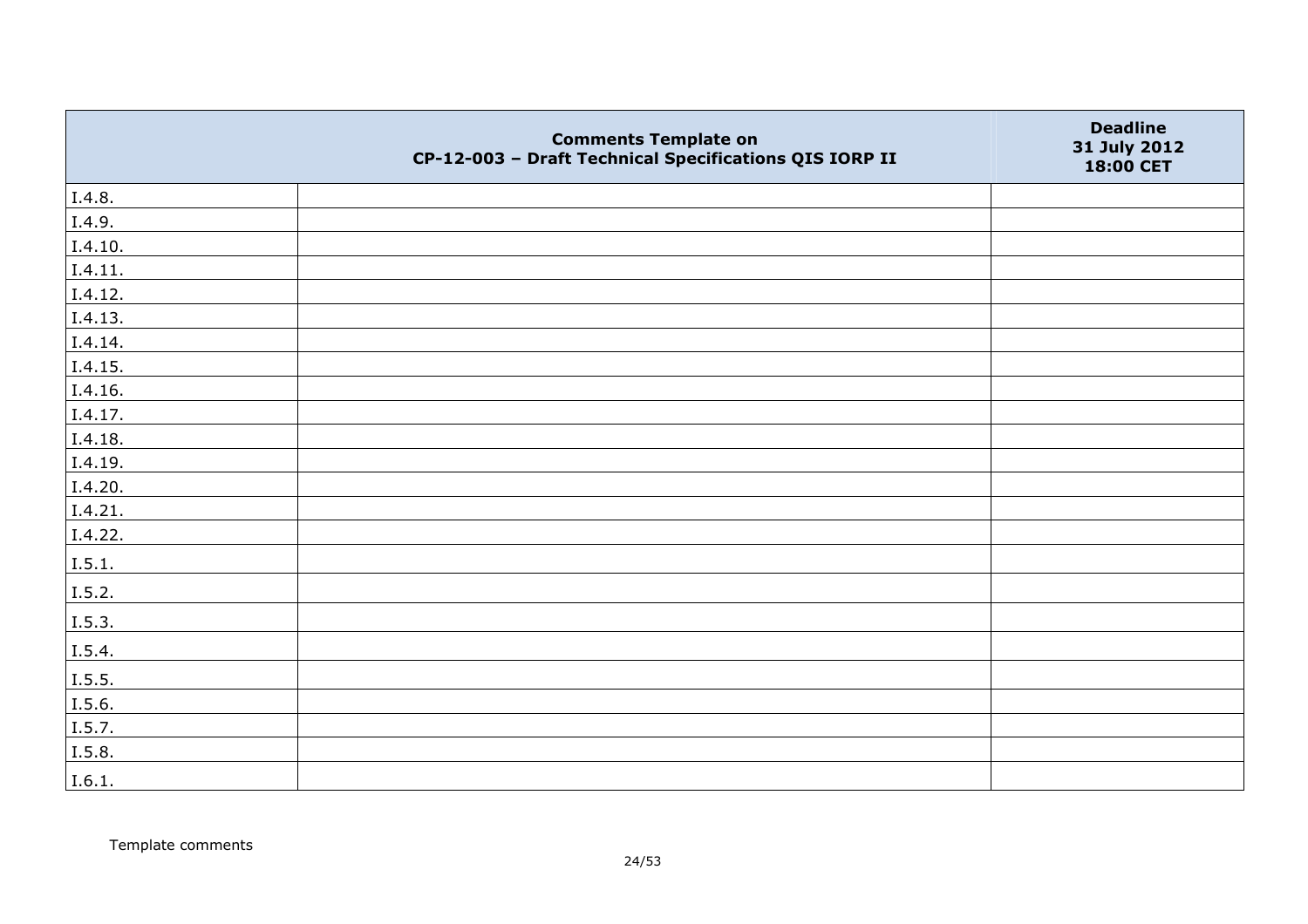|          | <b>Comments Template on</b><br>CP-12-003 - Draft Technical Specifications QIS IORP II | <b>Deadline</b><br>31 July 2012<br>18:00 CET |
|----------|---------------------------------------------------------------------------------------|----------------------------------------------|
| I.6.2.   |                                                                                       |                                              |
| I.6.3.   |                                                                                       |                                              |
| I.7.1.   |                                                                                       |                                              |
| I.7.2.   |                                                                                       |                                              |
| I.7.3.   |                                                                                       |                                              |
| I.7.4.   |                                                                                       |                                              |
| I.7.5.   |                                                                                       |                                              |
| I.8.1.   |                                                                                       |                                              |
| I.8.2.   |                                                                                       |                                              |
| I.8.3.   |                                                                                       |                                              |
| I.8.4.   |                                                                                       |                                              |
| I.8.5.   |                                                                                       |                                              |
| I.8.6.   |                                                                                       |                                              |
| I.9.1.   |                                                                                       |                                              |
| I.9.2.   |                                                                                       |                                              |
| I.9.3.   |                                                                                       |                                              |
| I.10.1.  |                                                                                       |                                              |
| I.10.2.  |                                                                                       |                                              |
| I.10.3.  |                                                                                       |                                              |
| I.10.4   |                                                                                       |                                              |
| I.11.1   |                                                                                       |                                              |
| HBS.1.1. |                                                                                       |                                              |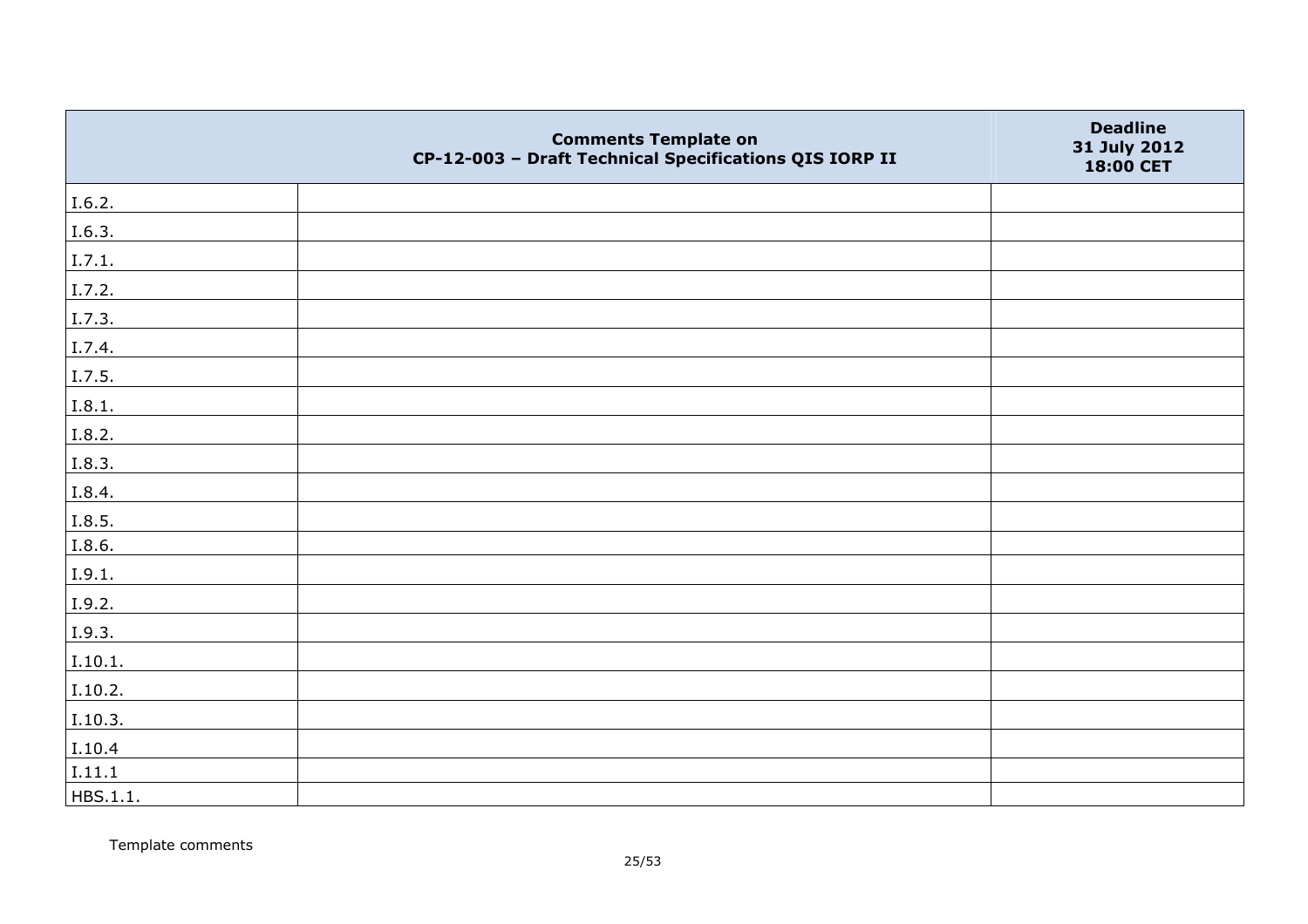|           | <b>Comments Template on</b><br>CP-12-003 - Draft Technical Specifications QIS IORP II | <b>Deadline</b><br>31 July 2012<br>18:00 CET |
|-----------|---------------------------------------------------------------------------------------|----------------------------------------------|
| HBS.2.1.  |                                                                                       |                                              |
| HBS.2.2.  |                                                                                       |                                              |
| HBS.2.3.  |                                                                                       |                                              |
| HBS.2.4.  |                                                                                       |                                              |
| HBS.2.5.  |                                                                                       |                                              |
| HBS.2.6.  |                                                                                       |                                              |
| HBS.2.7.  |                                                                                       |                                              |
| HBS.2.8.  |                                                                                       |                                              |
| HBS.3.1.  |                                                                                       |                                              |
| HBS.3.2.  |                                                                                       |                                              |
| HBS.3.3.  |                                                                                       |                                              |
| HBS.3.4.  |                                                                                       |                                              |
| HBS.3.5.  |                                                                                       |                                              |
| HBS.3.6.  |                                                                                       |                                              |
| HBS.3.7.  |                                                                                       |                                              |
| HBS.3.8.  |                                                                                       |                                              |
| HBS.3.9.  |                                                                                       |                                              |
| HBS.3.10. |                                                                                       |                                              |
| HBS.3.11. |                                                                                       |                                              |
| HBS.3.12. |                                                                                       |                                              |
| HBS.3.13. |                                                                                       |                                              |
| HBS.3.14. |                                                                                       |                                              |
| HBS.3.15. |                                                                                       |                                              |
| HBS.3.16. |                                                                                       |                                              |
| HBS.3.17. |                                                                                       |                                              |
| HBS.3.18. |                                                                                       |                                              |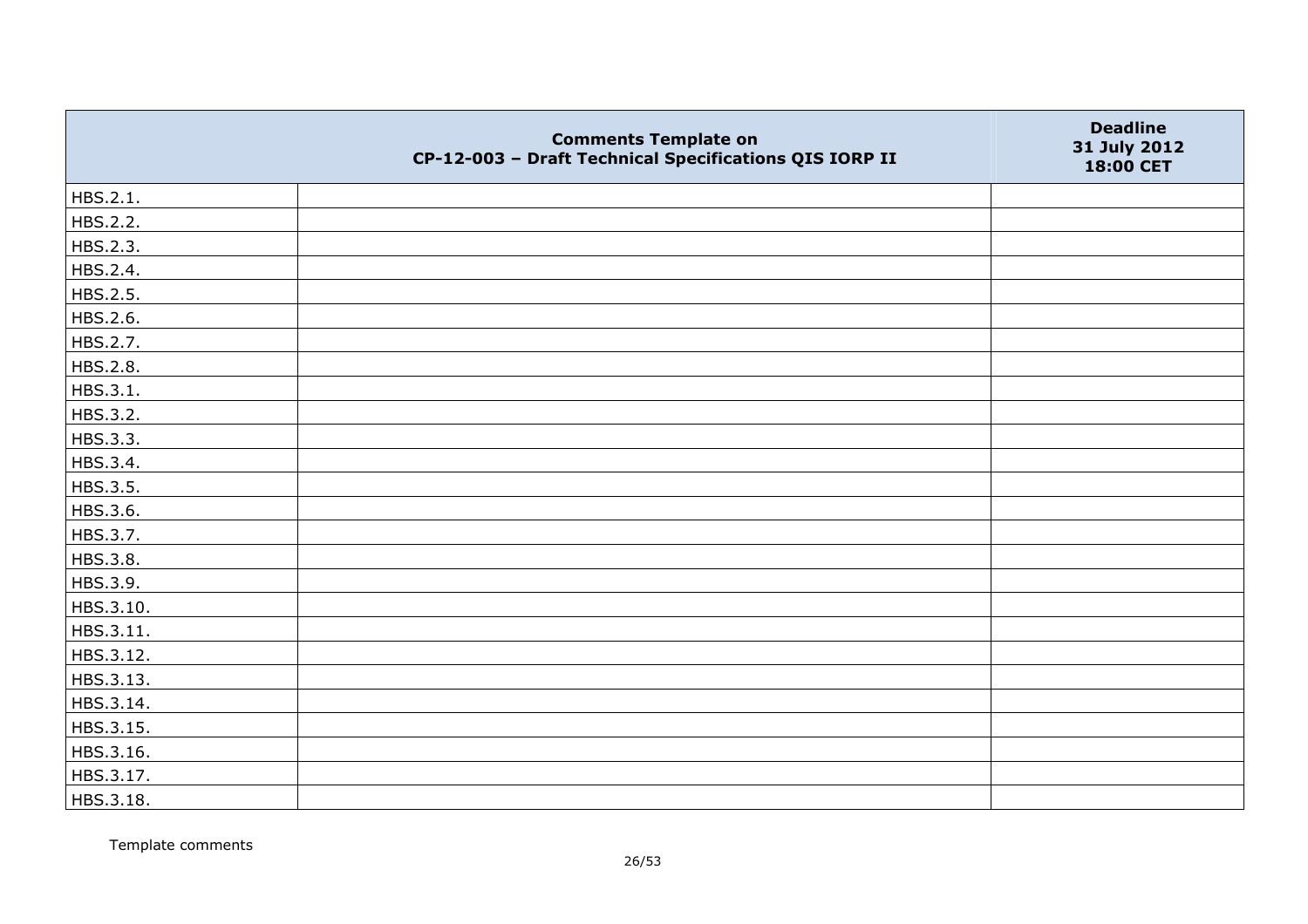|           | <b>Comments Template on</b><br>CP-12-003 - Draft Technical Specifications QIS IORP II | <b>Deadline</b><br>31 July 2012<br>18:00 CET |
|-----------|---------------------------------------------------------------------------------------|----------------------------------------------|
| HBS.3.19. |                                                                                       |                                              |
| HBS.3.20. |                                                                                       |                                              |
| HBS.3.21. |                                                                                       |                                              |
| HBS.3.22. |                                                                                       |                                              |
| HBS.3.23. |                                                                                       |                                              |
| HBS.3.24. |                                                                                       |                                              |
| HBS.3.25. |                                                                                       |                                              |
| HBS.3.26. |                                                                                       |                                              |
| HBS.3.27. |                                                                                       |                                              |
| HBS.3.28. |                                                                                       |                                              |
| HBS.3.29. |                                                                                       |                                              |
| HBS.4.1.  |                                                                                       |                                              |
| HBS.4.2.  |                                                                                       |                                              |
| HBS.4.3.  |                                                                                       |                                              |
| HBS.4.4.  |                                                                                       |                                              |
| HBS.4.5.  |                                                                                       |                                              |
| HBS.4.6.  |                                                                                       |                                              |
| HBS.4.7.  |                                                                                       |                                              |
| HBS.4.8.  |                                                                                       |                                              |
| HBS.4.9.  |                                                                                       |                                              |
| HBS.4.10. |                                                                                       |                                              |
| HBS.4.11. |                                                                                       |                                              |
| HBS.4.12. |                                                                                       |                                              |
| HBS.4.13. |                                                                                       |                                              |
| HBS.4.14. |                                                                                       |                                              |
| HBS.4.15. |                                                                                       |                                              |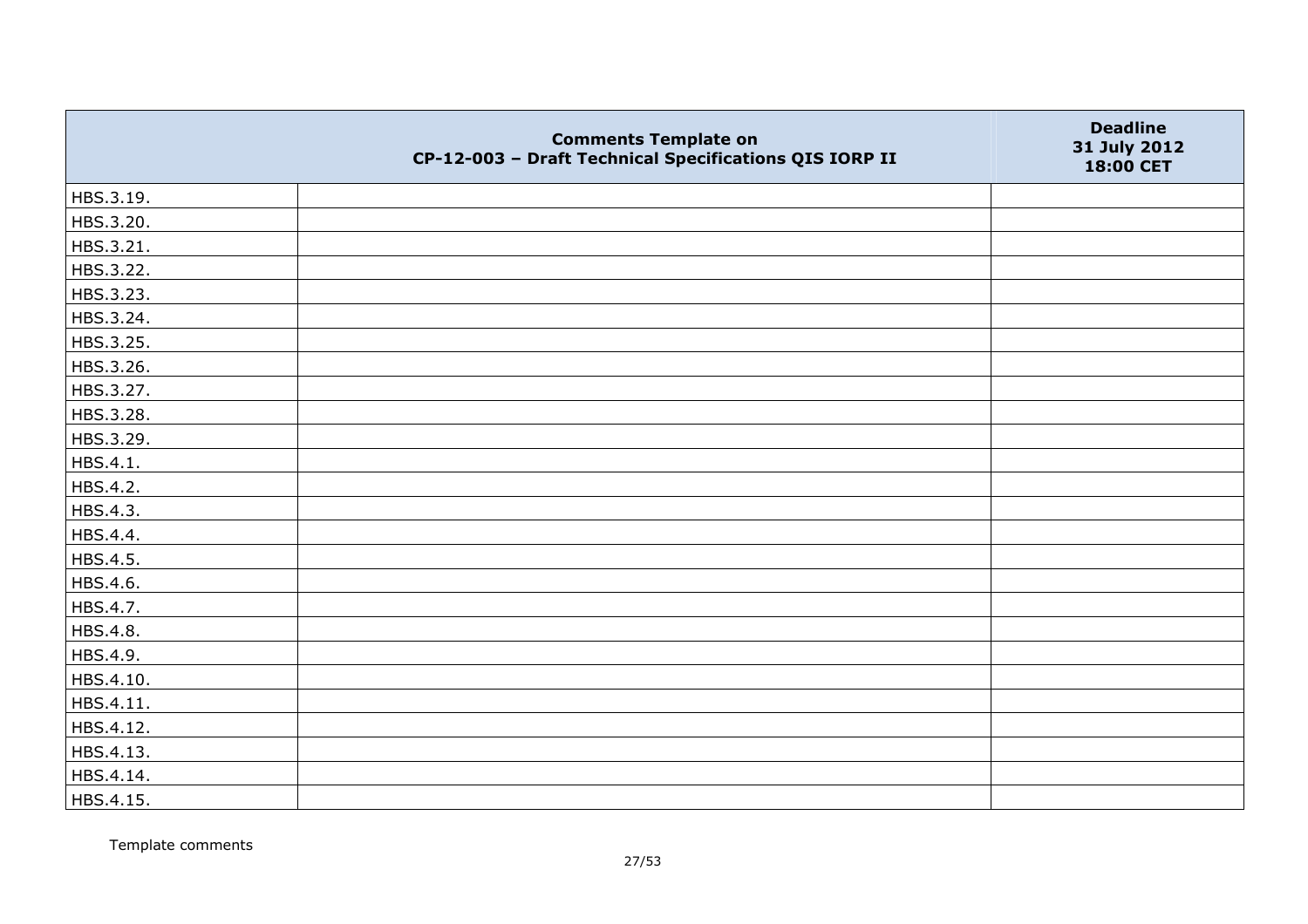|           | <b>Comments Template on</b><br>CP-12-003 - Draft Technical Specifications QIS IORP II | <b>Deadline</b><br>31 July 2012<br>18:00 CET |
|-----------|---------------------------------------------------------------------------------------|----------------------------------------------|
| HBS.4.16. |                                                                                       |                                              |
| HBS.4.17. |                                                                                       |                                              |
| HBS.4.18. |                                                                                       |                                              |
| HBS.4.19. |                                                                                       |                                              |
| HBS.4.20. |                                                                                       |                                              |
| HBS.4.21. |                                                                                       |                                              |
| HBS.4.22. |                                                                                       |                                              |
| HBS.4.23. |                                                                                       |                                              |
| HBS.4.24. |                                                                                       |                                              |
| HBS.4.25. |                                                                                       |                                              |
| HBS.4.26. |                                                                                       |                                              |
| HBS.4.27. |                                                                                       |                                              |
| HBS.4.28. |                                                                                       |                                              |
| HBS.4.29. |                                                                                       |                                              |
| HBS.4.30. |                                                                                       |                                              |
| HBS.4.31. |                                                                                       |                                              |
| HBS.4.32. |                                                                                       |                                              |
| HBS.4.33. |                                                                                       |                                              |
| HBS.4.34. |                                                                                       |                                              |
| HBS.4.35. |                                                                                       |                                              |
| HBS.4.36. |                                                                                       |                                              |
| HBS.4.37. |                                                                                       |                                              |
| HBS.4.38. |                                                                                       |                                              |
| HBS.4.39. |                                                                                       |                                              |
| HBS.4.40. |                                                                                       |                                              |
| HBS.4.41. |                                                                                       |                                              |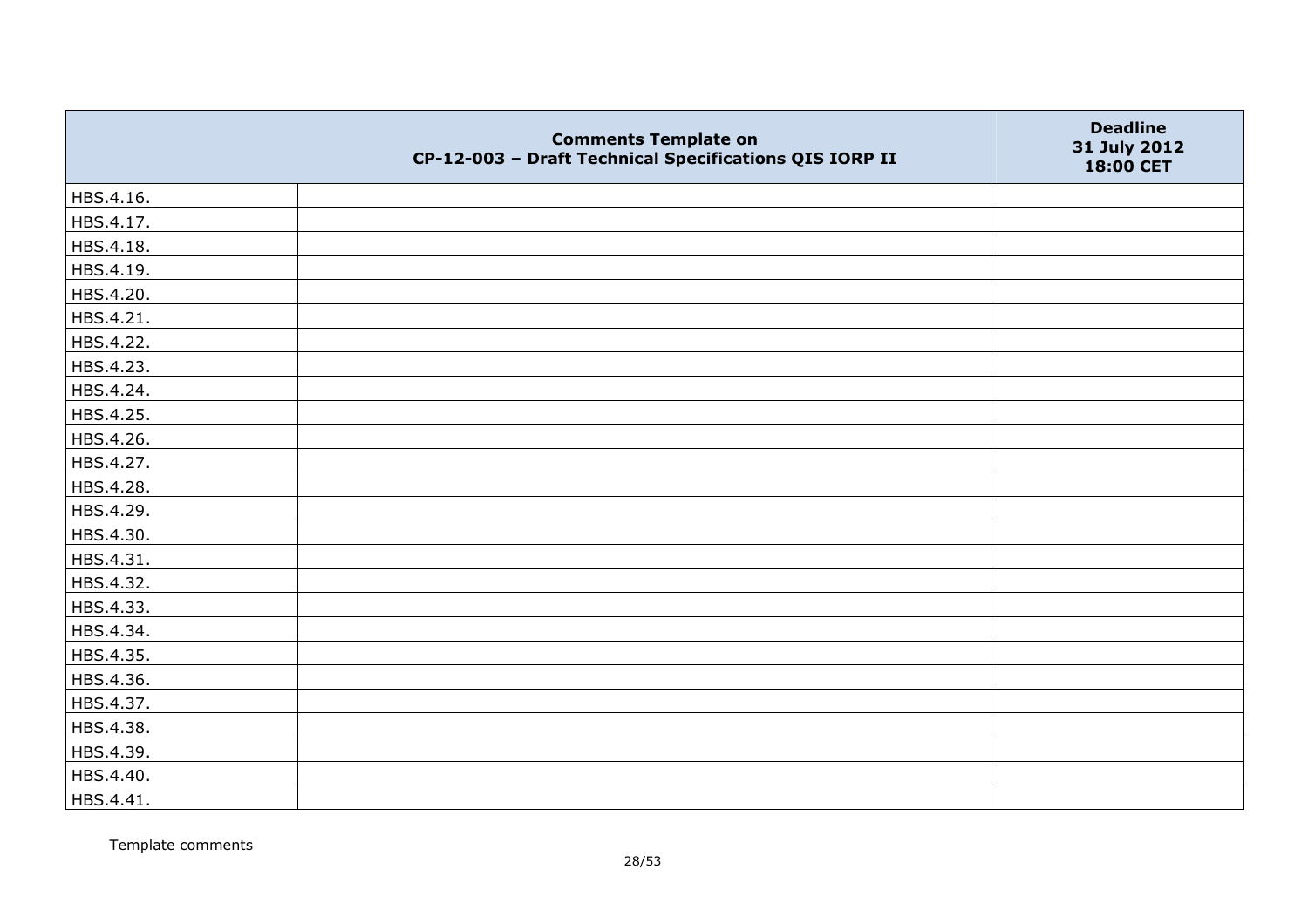|           | <b>Comments Template on</b><br>CP-12-003 - Draft Technical Specifications QIS IORP II | <b>Deadline</b><br>31 July 2012<br>18:00 CET |
|-----------|---------------------------------------------------------------------------------------|----------------------------------------------|
| HBS.4.42. |                                                                                       |                                              |
| HBS.4.43. |                                                                                       |                                              |
| HBS.4.44. |                                                                                       |                                              |
| HBS.4.45. |                                                                                       |                                              |
| HBS.4.46. |                                                                                       |                                              |
| HBS.4.47. |                                                                                       |                                              |
| HBS.4.48. |                                                                                       |                                              |
| HBS.4.49. |                                                                                       |                                              |
| HBS.4.50. |                                                                                       |                                              |
| HBS.4.51. |                                                                                       |                                              |
| HBS.4.52. |                                                                                       |                                              |
| HBS.4.53. |                                                                                       |                                              |
| HBS.4.54. |                                                                                       |                                              |
| HBS.4.55. |                                                                                       |                                              |
| HBS.4.56. |                                                                                       |                                              |
| HBS.4.57. |                                                                                       |                                              |
| HBS.4.58. |                                                                                       |                                              |
| HBS.4.59. |                                                                                       |                                              |
| HBS.4.60. |                                                                                       |                                              |
| HBS.4.61. |                                                                                       |                                              |
| HBS.5.1.  |                                                                                       |                                              |
| HBS.5.2.  |                                                                                       |                                              |
| HBS.5.3.  |                                                                                       |                                              |
| HBS.5.4.  |                                                                                       |                                              |
| HBS.5.5.  |                                                                                       |                                              |
| HBS.6.1.  |                                                                                       |                                              |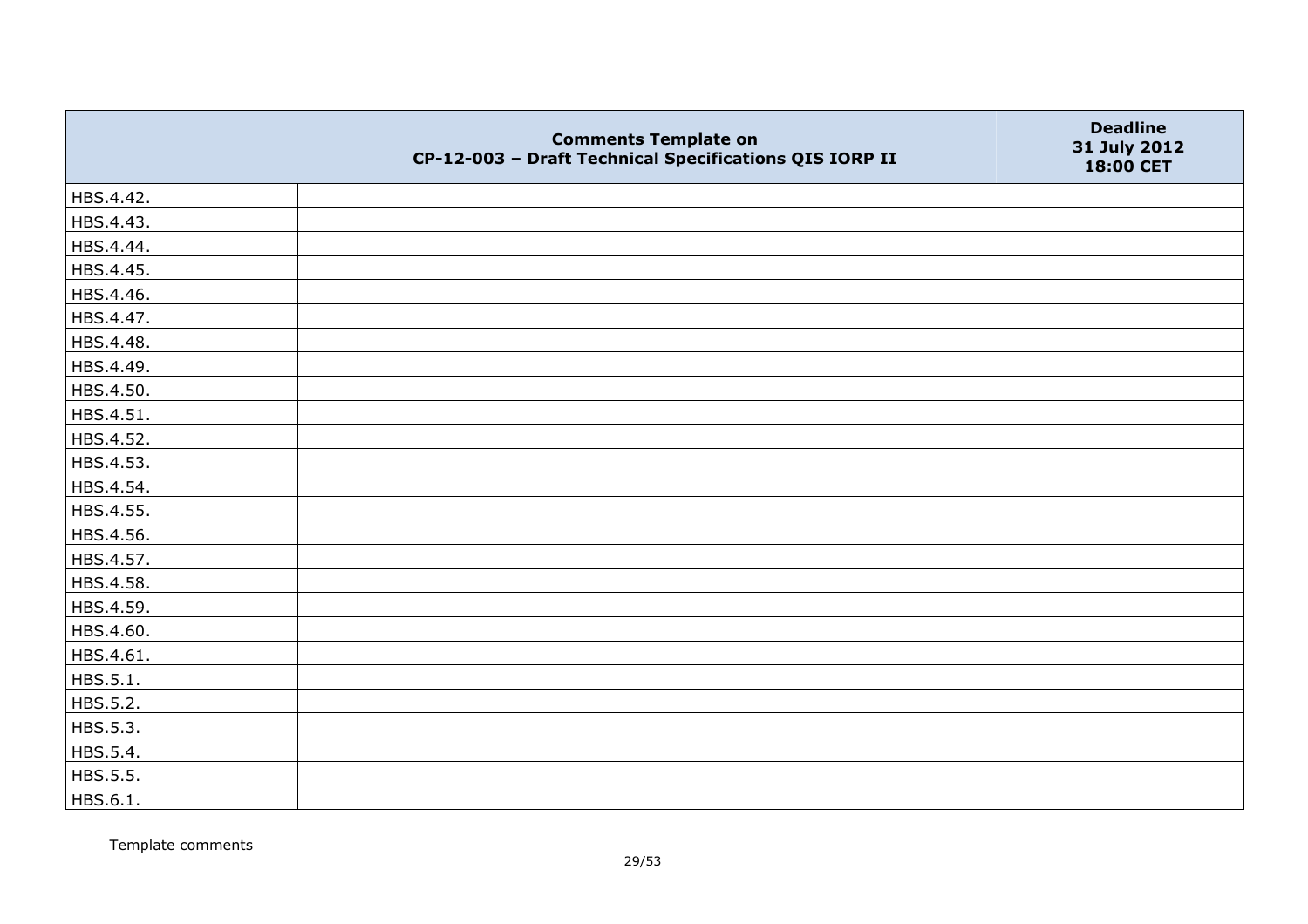|           | <b>Comments Template on</b><br>CP-12-003 - Draft Technical Specifications QIS IORP II | <b>Deadline</b><br>31 July 2012<br>18:00 CET |
|-----------|---------------------------------------------------------------------------------------|----------------------------------------------|
| HBS.6.2.  |                                                                                       |                                              |
| HBS.6.3.  |                                                                                       |                                              |
| HBS.6.4.  |                                                                                       |                                              |
| HBS.6.5.  |                                                                                       |                                              |
| HBS.6.6.  |                                                                                       |                                              |
| HBS.6.7.  |                                                                                       |                                              |
| HBS.6.8.  |                                                                                       |                                              |
| HBS.6.9.  |                                                                                       |                                              |
| HBS.6.10. |                                                                                       |                                              |
| HBS.6.11. |                                                                                       |                                              |
| HBS.6.12. |                                                                                       |                                              |
| HBS.6.13. |                                                                                       |                                              |
| HBS.6.14. |                                                                                       |                                              |
| HBS.6.15. |                                                                                       |                                              |
| HBS.6.16. |                                                                                       |                                              |
| HBS.6.17. |                                                                                       |                                              |
| HBS.6.18. |                                                                                       |                                              |
| HBS.6.19. |                                                                                       |                                              |
| HBS.6.20. |                                                                                       |                                              |
| HBS.6.21. |                                                                                       |                                              |
| HBS.6.22. |                                                                                       |                                              |
| HBS.6.23. |                                                                                       |                                              |
| HBS.6.24. |                                                                                       |                                              |
| HBS.6.25. |                                                                                       |                                              |
| HBS.6.26. |                                                                                       |                                              |
| HBS.6.27. |                                                                                       |                                              |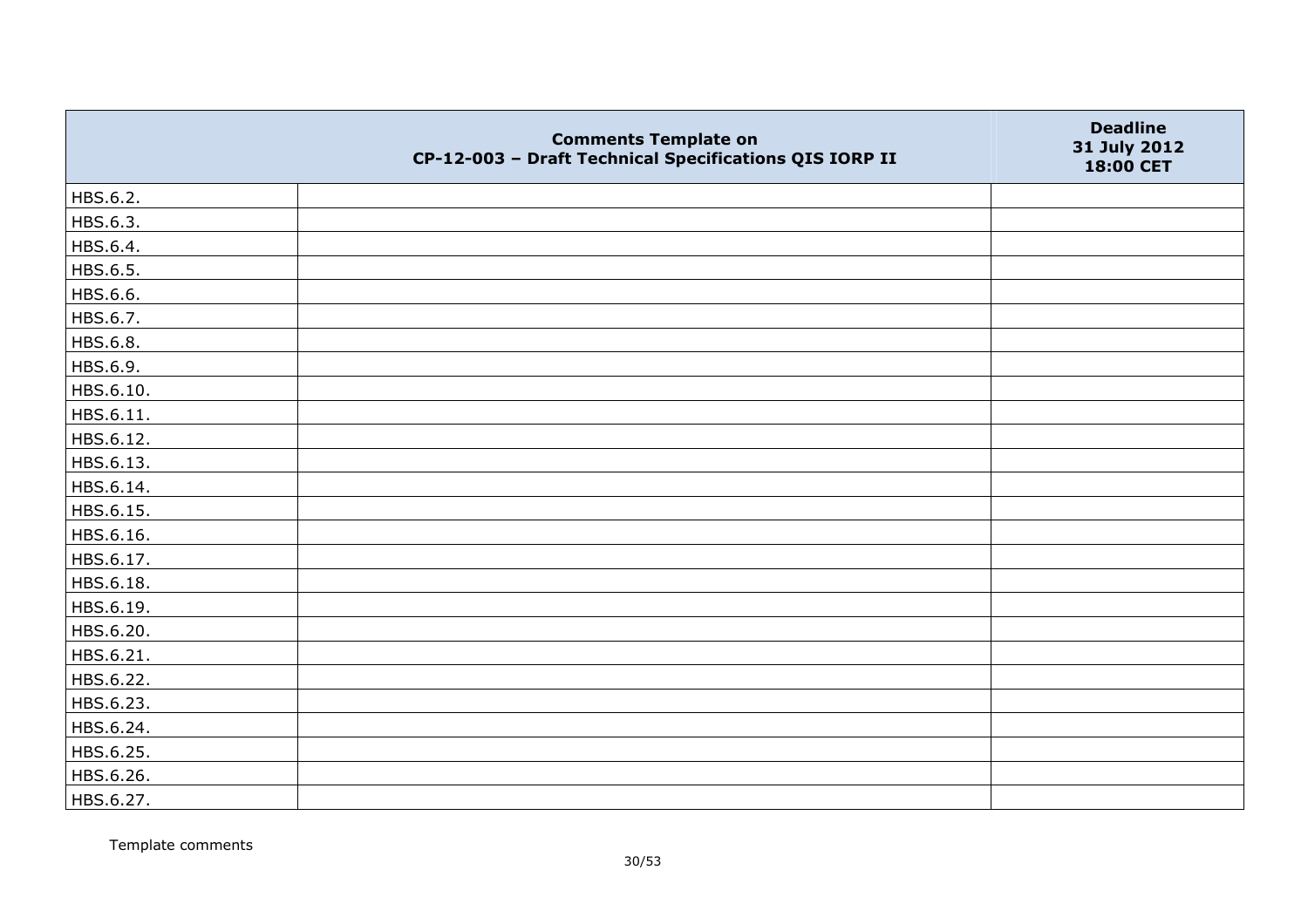|           | <b>Comments Template on</b><br>CP-12-003 - Draft Technical Specifications QIS IORP II | <b>Deadline</b><br>31 July 2012<br>18:00 CET |
|-----------|---------------------------------------------------------------------------------------|----------------------------------------------|
| HBS.6.28. |                                                                                       |                                              |
| HBS.6.29. |                                                                                       |                                              |
| HBS.6.30. |                                                                                       |                                              |
| HBS.6.31. |                                                                                       |                                              |
| HBS.6.32. |                                                                                       |                                              |
| HBS.6.33. |                                                                                       |                                              |
| HBS.6.34. |                                                                                       |                                              |
| HBS.6.35. |                                                                                       |                                              |
| HBS.6.36. |                                                                                       |                                              |
| HBS.6.37. |                                                                                       |                                              |
| HBS.6.38. |                                                                                       |                                              |
| HBS.6.39. |                                                                                       |                                              |
| HBS.6.40. |                                                                                       |                                              |
| HBS.6.41. |                                                                                       |                                              |
| HBS.6.42. |                                                                                       |                                              |
| HBS.6.43. |                                                                                       |                                              |
| HBS.6.44. |                                                                                       |                                              |
| HBS.6.45. |                                                                                       |                                              |
| HBS.6.46. |                                                                                       |                                              |
| HBS.6.47. |                                                                                       |                                              |
| HBS.6.48. |                                                                                       |                                              |
| HBS.6.49. |                                                                                       |                                              |
| HBS.6.50. |                                                                                       |                                              |
| HBS.6.51. |                                                                                       |                                              |
| HBS.6.52. |                                                                                       |                                              |
| HBS.6.53. |                                                                                       |                                              |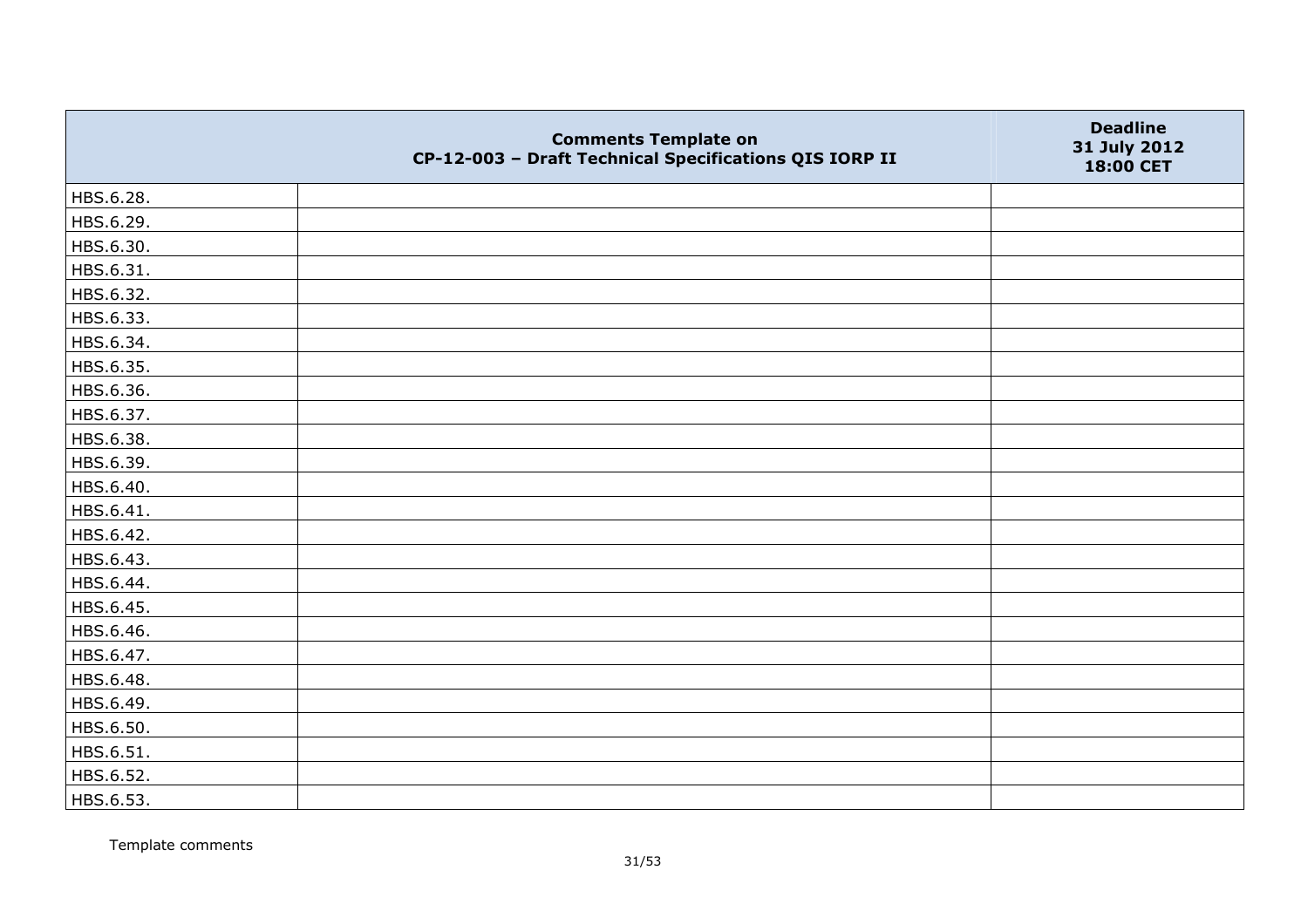|           | <b>Comments Template on</b><br>CP-12-003 - Draft Technical Specifications QIS IORP II | <b>Deadline</b><br>31 July 2012<br>18:00 CET |
|-----------|---------------------------------------------------------------------------------------|----------------------------------------------|
| HBS.6.54. |                                                                                       |                                              |
| HBS.6.55. |                                                                                       |                                              |
| HBS.6.56. |                                                                                       |                                              |
| HBS.6.57. |                                                                                       |                                              |
| HBS.6.58. |                                                                                       |                                              |
| HBS.6.59. |                                                                                       |                                              |
| HBS.6.60. |                                                                                       |                                              |
| HBS.6.61. |                                                                                       |                                              |
| HBS.6.62. |                                                                                       |                                              |
| HBS.6.63. |                                                                                       |                                              |
| HBS.6.64. |                                                                                       |                                              |
| HBS.6.65. |                                                                                       |                                              |
| HBS.6.66. |                                                                                       |                                              |
| HBS.6.67. |                                                                                       |                                              |
| HBS.6.68. |                                                                                       |                                              |
| HBS.6.69. |                                                                                       |                                              |
| HBS.6.70. |                                                                                       |                                              |
| HBS.6.71. |                                                                                       |                                              |
| HBS.6.72. |                                                                                       |                                              |
| HBS.6.73. |                                                                                       |                                              |
| HBS.6.74. |                                                                                       |                                              |
| HBS.6.75. |                                                                                       |                                              |
| HBS.6.76. |                                                                                       |                                              |
| HBS.6.77. |                                                                                       |                                              |
| HBS.6.78. |                                                                                       |                                              |
| HBS.6.79. |                                                                                       |                                              |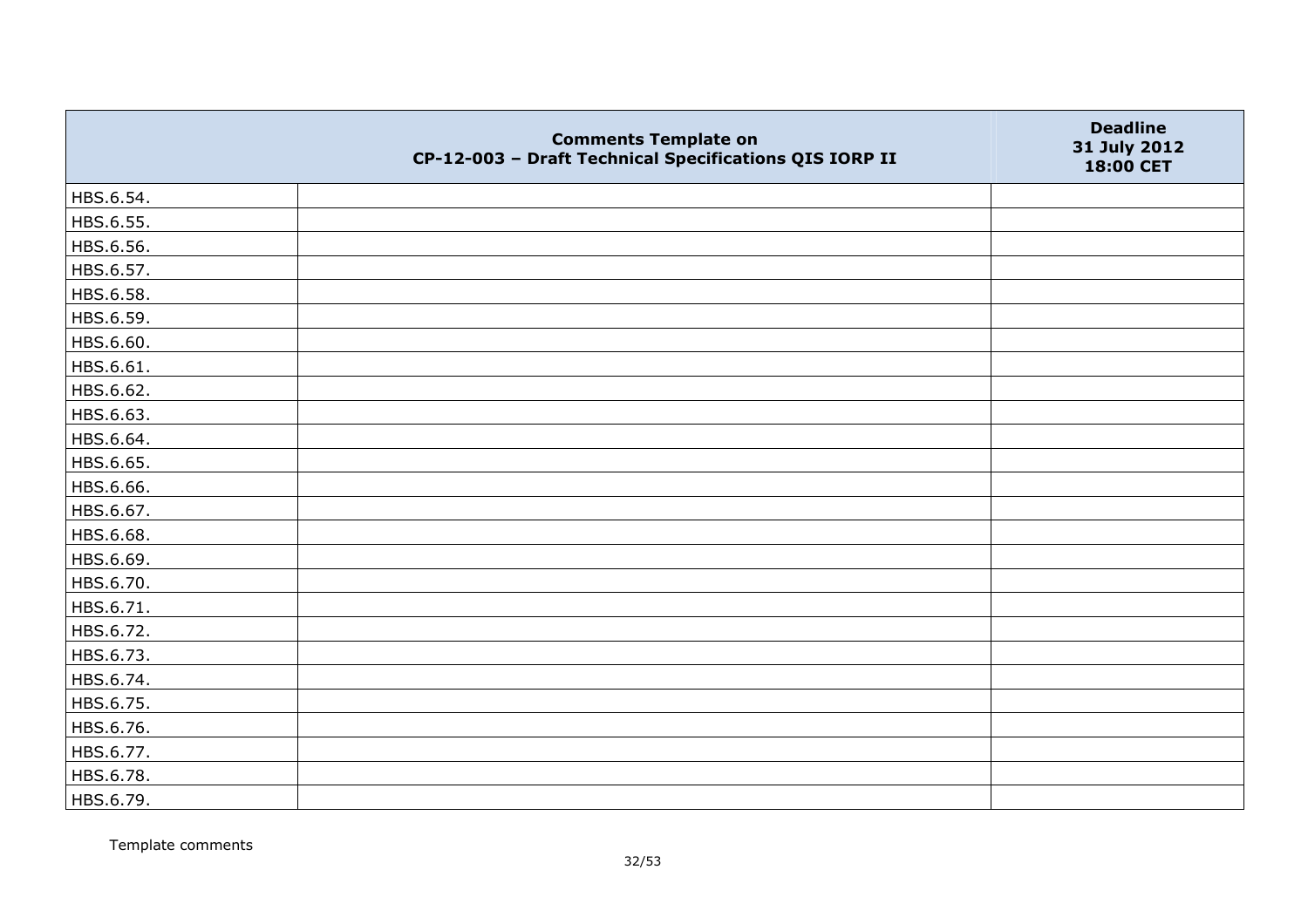|           | <b>Comments Template on</b><br>CP-12-003 - Draft Technical Specifications QIS IORP II | <b>Deadline</b><br>31 July 2012<br>18:00 CET |
|-----------|---------------------------------------------------------------------------------------|----------------------------------------------|
| HBS.6.80. |                                                                                       |                                              |
| HBS.6.81. |                                                                                       |                                              |
| HBS.6.82. |                                                                                       |                                              |
| HBS.6.83. |                                                                                       |                                              |
| HBS.6.84. |                                                                                       |                                              |
| HBS.6.85. |                                                                                       |                                              |
| HBS.6.86. |                                                                                       |                                              |
| HBS.6.87. |                                                                                       |                                              |
| HBS.6.88. |                                                                                       |                                              |
| HBS.6.89. |                                                                                       |                                              |
| HBS.6.90. |                                                                                       |                                              |
| HBS.7.1.  |                                                                                       |                                              |
| HBS.7.2.  |                                                                                       |                                              |
| HBS.7.3.  |                                                                                       |                                              |
| HBS.7.4.  |                                                                                       |                                              |
| HBS.7.5.  |                                                                                       |                                              |
| HBS.7.6.  |                                                                                       |                                              |
| HBS.7.7.  |                                                                                       |                                              |
| HBS.7.8.  |                                                                                       |                                              |
| HBS.7.9.  |                                                                                       |                                              |
| HBS.7.10. |                                                                                       |                                              |
| HBS.7.11. |                                                                                       |                                              |
| HBS.7.12. |                                                                                       |                                              |
| HBS.7.13. |                                                                                       |                                              |
| HBS.7.14. |                                                                                       |                                              |
| HBS.7.15. |                                                                                       |                                              |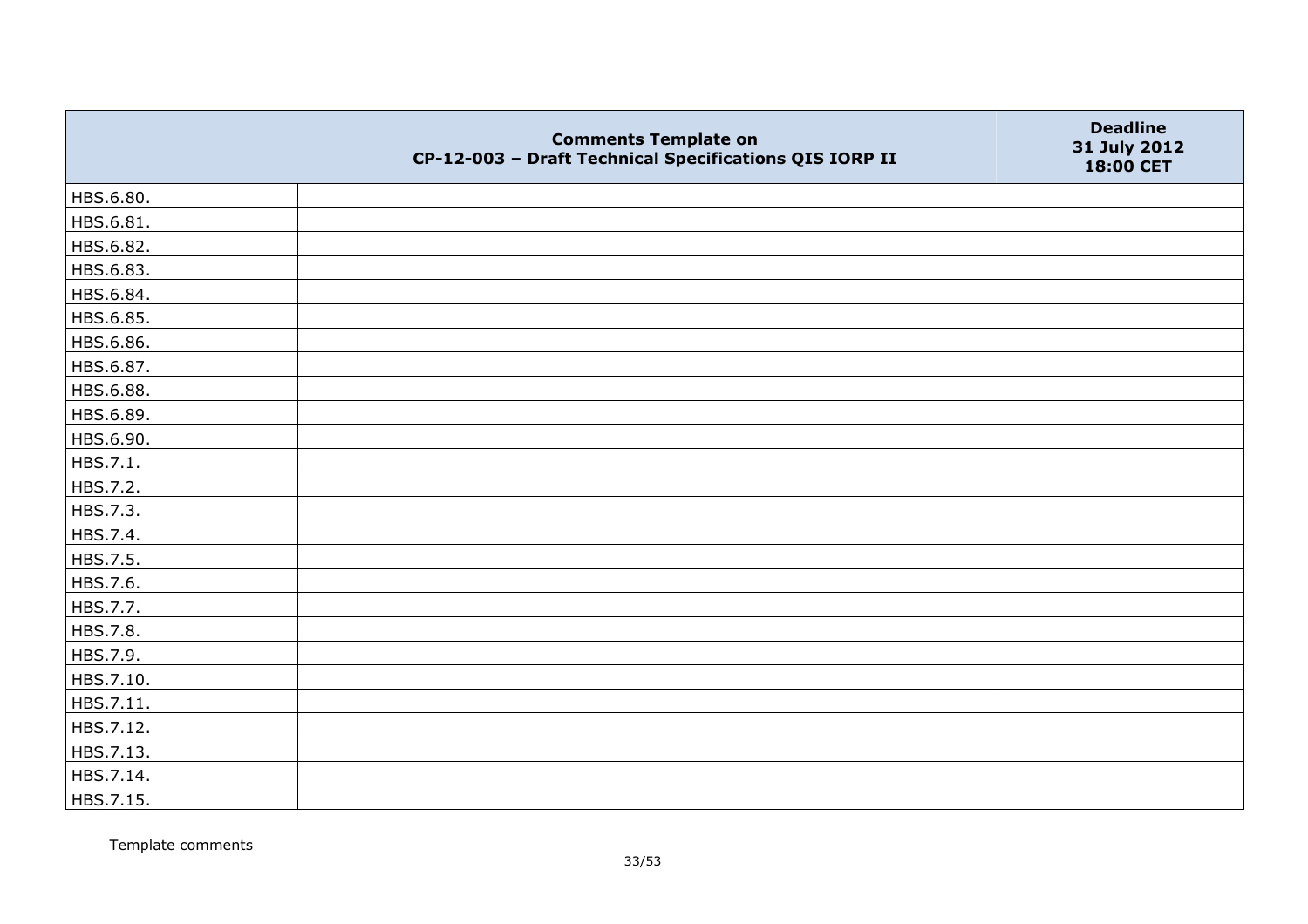|           | <b>Comments Template on</b><br>CP-12-003 - Draft Technical Specifications QIS IORP II | <b>Deadline</b><br>31 July 2012<br>18:00 CET |
|-----------|---------------------------------------------------------------------------------------|----------------------------------------------|
| HBS.7.16. |                                                                                       |                                              |
| HBS.7.17. |                                                                                       |                                              |
| HBS.7.18. |                                                                                       |                                              |
| HBS.7.19. |                                                                                       |                                              |
| HBS.7.20. |                                                                                       |                                              |
| HBS.7.21. |                                                                                       |                                              |
| HBS.7.22. |                                                                                       |                                              |
| HBS.7.23. |                                                                                       |                                              |
| HBS.7.24. |                                                                                       |                                              |
| HBS.7.25. |                                                                                       |                                              |
| HBS.7.26. |                                                                                       |                                              |
| HBS.7.27. |                                                                                       |                                              |
| HBS.7.28. |                                                                                       |                                              |
| HBS.7.29. |                                                                                       |                                              |
| HBS.7.30. |                                                                                       |                                              |
| HBS.7.31. |                                                                                       |                                              |
| HBS.7.32. |                                                                                       |                                              |
| HBS.7.33. |                                                                                       |                                              |
| HBS.7.34. |                                                                                       |                                              |
| HBS.7.35. |                                                                                       |                                              |
| HBS.7.36. |                                                                                       |                                              |
| HBS.7.37. |                                                                                       |                                              |
| HBS.7.38. |                                                                                       |                                              |
| HBS.7.39. |                                                                                       |                                              |
| HBS.7.40. |                                                                                       |                                              |
| HBS.7.41. |                                                                                       |                                              |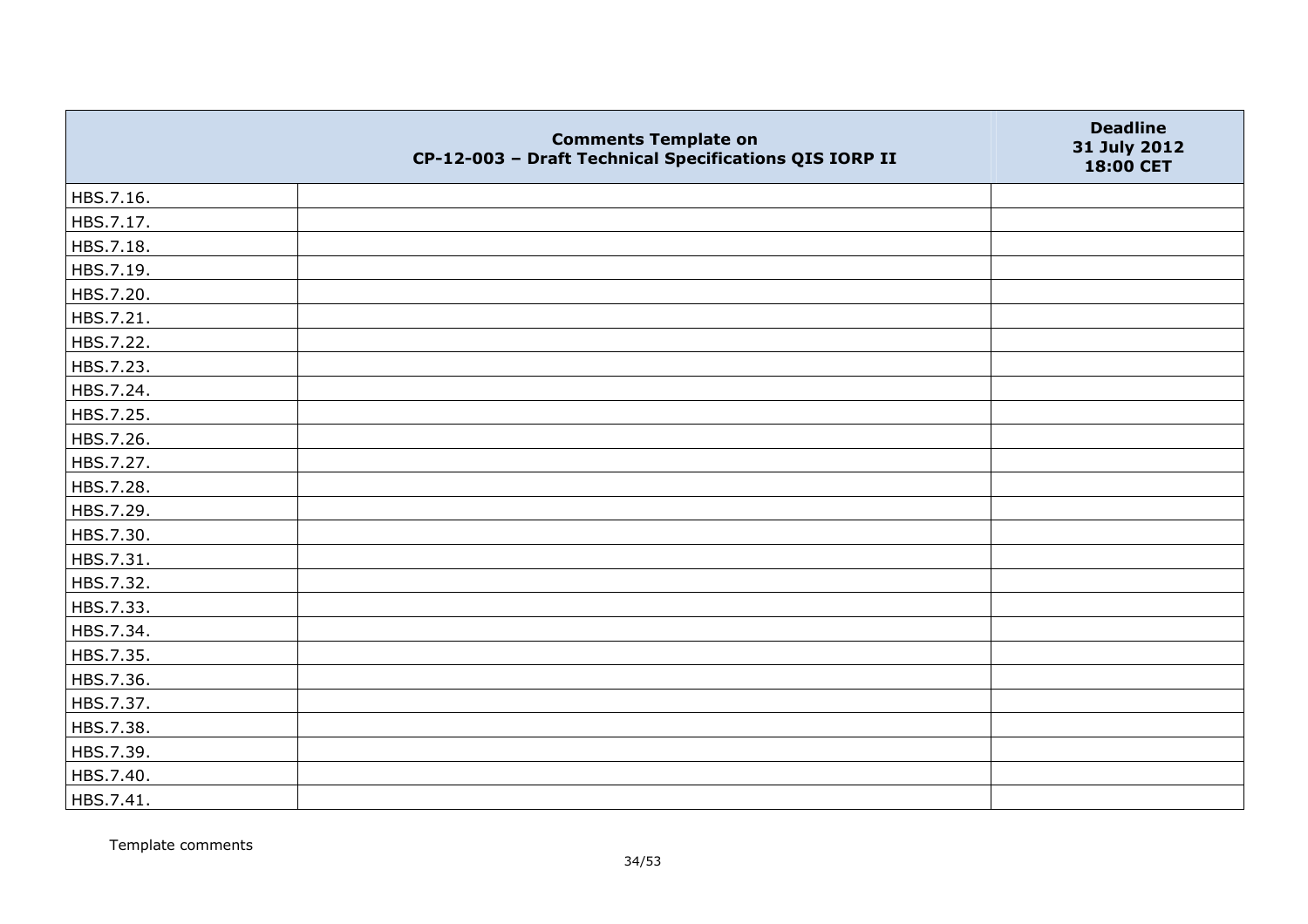|           | <b>Comments Template on</b><br>CP-12-003 - Draft Technical Specifications QIS IORP II | <b>Deadline</b><br>31 July 2012<br>18:00 CET |
|-----------|---------------------------------------------------------------------------------------|----------------------------------------------|
| HBS.7.42. |                                                                                       |                                              |
| HBS.8.1.  |                                                                                       |                                              |
| HBS.8.2.  |                                                                                       |                                              |
| HBS.8.3.  |                                                                                       |                                              |
| HBS.8.4.  |                                                                                       |                                              |
| HBS.8.5.  |                                                                                       |                                              |
| HBS.8.6.  |                                                                                       |                                              |
| HBS.8.7.  |                                                                                       |                                              |
| HBS.8.8.  |                                                                                       |                                              |
| HBS.8.9.  |                                                                                       |                                              |
| HBS.8.10. |                                                                                       |                                              |
| HBS.8.11. |                                                                                       |                                              |
| HBS.8.12. |                                                                                       |                                              |
| HBS.8.13. |                                                                                       |                                              |
| HBS.8.14. |                                                                                       |                                              |
| HBS.8.15. |                                                                                       |                                              |
| HBS.8.16. |                                                                                       |                                              |
| HBS.8.17. |                                                                                       |                                              |
| HBS.8.18. |                                                                                       |                                              |
| HBS.8.19. |                                                                                       |                                              |
| HBS.8.20. |                                                                                       |                                              |
| HBS.8.21. |                                                                                       |                                              |
| HBS.8.22. |                                                                                       |                                              |
| HBS.8.23. |                                                                                       |                                              |
| HBS.8.24. |                                                                                       |                                              |
| HBS.9.1.  |                                                                                       |                                              |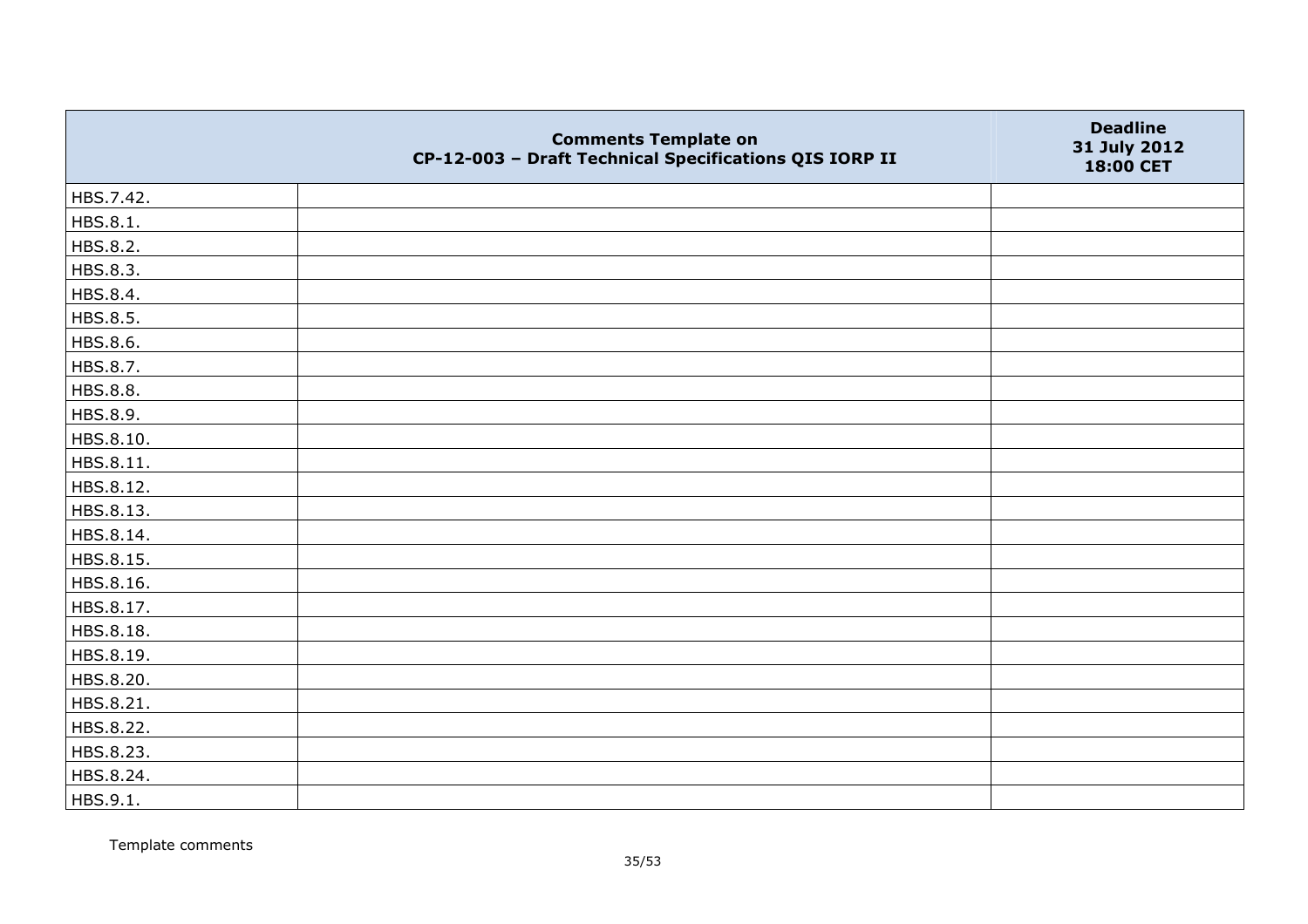|                   | <b>Comments Template on</b><br>CP-12-003 - Draft Technical Specifications QIS IORP II | <b>Deadline</b><br>31 July 2012<br>18:00 CET |
|-------------------|---------------------------------------------------------------------------------------|----------------------------------------------|
| HBS.9.2.          |                                                                                       |                                              |
| HBS.9.3.          |                                                                                       |                                              |
| HBS.9.4.          |                                                                                       |                                              |
| HBS.9.5.          |                                                                                       |                                              |
| HBS.9.6.          |                                                                                       |                                              |
| HBS.9.7.          |                                                                                       |                                              |
| HBS.9.8.          |                                                                                       |                                              |
| HBS.9.9.          |                                                                                       |                                              |
| SCR.1.1.          |                                                                                       |                                              |
| SCR.1.2.          |                                                                                       |                                              |
| SCR.1.3.          |                                                                                       |                                              |
| SCR.1.4.          |                                                                                       |                                              |
| SCR.1.5.          |                                                                                       |                                              |
| SCR.1.6.          |                                                                                       |                                              |
| SCR.1.7.          |                                                                                       |                                              |
| SCR.1.8.          |                                                                                       |                                              |
| SCR.1.9.          |                                                                                       |                                              |
| $\vert$ SCR.1.10. |                                                                                       |                                              |
| SCR.1.11.         |                                                                                       |                                              |
| SCR.1.12.         |                                                                                       |                                              |
| SCR.1.13.         |                                                                                       |                                              |
| SCR.1.14.         |                                                                                       |                                              |
| SCR.1.15.         |                                                                                       |                                              |
| SCR.1.16.         |                                                                                       |                                              |
| SCR.1.17.         |                                                                                       |                                              |
| SCR.1.18.         |                                                                                       |                                              |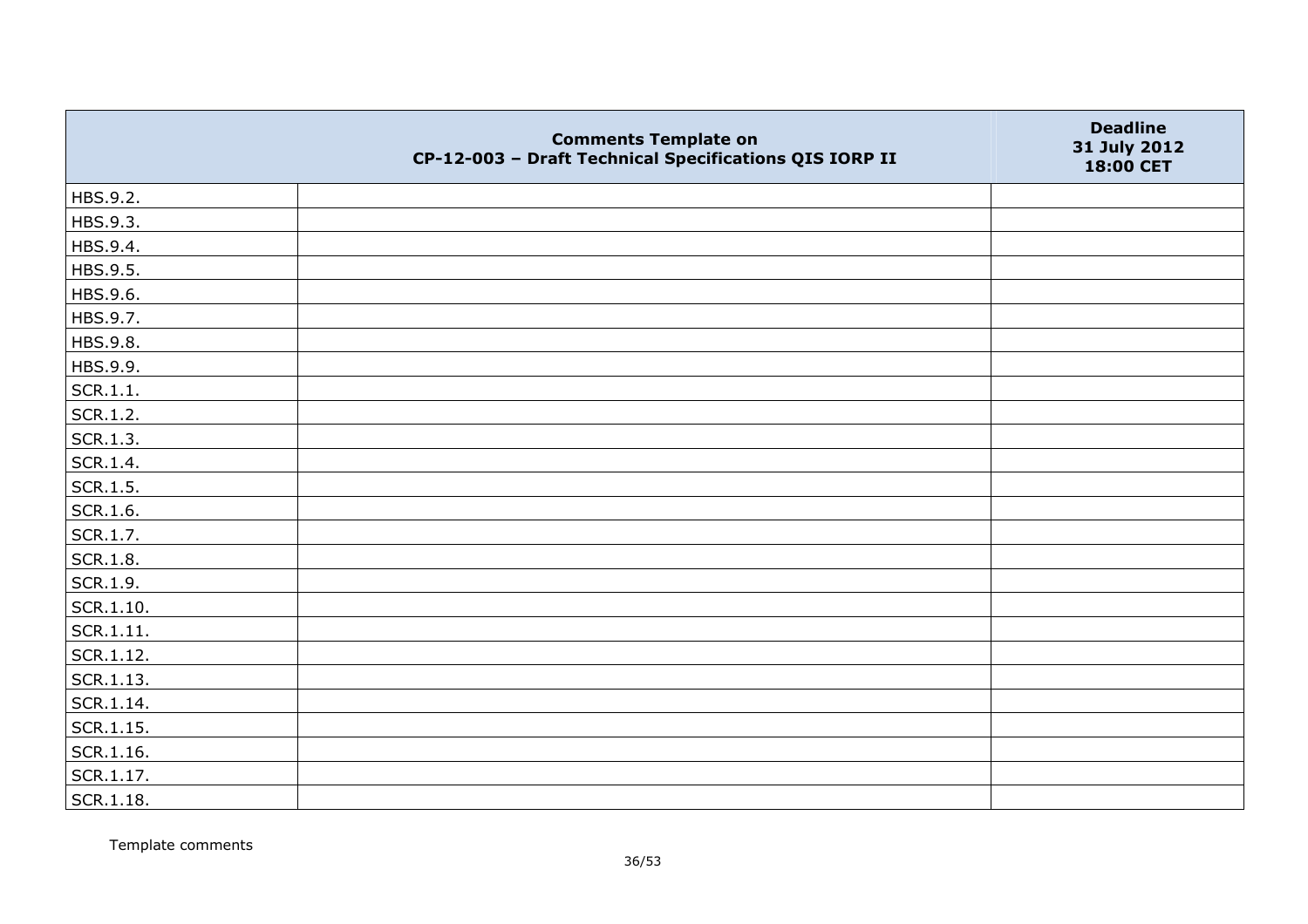|               | <b>Comments Template on</b><br>CP-12-003 - Draft Technical Specifications QIS IORP II | <b>Deadline</b><br>31 July 2012<br>18:00 CET |
|---------------|---------------------------------------------------------------------------------------|----------------------------------------------|
| $ $ SCR.1.19. |                                                                                       |                                              |
| SCR.1.20.     |                                                                                       |                                              |
| SCR.1.21.     |                                                                                       |                                              |
| SCR.1.22.     |                                                                                       |                                              |
| SCR.1.23.     |                                                                                       |                                              |
| SCR.1.24.     |                                                                                       |                                              |
| SCR.1.25.     |                                                                                       |                                              |
| SCR.2.1.      |                                                                                       |                                              |
| SCR.2.2.      |                                                                                       |                                              |
| SCR.2.3.      |                                                                                       |                                              |
| SCR.2.4.      |                                                                                       |                                              |
| SCR.2.5.      |                                                                                       |                                              |
| SCR.2.6.      |                                                                                       |                                              |
| SCR.2.7.      |                                                                                       |                                              |
| SCR.2.8.      |                                                                                       |                                              |
| SCR.2.9.      |                                                                                       |                                              |
| SCR.2.10.     |                                                                                       |                                              |
| SCR.2.11.     |                                                                                       |                                              |
| SCR.2.12.     |                                                                                       |                                              |
| SCR.2.13.     |                                                                                       |                                              |
| SCR.2.14.     |                                                                                       |                                              |
| SCR.2.15.     |                                                                                       |                                              |
| SCR.2.16.     |                                                                                       |                                              |
| SCR.2.17.     |                                                                                       |                                              |
| SCR.2.18.     |                                                                                       |                                              |
| SCR.2.19.     |                                                                                       |                                              |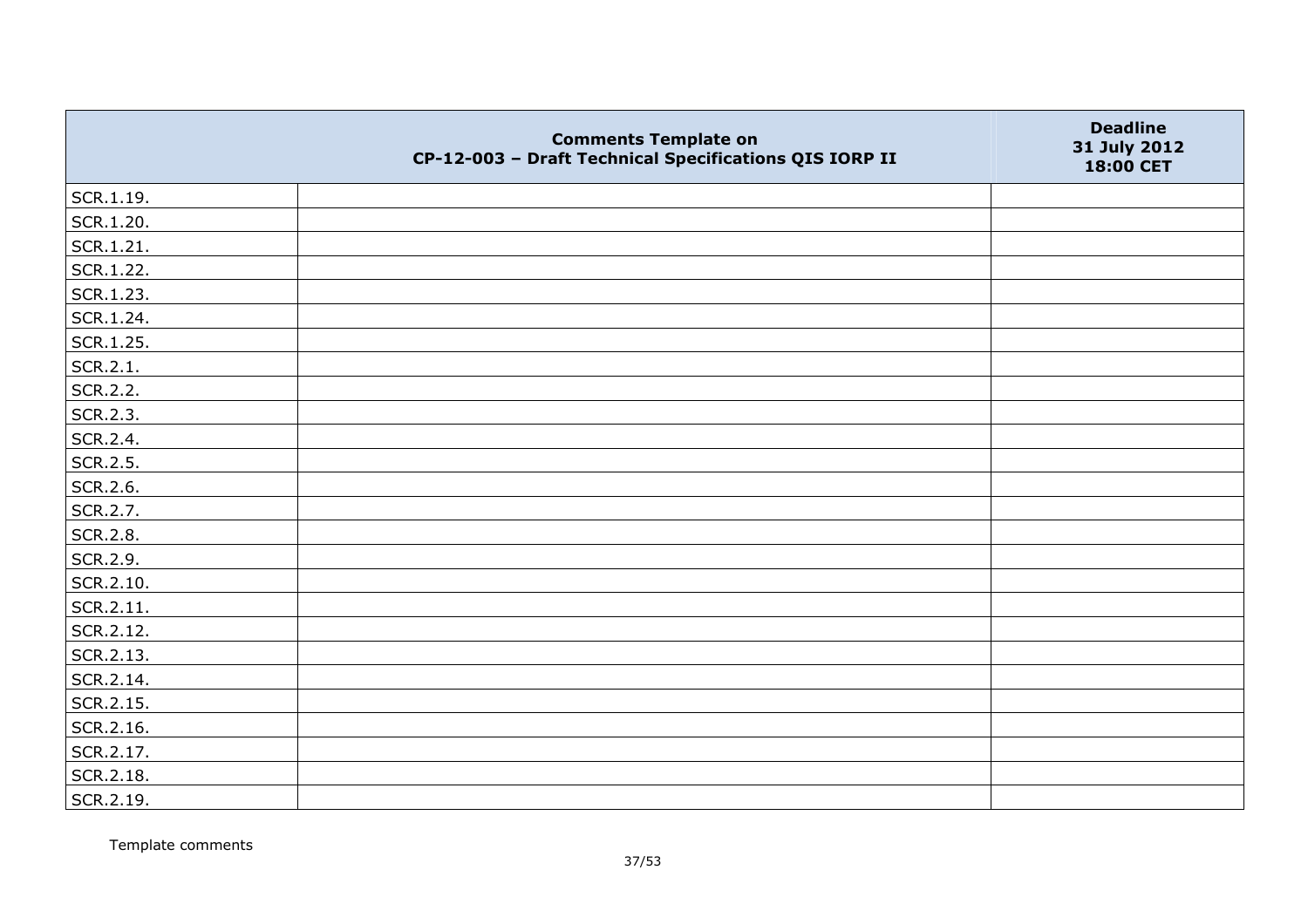|           | <b>Comments Template on</b><br>CP-12-003 - Draft Technical Specifications QIS IORP II | <b>Deadline</b><br>31 July 2012<br>18:00 CET |
|-----------|---------------------------------------------------------------------------------------|----------------------------------------------|
| SCR.2.20. |                                                                                       |                                              |
| SCR.2.21. |                                                                                       |                                              |
| SCR.2.22. |                                                                                       |                                              |
| SCR.2.23. |                                                                                       |                                              |
| SCR.2.24. |                                                                                       |                                              |
| SCR.2.25. |                                                                                       |                                              |
| SCR.2.26. |                                                                                       |                                              |
| SCR.2.27. |                                                                                       |                                              |
| SCR.2.28. |                                                                                       |                                              |
| SCR.2.29. |                                                                                       |                                              |
| SCR.2.30. |                                                                                       |                                              |
| SCR.2.31. |                                                                                       |                                              |
| SCR.2.32. |                                                                                       |                                              |
| SCR.2.33. |                                                                                       |                                              |
| SCR.2.34. |                                                                                       |                                              |
| SCR.2.35. |                                                                                       |                                              |
| SCR.3.1.  |                                                                                       |                                              |
| SCR.3.2.  |                                                                                       |                                              |
| SCR.3.3.  |                                                                                       |                                              |
| SCR.3.4.  |                                                                                       |                                              |
| SCR.3.5.  |                                                                                       |                                              |
| SCR.3.6.  |                                                                                       |                                              |
| SCR.4.1.  |                                                                                       |                                              |
| SCR.4.2.  |                                                                                       |                                              |
| SCR.4.3.  |                                                                                       |                                              |
| SCR.4.4.  |                                                                                       |                                              |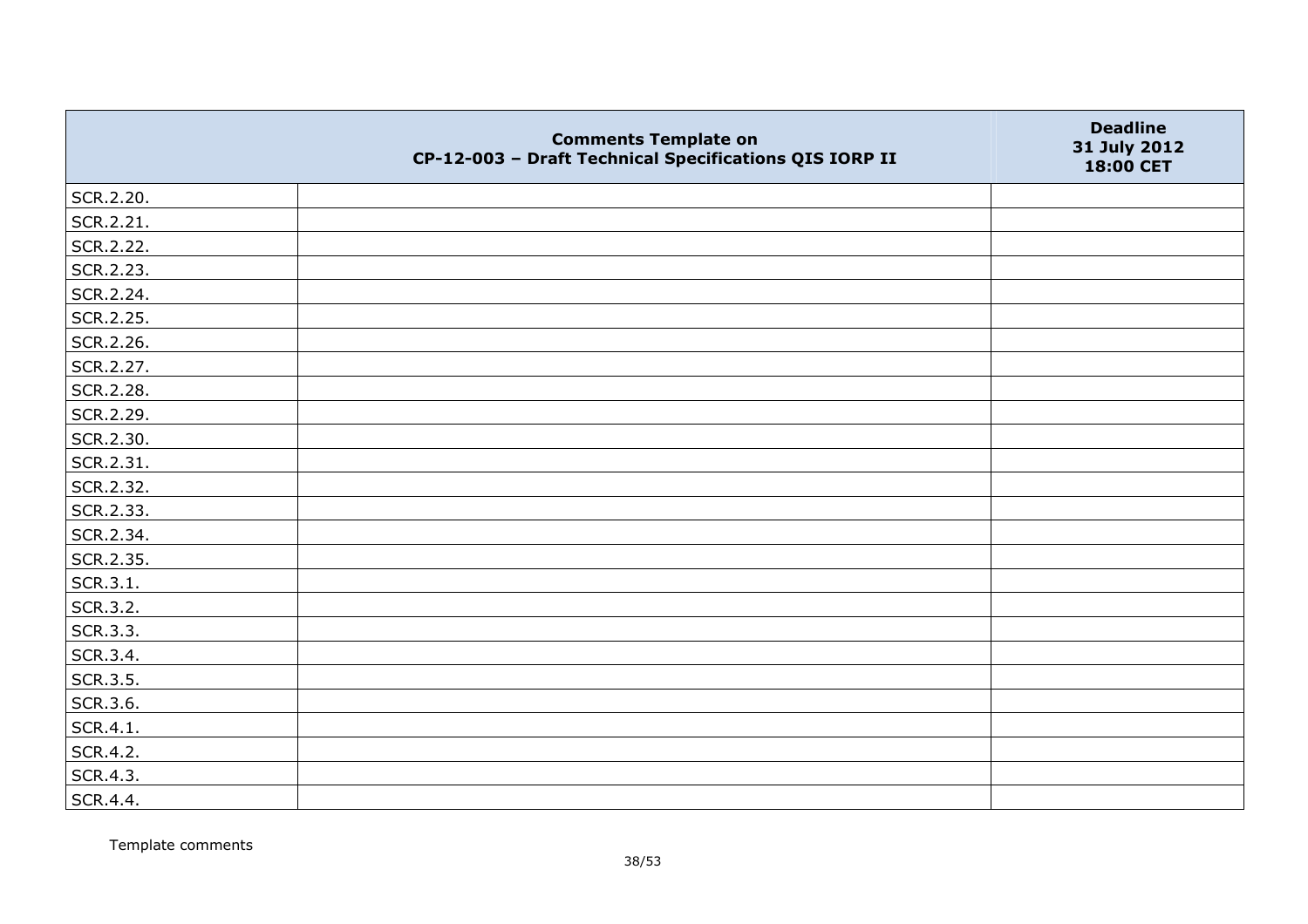|                   | <b>Comments Template on</b><br>CP-12-003 - Draft Technical Specifications QIS IORP II | <b>Deadline</b><br>31 July 2012<br>18:00 CET |
|-------------------|---------------------------------------------------------------------------------------|----------------------------------------------|
| SCR.5.1.          |                                                                                       |                                              |
| SCR.5.2.          |                                                                                       |                                              |
| SCR.5.3.          |                                                                                       |                                              |
| SCR.5.4.          |                                                                                       |                                              |
| SCR.5.5.          |                                                                                       |                                              |
| SCR.5.6.          |                                                                                       |                                              |
| SCR.5.7.          |                                                                                       |                                              |
| SCR.5.8.          |                                                                                       |                                              |
| SCR.5.9.          |                                                                                       |                                              |
| $\vert$ SCR.5.10. |                                                                                       |                                              |
| $ $ SCR.5.11.     |                                                                                       |                                              |
| SCR.5.12.         |                                                                                       |                                              |
| SCR.5.13.         |                                                                                       |                                              |
| SCR.5.14.         |                                                                                       |                                              |
| SCR.5.15.         |                                                                                       |                                              |
| SCR.5.16.         |                                                                                       |                                              |
| SCR.5.17.         |                                                                                       |                                              |
| SCR.5.18.         |                                                                                       |                                              |
| SCR.5.19.         |                                                                                       |                                              |
| SCR.5.20.         |                                                                                       |                                              |
| SCR.5.21.         |                                                                                       |                                              |
| SCR.5.22.         |                                                                                       |                                              |
| SCR.5.23.         |                                                                                       |                                              |
| SCR.5.24.         |                                                                                       |                                              |
| SCR.5.25.         |                                                                                       |                                              |
| SCR.5.26.         |                                                                                       |                                              |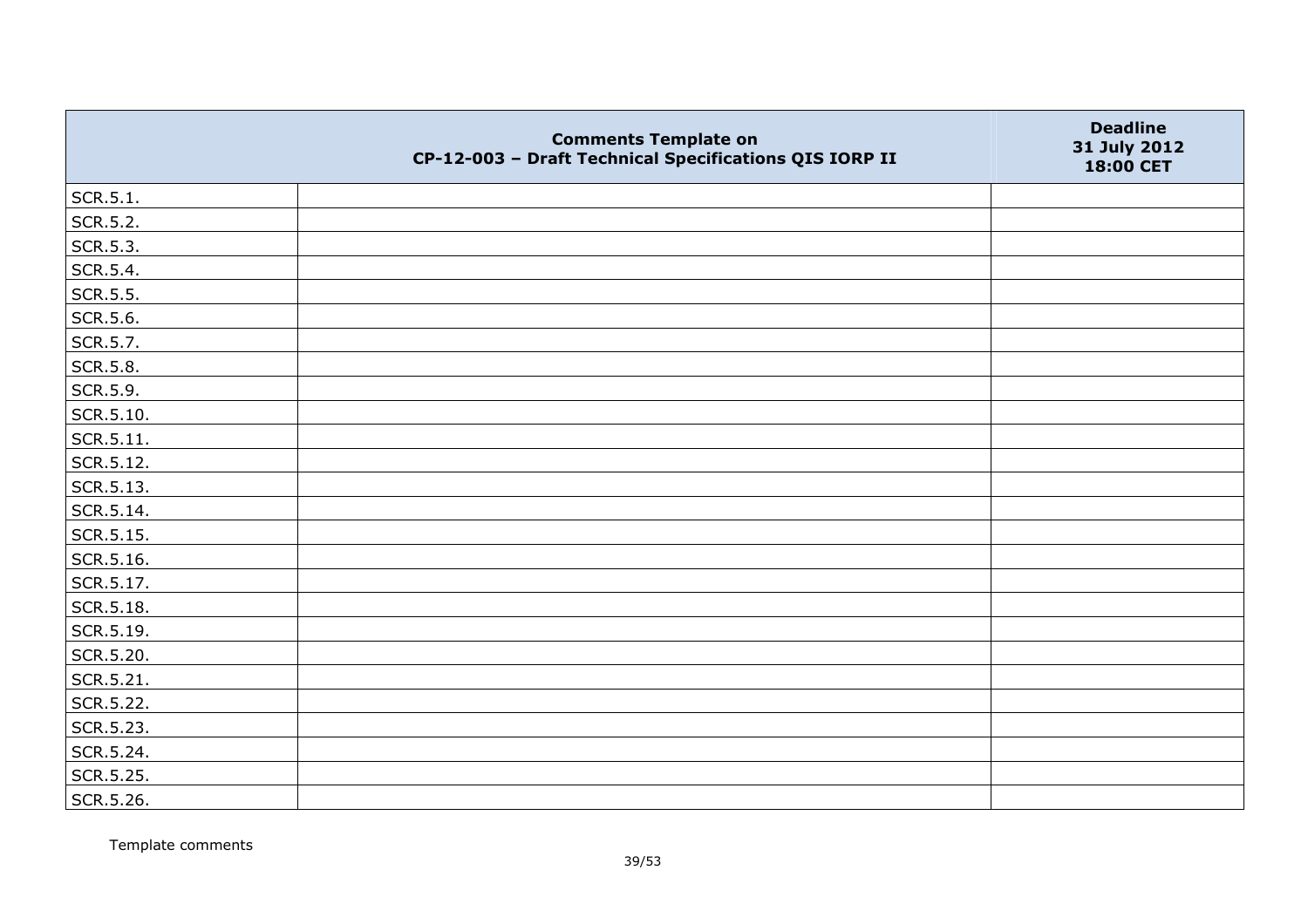|           | <b>Comments Template on</b><br>CP-12-003 - Draft Technical Specifications QIS IORP II | <b>Deadline</b><br>31 July 2012<br>18:00 CET |
|-----------|---------------------------------------------------------------------------------------|----------------------------------------------|
| SCR.5.27. |                                                                                       |                                              |
| SCR.5.28. |                                                                                       |                                              |
| SCR.5.29. |                                                                                       |                                              |
| SCR.5.30. |                                                                                       |                                              |
| SCR.5.31. |                                                                                       |                                              |
| SCR.5.32. |                                                                                       |                                              |
| SCR.5.33. |                                                                                       |                                              |
| SCR.5.34. |                                                                                       |                                              |
| SCR.5.35. |                                                                                       |                                              |
| SCR.5.36. |                                                                                       |                                              |
| SCR.5.37. |                                                                                       |                                              |
| SCR.5.38. |                                                                                       |                                              |
| SCR.5.39. |                                                                                       |                                              |
| SCR.5.40. |                                                                                       |                                              |
| SCR.5.41. |                                                                                       |                                              |
| SCR.5.42. |                                                                                       |                                              |
| SCR.5.43. |                                                                                       |                                              |
| SCR.5.44. |                                                                                       |                                              |
| SCR.5.45. |                                                                                       |                                              |
| SCR.5.46. |                                                                                       |                                              |
| SCR.5.47. |                                                                                       |                                              |
| SCR.5.48. |                                                                                       |                                              |
| SCR.5.49. |                                                                                       |                                              |
| SCR.5.50. |                                                                                       |                                              |
| SCR.5.51. |                                                                                       |                                              |
| SCR.5.52. |                                                                                       |                                              |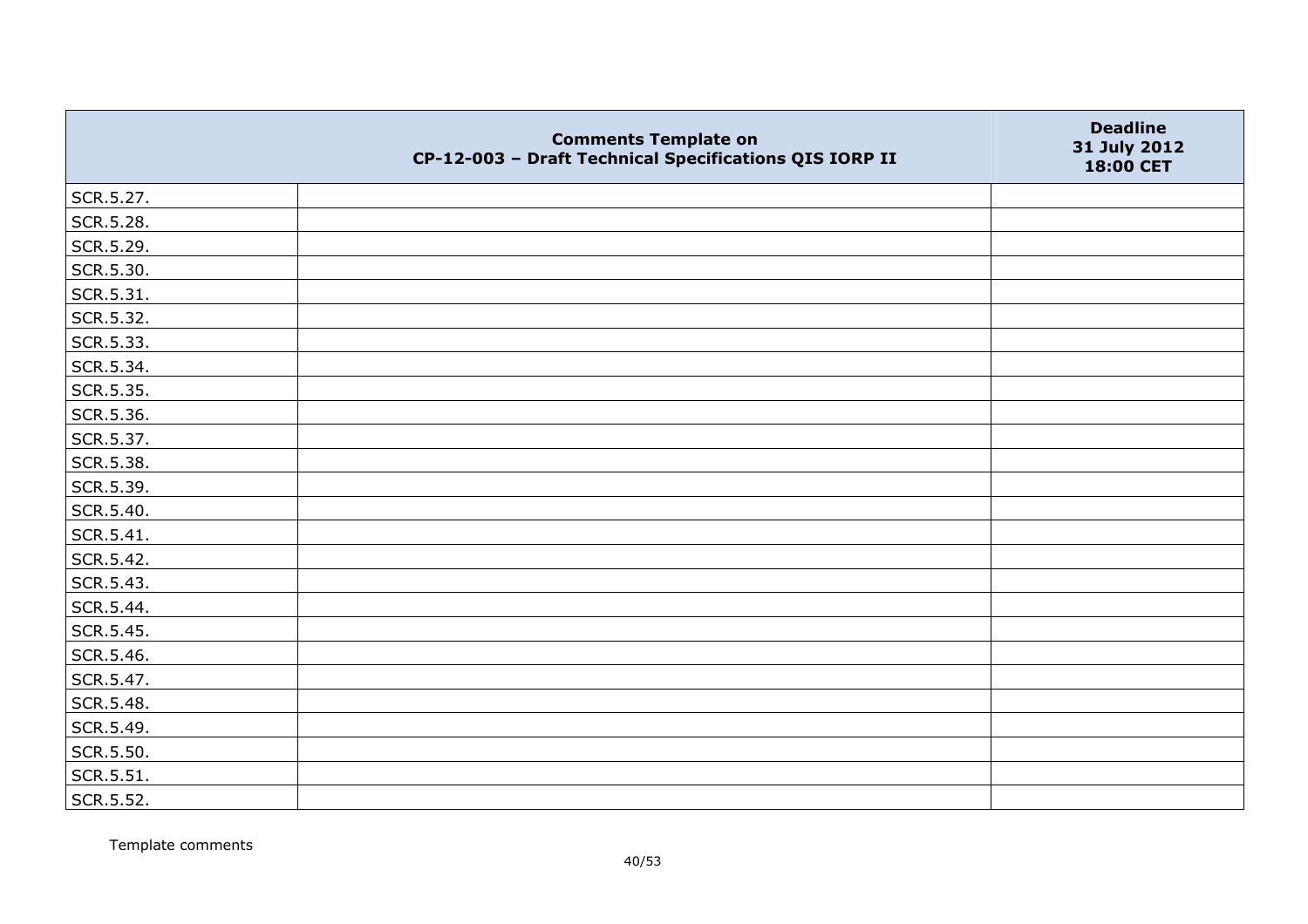|           | <b>Comments Template on</b><br>CP-12-003 - Draft Technical Specifications QIS IORP II | <b>Deadline</b><br>31 July 2012<br>18:00 CET |
|-----------|---------------------------------------------------------------------------------------|----------------------------------------------|
| SCR.5.53. |                                                                                       |                                              |
| SCR.5.54. |                                                                                       |                                              |
| SCR.5.55. |                                                                                       |                                              |
| SCR.5.56. |                                                                                       |                                              |
| SCR.5.57. |                                                                                       |                                              |
| SCR.5.58. |                                                                                       |                                              |
| SCR.5.59. |                                                                                       |                                              |
| SCR.5.60. |                                                                                       |                                              |
| SCR.5.61. |                                                                                       |                                              |
| SCR.5.62. |                                                                                       |                                              |
| SCR.5.63. |                                                                                       |                                              |
| SCR.5.64. |                                                                                       |                                              |
| SCR.5.65. |                                                                                       |                                              |
| SCR.5.66. |                                                                                       |                                              |
| SCR.5.67. |                                                                                       |                                              |
| SCR.5.68. |                                                                                       |                                              |
| SCR.5.69. |                                                                                       |                                              |
| SCR.5.70. |                                                                                       |                                              |
| SCR.5.71. |                                                                                       |                                              |
| SCR.5.72. |                                                                                       |                                              |
| SCR.5.73. |                                                                                       |                                              |
| SCR.5.74. |                                                                                       |                                              |
| SCR.5.75. |                                                                                       |                                              |
| SCR.5.76. |                                                                                       |                                              |
| SCR.5.77. |                                                                                       |                                              |
| SCR.5.78. |                                                                                       |                                              |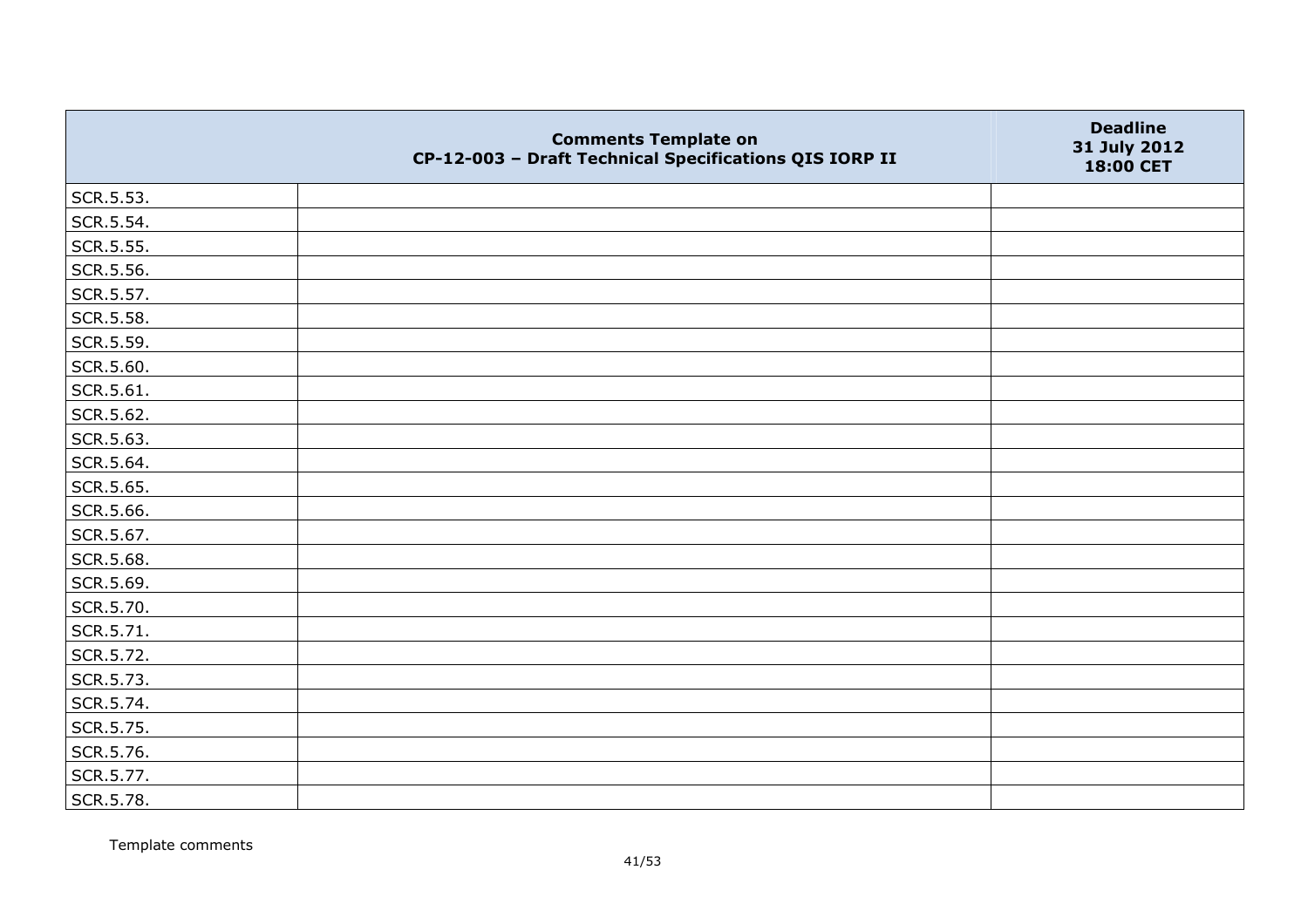|            | <b>Comments Template on</b><br>CP-12-003 - Draft Technical Specifications QIS IORP II | <b>Deadline</b><br>31 July 2012<br>18:00 CET |
|------------|---------------------------------------------------------------------------------------|----------------------------------------------|
| SCR.5.79.  |                                                                                       |                                              |
| SCR.5.80.  |                                                                                       |                                              |
| SCR.5.81.  |                                                                                       |                                              |
| SCR.5.82.  |                                                                                       |                                              |
| SCR.5.83.  |                                                                                       |                                              |
| SCR.5.84.  |                                                                                       |                                              |
| SCR.5.85.  |                                                                                       |                                              |
| SCR.5.86.  |                                                                                       |                                              |
| SCR.5.87.  |                                                                                       |                                              |
| SCR.5.88.  |                                                                                       |                                              |
| SCR.5.89.  |                                                                                       |                                              |
| SCR.5.90.  |                                                                                       |                                              |
| SCR.5.91.  |                                                                                       |                                              |
| SCR.5.92.  |                                                                                       |                                              |
| SCR.5.93.  |                                                                                       |                                              |
| SCR.5.94.  |                                                                                       |                                              |
| SCR.5.95.  |                                                                                       |                                              |
| SCR.5.96.  |                                                                                       |                                              |
| SCR.5.97.  |                                                                                       |                                              |
| SCR.5.98.  |                                                                                       |                                              |
| SCR.5.99.  |                                                                                       |                                              |
| SCR.5.100. |                                                                                       |                                              |
| SCR.5.101. |                                                                                       |                                              |
| SCR.5.102. |                                                                                       |                                              |
| SCR.5.103. |                                                                                       |                                              |
| SCR.5.104. |                                                                                       |                                              |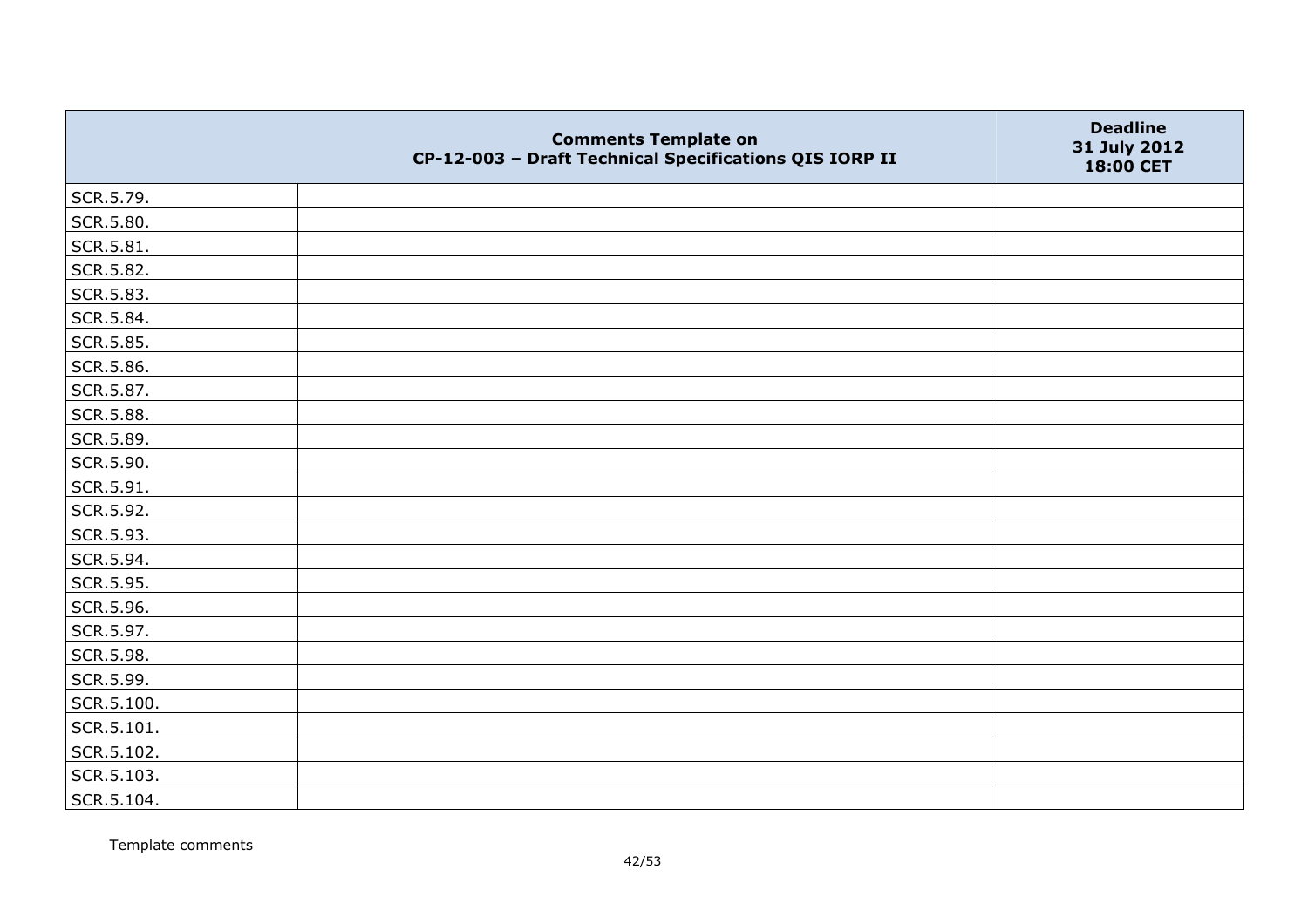|            | <b>Comments Template on</b><br>CP-12-003 - Draft Technical Specifications QIS IORP II | <b>Deadline</b><br>31 July 2012<br>18:00 CET |
|------------|---------------------------------------------------------------------------------------|----------------------------------------------|
| SCR.5.105. |                                                                                       |                                              |
| SCR.5.106. |                                                                                       |                                              |
| SCR.5.107. |                                                                                       |                                              |
| SCR.5.108. |                                                                                       |                                              |
| SCR.5.109. |                                                                                       |                                              |
| SCR.5.110. |                                                                                       |                                              |
| SCR.5.111. |                                                                                       |                                              |
| SCR.5.112. |                                                                                       |                                              |
| SCR.5.113. |                                                                                       |                                              |
| SCR.5.114. |                                                                                       |                                              |
| SCR.5.115. |                                                                                       |                                              |
| SCR.5.116. |                                                                                       |                                              |
| SCR.5.117. |                                                                                       |                                              |
| SCR.5.118. |                                                                                       |                                              |
| SCR.5.119. |                                                                                       |                                              |
| SCR.5.120. |                                                                                       |                                              |
| SCR.5.121. |                                                                                       |                                              |
| SCR.5.122. |                                                                                       |                                              |
| SCR.5.123. |                                                                                       |                                              |
| SCR.5.124. |                                                                                       |                                              |
| SCR.5.125. |                                                                                       |                                              |
| SCR.5.126. |                                                                                       |                                              |
| SCR.5.127. |                                                                                       |                                              |
| SCR.5.128. |                                                                                       |                                              |
| SCR.5.129. |                                                                                       |                                              |
| SCR.5.130. |                                                                                       |                                              |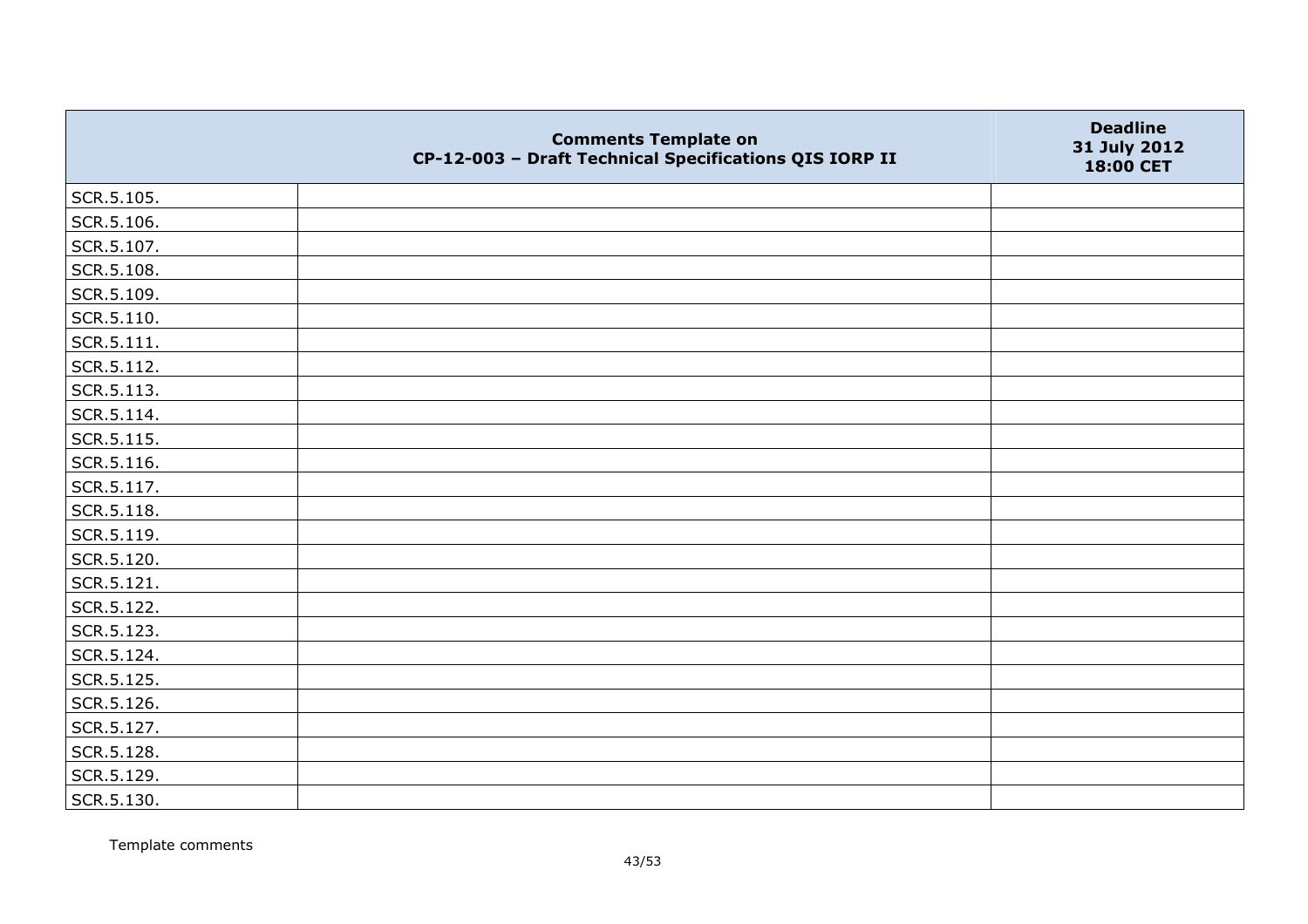|            | <b>Comments Template on</b><br>CP-12-003 - Draft Technical Specifications QIS IORP II | <b>Deadline</b><br>31 July 2012<br>18:00 CET |
|------------|---------------------------------------------------------------------------------------|----------------------------------------------|
| SCR.5.131. |                                                                                       |                                              |
| SCR.6.1.   |                                                                                       |                                              |
| SCR.6.2.   |                                                                                       |                                              |
| SCR.6.3.   |                                                                                       |                                              |
| SCR.6.4.   |                                                                                       |                                              |
| SCR.6.5.   |                                                                                       |                                              |
| SCR.6.6.   |                                                                                       |                                              |
| SCR.6.7.   |                                                                                       |                                              |
| SCR.6.8.   |                                                                                       |                                              |
| SCR.6.9.   |                                                                                       |                                              |
| SCR.6.10.  |                                                                                       |                                              |
| SCR.6.11.  |                                                                                       |                                              |
| SCR.6.12.  |                                                                                       |                                              |
| SCR.6.13.  |                                                                                       |                                              |
| SCR.6.14.  |                                                                                       |                                              |
| SCR.6.15.  |                                                                                       |                                              |
| SCR.6.16.  |                                                                                       |                                              |
| SCR.6.17.  |                                                                                       |                                              |
| SCR.6.18.  |                                                                                       |                                              |
| SCR.6.19.  |                                                                                       |                                              |
| SCR.6.20.  |                                                                                       |                                              |
| SCR.6.21.  |                                                                                       |                                              |
| SCR.6.22.  |                                                                                       |                                              |
| SCR.6.23.  |                                                                                       |                                              |
| SCR.6.24.  |                                                                                       |                                              |
| SCR.6.25.  |                                                                                       |                                              |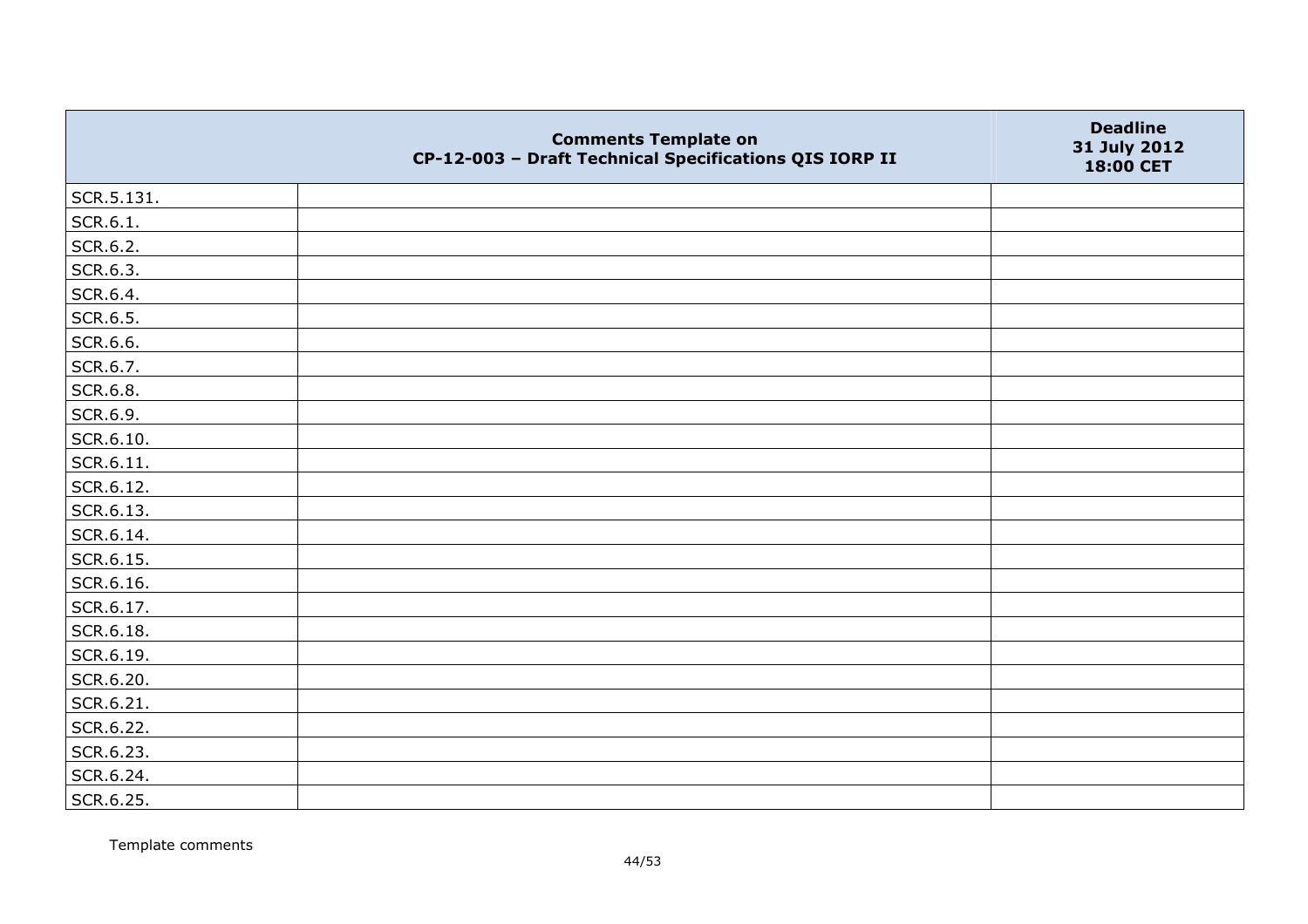|           | <b>Comments Template on</b><br>CP-12-003 - Draft Technical Specifications QIS IORP II | <b>Deadline</b><br>31 July 2012<br>18:00 CET |
|-----------|---------------------------------------------------------------------------------------|----------------------------------------------|
| SCR.6.26. |                                                                                       |                                              |
| SCR.6.27. |                                                                                       |                                              |
| SCR.6.28. |                                                                                       |                                              |
| SCR.6.29. |                                                                                       |                                              |
| SCR.6.30. |                                                                                       |                                              |
| SCR.6.31. |                                                                                       |                                              |
| SCR.6.32. |                                                                                       |                                              |
| SCR.7.1.  |                                                                                       |                                              |
| SCR.7.2.  |                                                                                       |                                              |
| SCR.7.3.  |                                                                                       |                                              |
| SCR.7.4.  |                                                                                       |                                              |
| SCR.7.5.  |                                                                                       |                                              |
| SCR.7.6.  |                                                                                       |                                              |
| SCR.7.7.  |                                                                                       |                                              |
| SCR.7.8.  |                                                                                       |                                              |
| SCR.7.9.  |                                                                                       |                                              |
| SCR.7.10. |                                                                                       |                                              |
| SCR.7.11. |                                                                                       |                                              |
| SCR.7.12. |                                                                                       |                                              |
| SCR.7.13. |                                                                                       |                                              |
| SCR.7.14. |                                                                                       |                                              |
| SCR.7.15. |                                                                                       |                                              |
| SCR.7.16. |                                                                                       |                                              |
| SCR.7.17. |                                                                                       |                                              |
| SCR.7.18. |                                                                                       |                                              |
| SCR.7.19. |                                                                                       |                                              |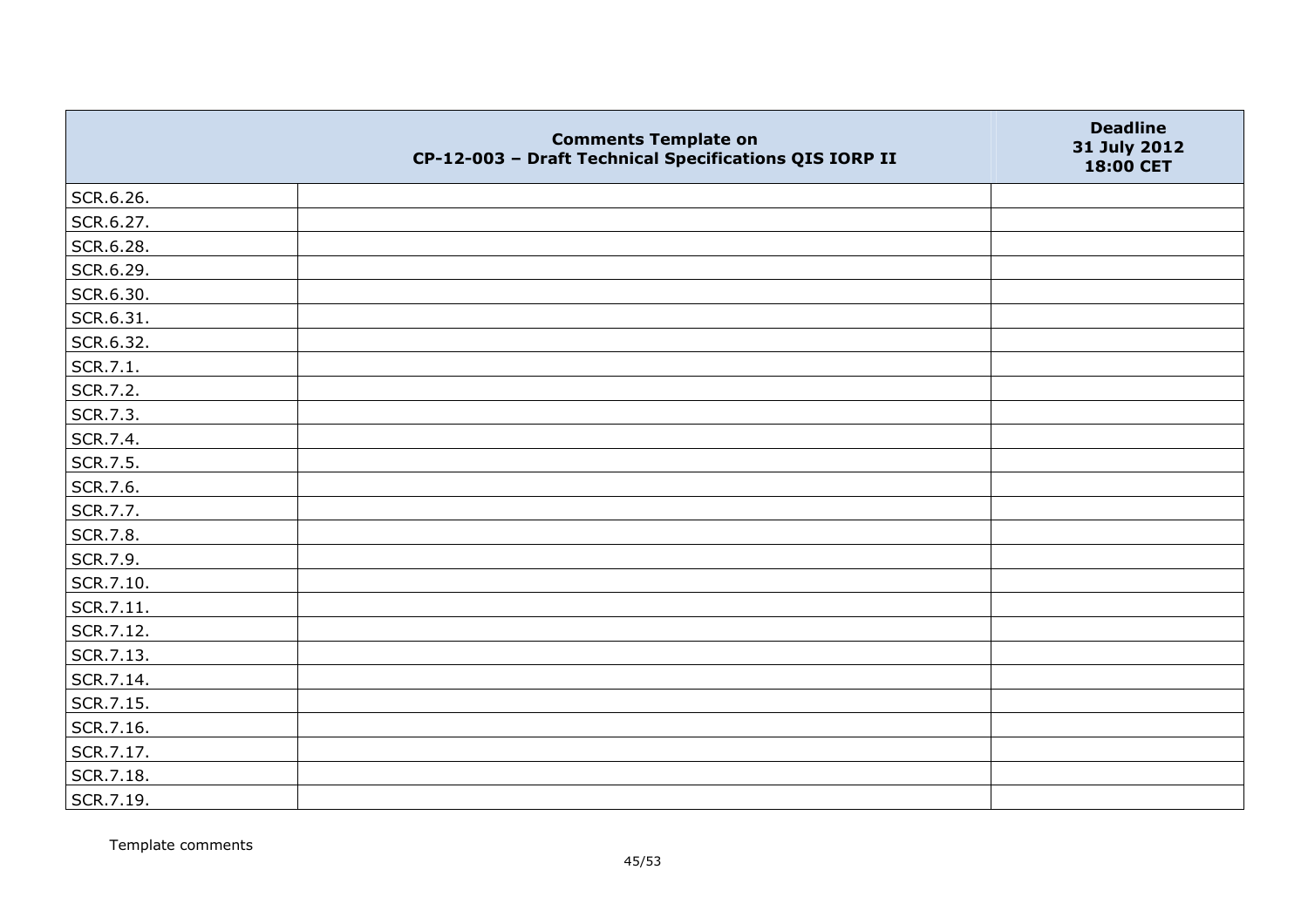|           | <b>Comments Template on</b><br>CP-12-003 - Draft Technical Specifications QIS IORP II | <b>Deadline</b><br>31 July 2012<br>18:00 CET |
|-----------|---------------------------------------------------------------------------------------|----------------------------------------------|
| SCR.7.20. |                                                                                       |                                              |
| SCR.7.21. |                                                                                       |                                              |
| SCR.7.22. |                                                                                       |                                              |
| SCR.7.23. |                                                                                       |                                              |
| SCR.7.24. |                                                                                       |                                              |
| SCR.7.25. |                                                                                       |                                              |
| SCR.7.26. |                                                                                       |                                              |
| SCR.7.27. |                                                                                       |                                              |
| SCR.7.28. |                                                                                       |                                              |
| SCR.7.29. |                                                                                       |                                              |
| SCR.7.30. |                                                                                       |                                              |
| SCR.7.31. |                                                                                       |                                              |
| SCR.7.32. |                                                                                       |                                              |
| SCR.7.33. |                                                                                       |                                              |
| SCR.7.34. |                                                                                       |                                              |
| SCR.7.35. |                                                                                       |                                              |
| SCR.7.36. |                                                                                       |                                              |
| SCR.7.37. |                                                                                       |                                              |
| SCR.7.38. |                                                                                       |                                              |
| SCR.7.39. |                                                                                       |                                              |
| SCR.7.40. |                                                                                       |                                              |
| SCR.7.41. |                                                                                       |                                              |
| SCR.7.42. |                                                                                       |                                              |
| SCR.7.43. |                                                                                       |                                              |
| SCR.7.44. |                                                                                       |                                              |
| SCR.7.45. |                                                                                       |                                              |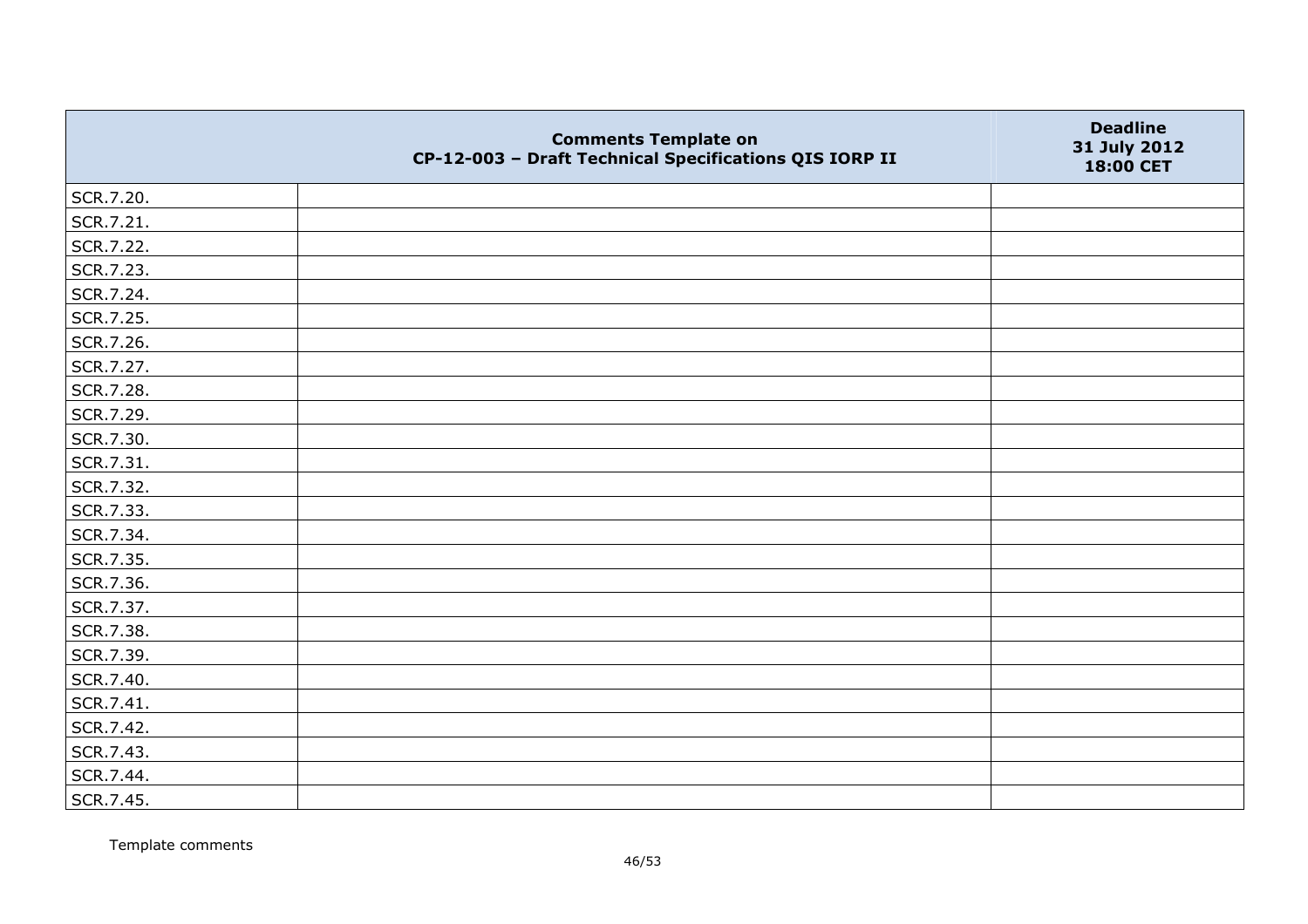|           | <b>Comments Template on</b><br>CP-12-003 - Draft Technical Specifications QIS IORP II | <b>Deadline</b><br>31 July 2012<br>18:00 CET |
|-----------|---------------------------------------------------------------------------------------|----------------------------------------------|
| SCR.7.46. |                                                                                       |                                              |
| SCR.7.47. |                                                                                       |                                              |
| SCR.7.48. |                                                                                       |                                              |
| SCR.7.49. |                                                                                       |                                              |
| SCR.7.50. |                                                                                       |                                              |
| SCR.7.51. |                                                                                       |                                              |
| SCR.7.52. |                                                                                       |                                              |
| SCR.7.53. |                                                                                       |                                              |
| SCR.7.54. |                                                                                       |                                              |
| SCR.7.55. |                                                                                       |                                              |
| SCR.7.56. |                                                                                       |                                              |
| SCR.7.57. |                                                                                       |                                              |
| SCR.7.58. |                                                                                       |                                              |
| SCR.7.59. |                                                                                       |                                              |
| SCR.7.60. |                                                                                       |                                              |
| SCR.7.61. |                                                                                       |                                              |
| SCR.7.62. |                                                                                       |                                              |
| SCR.7.63. |                                                                                       |                                              |
| SCR.7.64. |                                                                                       |                                              |
| SCR.7.65. |                                                                                       |                                              |
| SCR.7.66. |                                                                                       |                                              |
| SCR.7.67. |                                                                                       |                                              |
| SCR.7.68. |                                                                                       |                                              |
| SCR.7.69. |                                                                                       |                                              |
| SCR.7.70. |                                                                                       |                                              |
| SCR.7.71. |                                                                                       |                                              |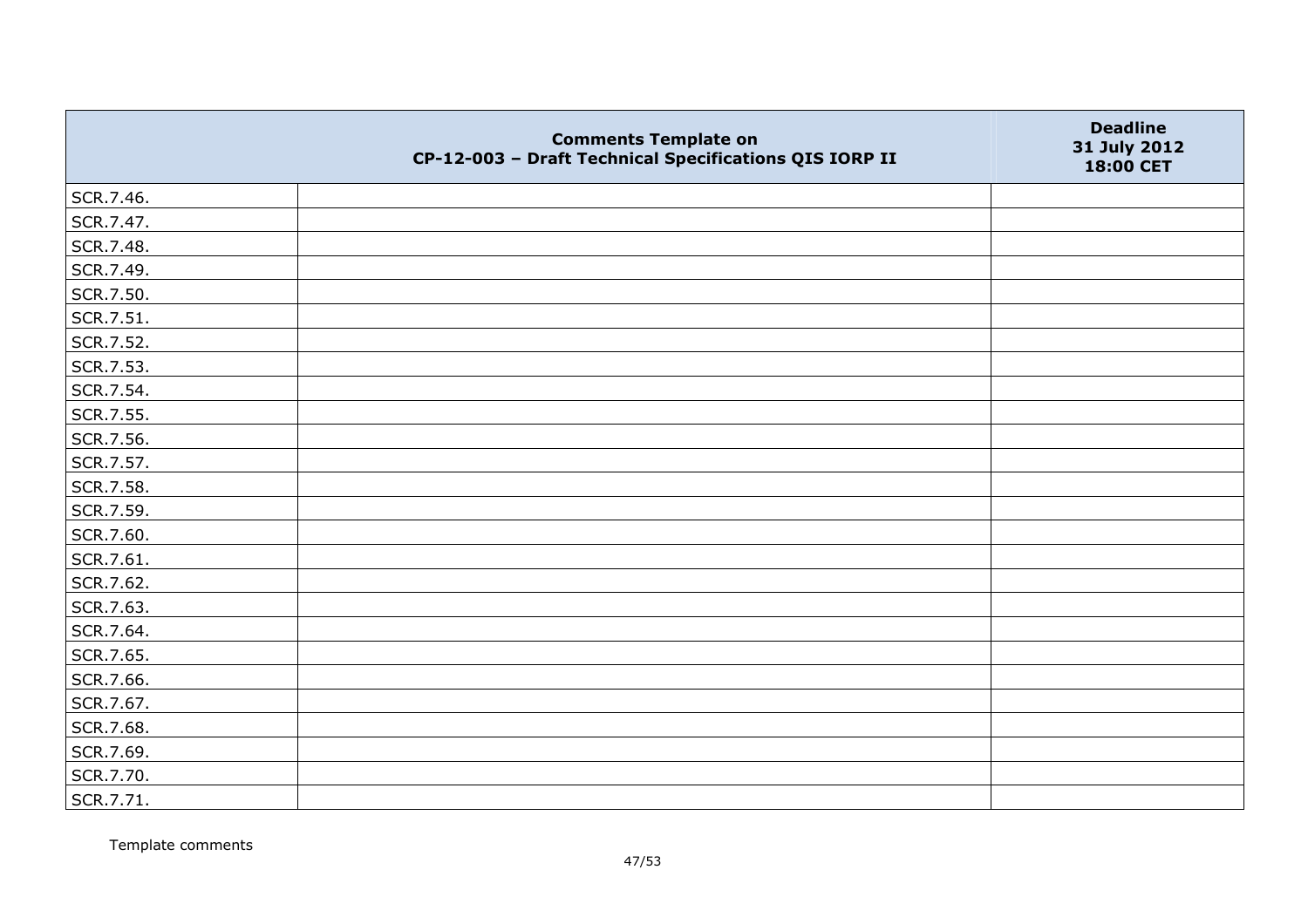|           | <b>Comments Template on</b><br>CP-12-003 - Draft Technical Specifications QIS IORP II | <b>Deadline</b><br>31 July 2012<br>18:00 CET |
|-----------|---------------------------------------------------------------------------------------|----------------------------------------------|
| SCR.7.72. |                                                                                       |                                              |
| SCR.7.73. |                                                                                       |                                              |
| SCR.7.74. |                                                                                       |                                              |
| SCR.7.75. |                                                                                       |                                              |
| SCR.7.76. |                                                                                       |                                              |
| SCR.7.77. |                                                                                       |                                              |
| SCR.7.78. |                                                                                       |                                              |
| SCR.7.79. |                                                                                       |                                              |
| SCR.7.80. |                                                                                       |                                              |
| SCR.7.81. |                                                                                       |                                              |
| SCR.7.82. |                                                                                       |                                              |
| SCR.7.83. |                                                                                       |                                              |
| SCR.7.84. |                                                                                       |                                              |
| SCR.7.85. |                                                                                       |                                              |
| SCR.7.86. |                                                                                       |                                              |
| SCR.7.87. |                                                                                       |                                              |
| SCR.8.1.  |                                                                                       |                                              |
| SCR.8.2.  |                                                                                       |                                              |
| SCR.8.3.  |                                                                                       |                                              |
| SCR.8.4.  |                                                                                       |                                              |
| SCR.8.5.  |                                                                                       |                                              |
| SCR.8.6.  |                                                                                       |                                              |
| SCR.8.7.  |                                                                                       |                                              |
| SCR.9.1.  |                                                                                       |                                              |
| SCR.9.2.  |                                                                                       |                                              |
| SCR.9.3.  |                                                                                       |                                              |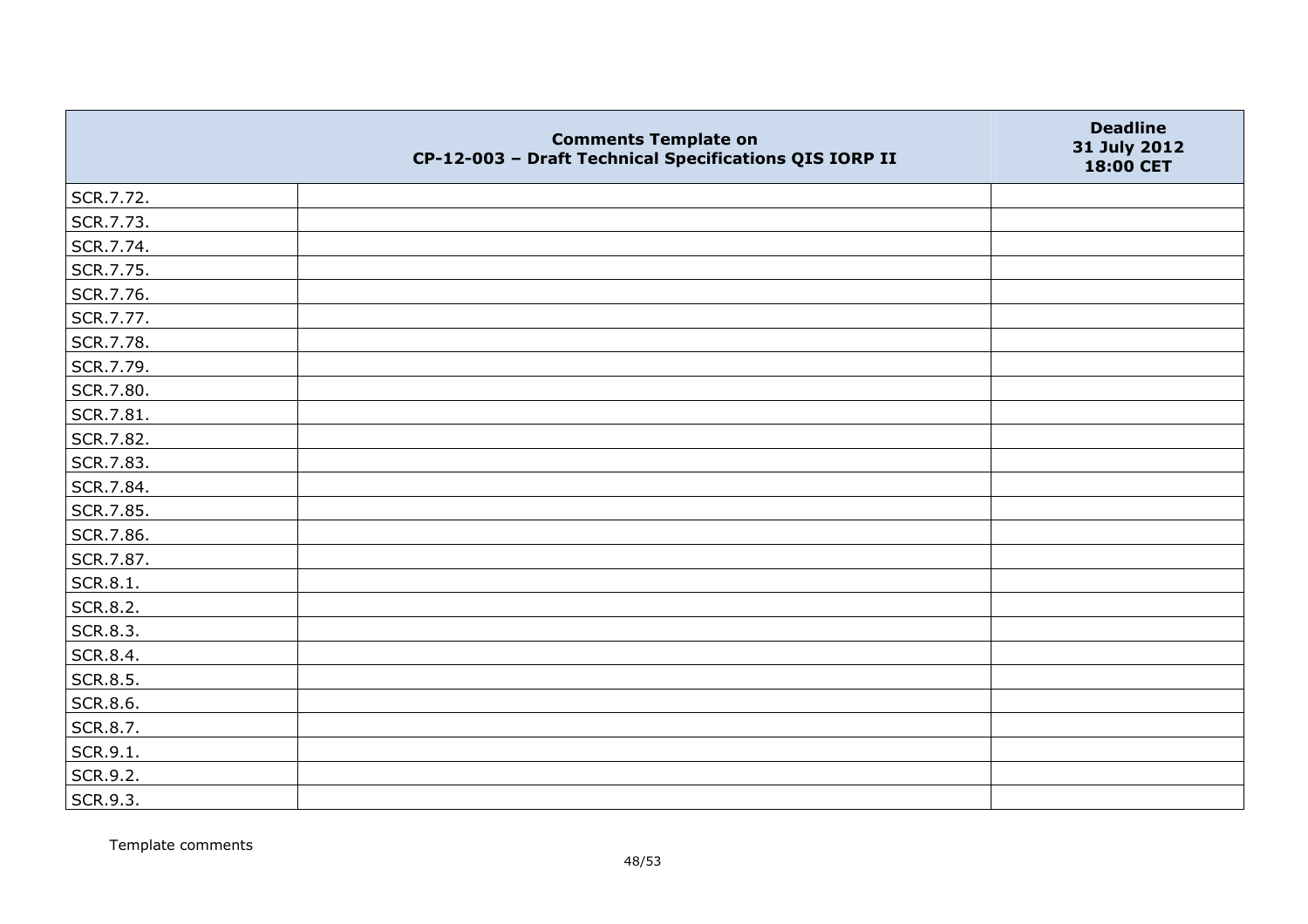|           | <b>Comments Template on</b><br>CP-12-003 - Draft Technical Specifications QIS IORP II | <b>Deadline</b><br>31 July 2012<br>18:00 CET |
|-----------|---------------------------------------------------------------------------------------|----------------------------------------------|
| SCR.9.4.  |                                                                                       |                                              |
| SCR.9.5.  |                                                                                       |                                              |
| SCR.9.6.  |                                                                                       |                                              |
| SCR.9.7.  |                                                                                       |                                              |
| SCR.9.8.  |                                                                                       |                                              |
| SCR.9.9.  |                                                                                       |                                              |
| SCR.9.10. |                                                                                       |                                              |
| SCR.9.11. |                                                                                       |                                              |
| SCR.9.12. |                                                                                       |                                              |
| SCR.9.13. |                                                                                       |                                              |
| SCR.9.14. |                                                                                       |                                              |
| SCR.9.15. |                                                                                       |                                              |
| SCR.9.16. |                                                                                       |                                              |
| SCR.9.17. |                                                                                       |                                              |
| SCR.9.18. |                                                                                       |                                              |
| SCR.9.19. |                                                                                       |                                              |
| SCR.9.20. |                                                                                       |                                              |
| SCR.9.21. |                                                                                       |                                              |
| SCR.9.22. |                                                                                       |                                              |
| SCR.9.23. |                                                                                       |                                              |
| SCR.9.24. |                                                                                       |                                              |
| SCR.9.25. |                                                                                       |                                              |
| SCR.9.26. |                                                                                       |                                              |
| SCR.9.27. |                                                                                       |                                              |
| SCR.9.28. |                                                                                       |                                              |
| SCR.9.29. |                                                                                       |                                              |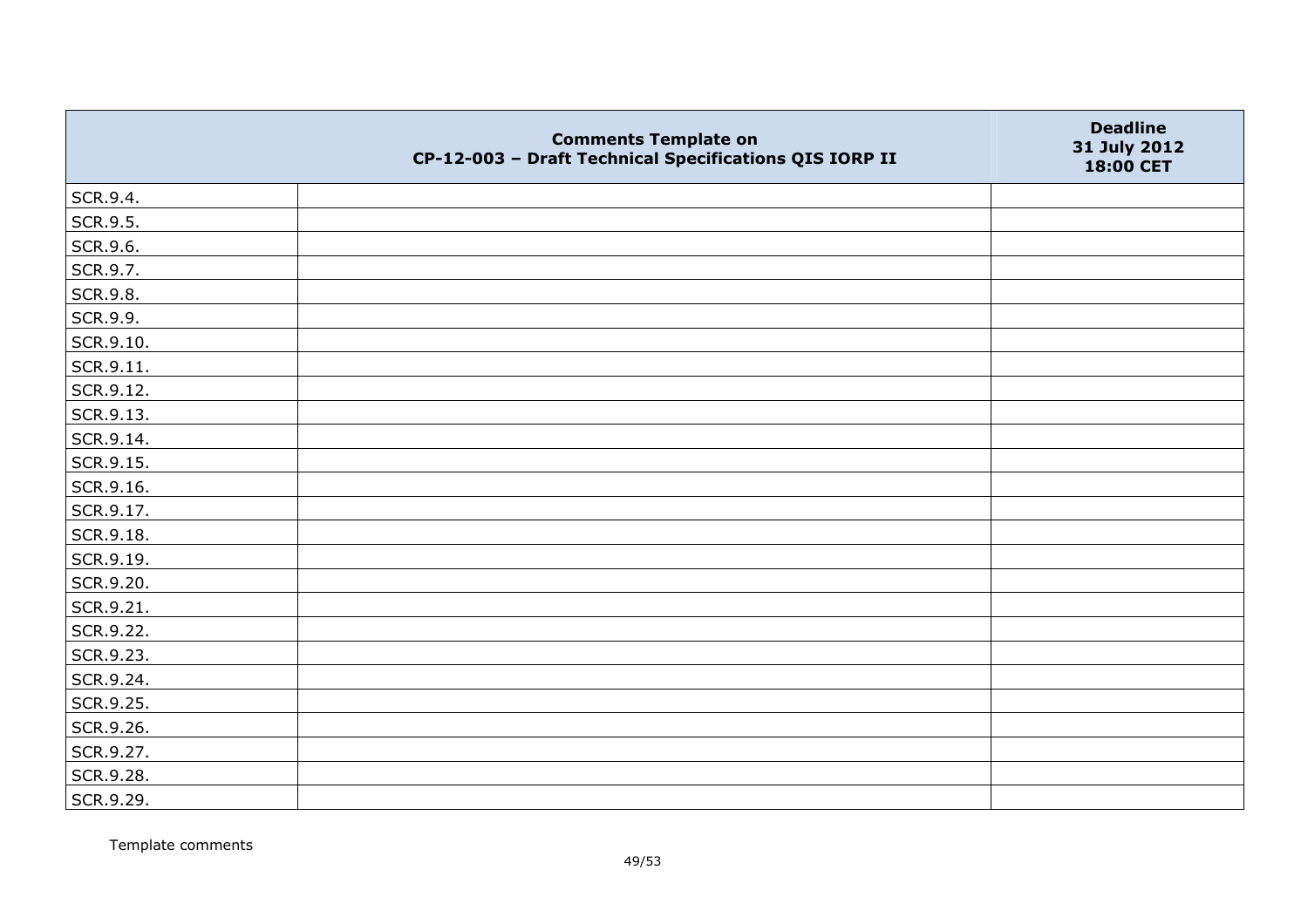|            | <b>Comments Template on</b><br>CP-12-003 - Draft Technical Specifications QIS IORP II | <b>Deadline</b><br>31 July 2012<br>18:00 CET |
|------------|---------------------------------------------------------------------------------------|----------------------------------------------|
| SCR.9.30.  |                                                                                       |                                              |
| SCR.9.31.  |                                                                                       |                                              |
| SCR.9.32.  |                                                                                       |                                              |
| SCR.9.33.  |                                                                                       |                                              |
| SCR.9.34.  |                                                                                       |                                              |
| SCR.10.1.  |                                                                                       |                                              |
| SCR.10.2.  |                                                                                       |                                              |
| SCR.10.3.  |                                                                                       |                                              |
| SCR.10.4.  |                                                                                       |                                              |
| SCR.10.5.  |                                                                                       |                                              |
| SCR.10.6.  |                                                                                       |                                              |
| SCR.10.7.  |                                                                                       |                                              |
| SCR.10.8.  |                                                                                       |                                              |
| SCR.10.9.  |                                                                                       |                                              |
| SCR.10.10. |                                                                                       |                                              |
| SCR.10.11. |                                                                                       |                                              |
| MCR.1.1.   |                                                                                       |                                              |
| MCR.2.1.   |                                                                                       |                                              |
| MCR.2.2.   |                                                                                       |                                              |
| MCR.2.3.   |                                                                                       |                                              |
| MCR.2.4.   |                                                                                       |                                              |
| MCR.2.5.   |                                                                                       |                                              |
| MCR.2.6.   |                                                                                       |                                              |
| MCR.2.7.   |                                                                                       |                                              |
| MCR.2.8.   |                                                                                       |                                              |
| MCR.2.9.   |                                                                                       |                                              |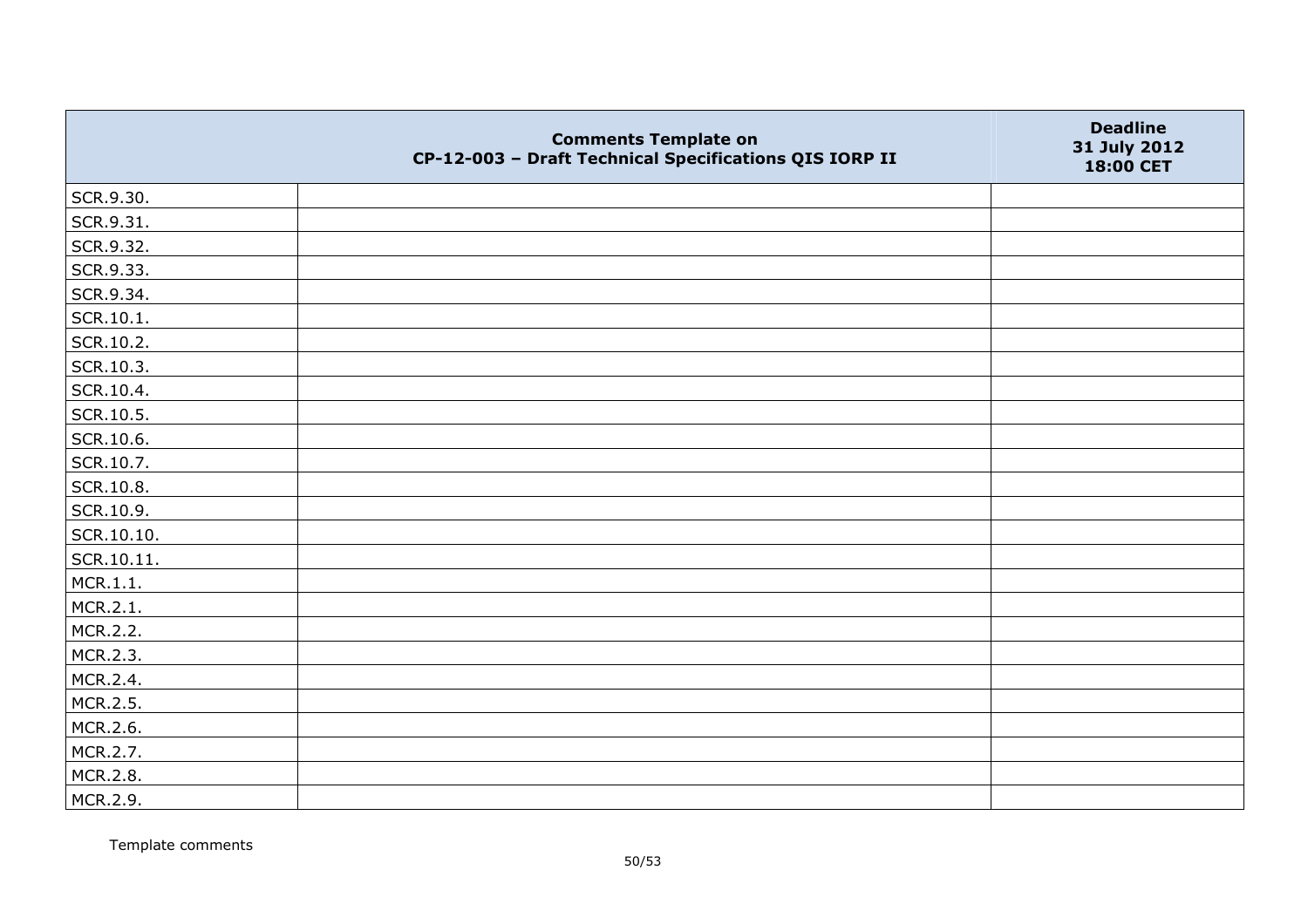|                 | <b>Comments Template on</b><br>CP-12-003 - Draft Technical Specifications QIS IORP II | <b>Deadline</b><br>31 July 2012<br>18:00 CET |
|-----------------|---------------------------------------------------------------------------------------|----------------------------------------------|
| PRO.1.1.        |                                                                                       |                                              |
| PRO.2.1.        |                                                                                       |                                              |
| <b>PRO.2.2.</b> |                                                                                       |                                              |
| PRO.2.3.        |                                                                                       |                                              |
| PRO.2.4.        |                                                                                       |                                              |
| PRO.2.5.        |                                                                                       |                                              |
| PRO.2.6.        |                                                                                       |                                              |
| PRO.3.1.        |                                                                                       |                                              |
| PRO.3.2.        |                                                                                       |                                              |
| PRO.3.3.        |                                                                                       |                                              |
| PRO.3.4.        |                                                                                       |                                              |
| PRO.3.5.        |                                                                                       |                                              |
| PRO.3.6.        |                                                                                       |                                              |
| PRO.3.7.        |                                                                                       |                                              |
| PRO.3.8.        |                                                                                       |                                              |
| PRO.3.9.        |                                                                                       |                                              |
| PRO.3.10.       |                                                                                       |                                              |
| PRO.3.11.       |                                                                                       |                                              |
| PRO.3.12.       |                                                                                       |                                              |
| PRO.3.13.       |                                                                                       |                                              |
| PRO.3.14.       |                                                                                       |                                              |
| PRO.3.15.       |                                                                                       |                                              |
| PRO.3.16.       |                                                                                       |                                              |
| PRO.3.17.       |                                                                                       |                                              |
| PRO.3.18.       |                                                                                       |                                              |
| PRO.3.19.       |                                                                                       |                                              |